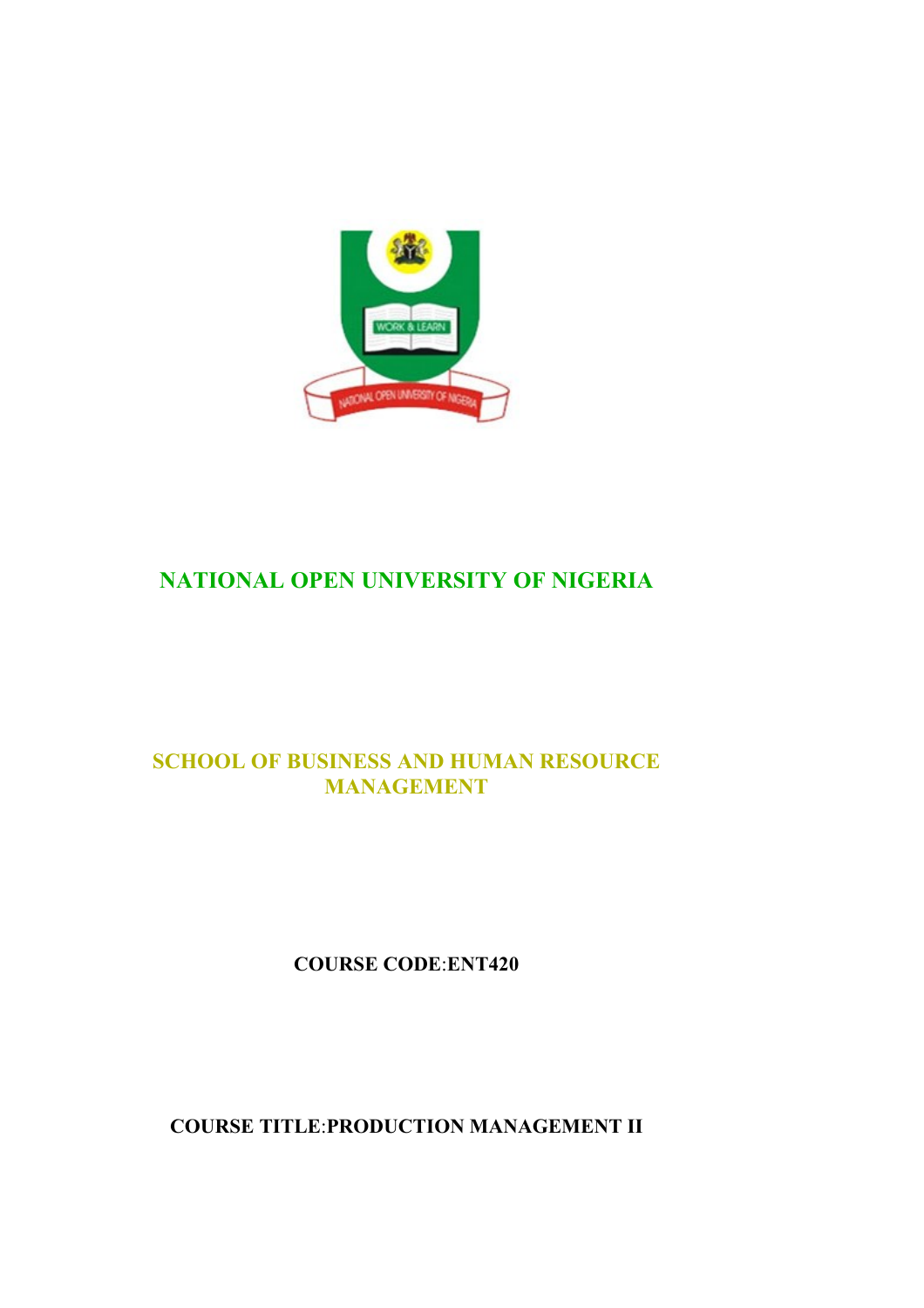*II*

*ENT420 PRODUCTION MANAGEMENT*

**COURSE GUIDE**

## **ENT420 PRODUCTION MANAGEMENT II**

Course Team Josef Bel-Molokwu (Writer) Dr. O.J. Onwe (Programme Leader) - NOUN Caroline Aturu-Aghedo (Coordinator/Editor) - NOUN

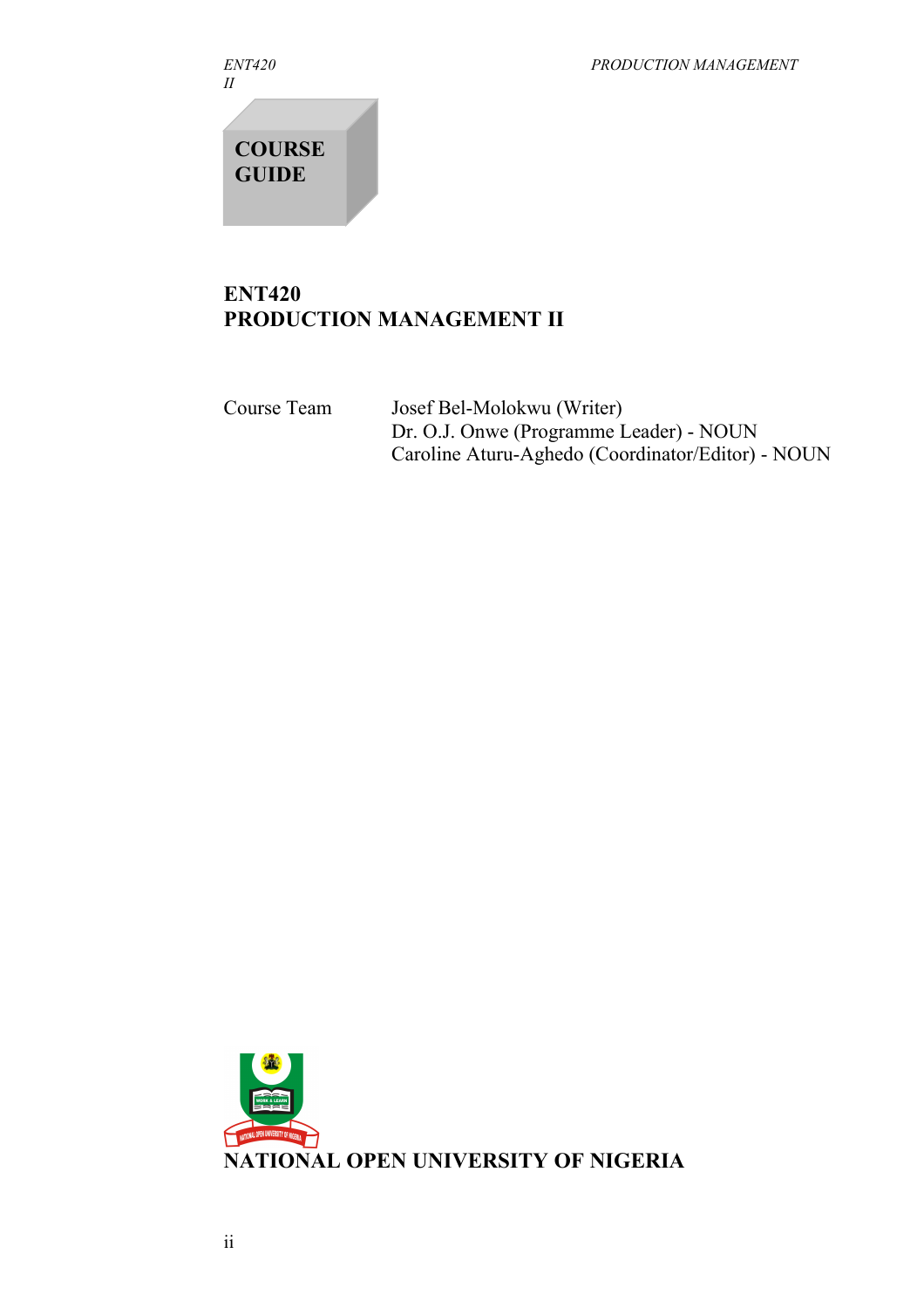National Open University of Nigeria **Headquarters** 14/16 Ahmadu Bello Way Victoria Island Lagos

Abuja Office 5, Dar es Salaam Street Off Aminu Kano Crescent Wuse II, Abuja Nigeria.

e-mail: [centralinfo@nou.edu.ng](mailto:centralinfo@nou.edu.ng) URL: [www.nou.edu.ng](http://www.nou.edu.ng/)

Published By National Open University of Nigeria

First Printed 2010

ISBN: 978-058-164-2

All Rights Reserved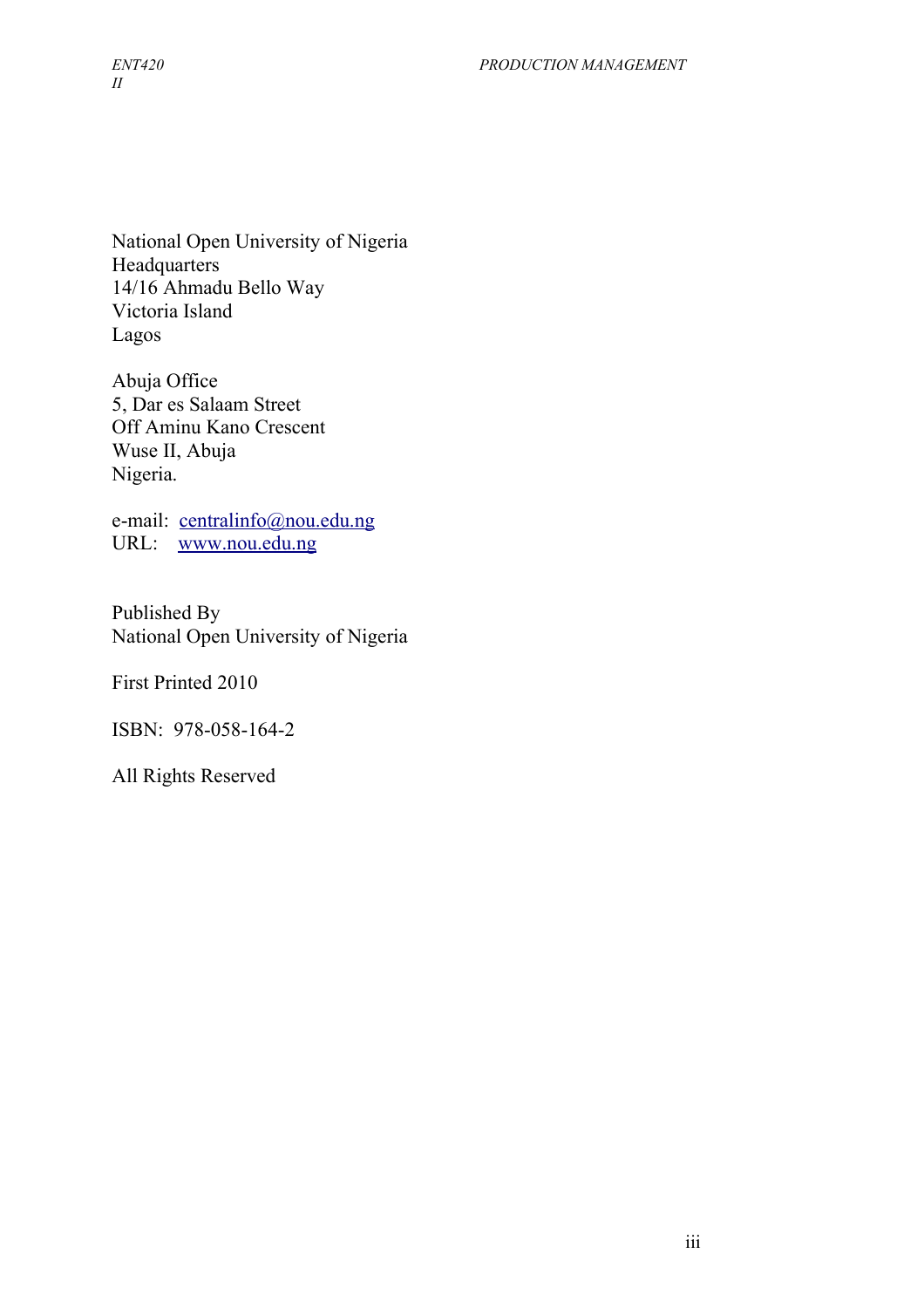#### **CONTENTS PAGE**

| <b>Introduction</b> |  |
|---------------------|--|

**ENT420 – PRODUCTION MANAGEMENT II** is a semester course work of three credit hours. It will be available to all students taking the B.Sc. programme in the School of Business and Human Resources Management. The course consists of 15 units and is the second sequence to ENT417 (Production Management I).

The course guide tells you what ENT420 is about, the material you will be using and how to make use of them. Other conformations include the self assessment exercises and tutor-marked assignment.

#### **Course Content**

The course content consists of principles of production and material management and also quality control management.

#### **Course Aim**

The aim of this course is to expose you to the principles and practices of production management. This will be achieved by considering:

- the principles and practice of production management
- the concept of material management and
- the concept of statistical quality control management

#### **Course Objectives**

After going through this course, you should be able to:

- explain the universality of the production function.
- identify the key principles, practices and techniques of production.
- explain the concept of quality control and material management.

#### **Course Materials**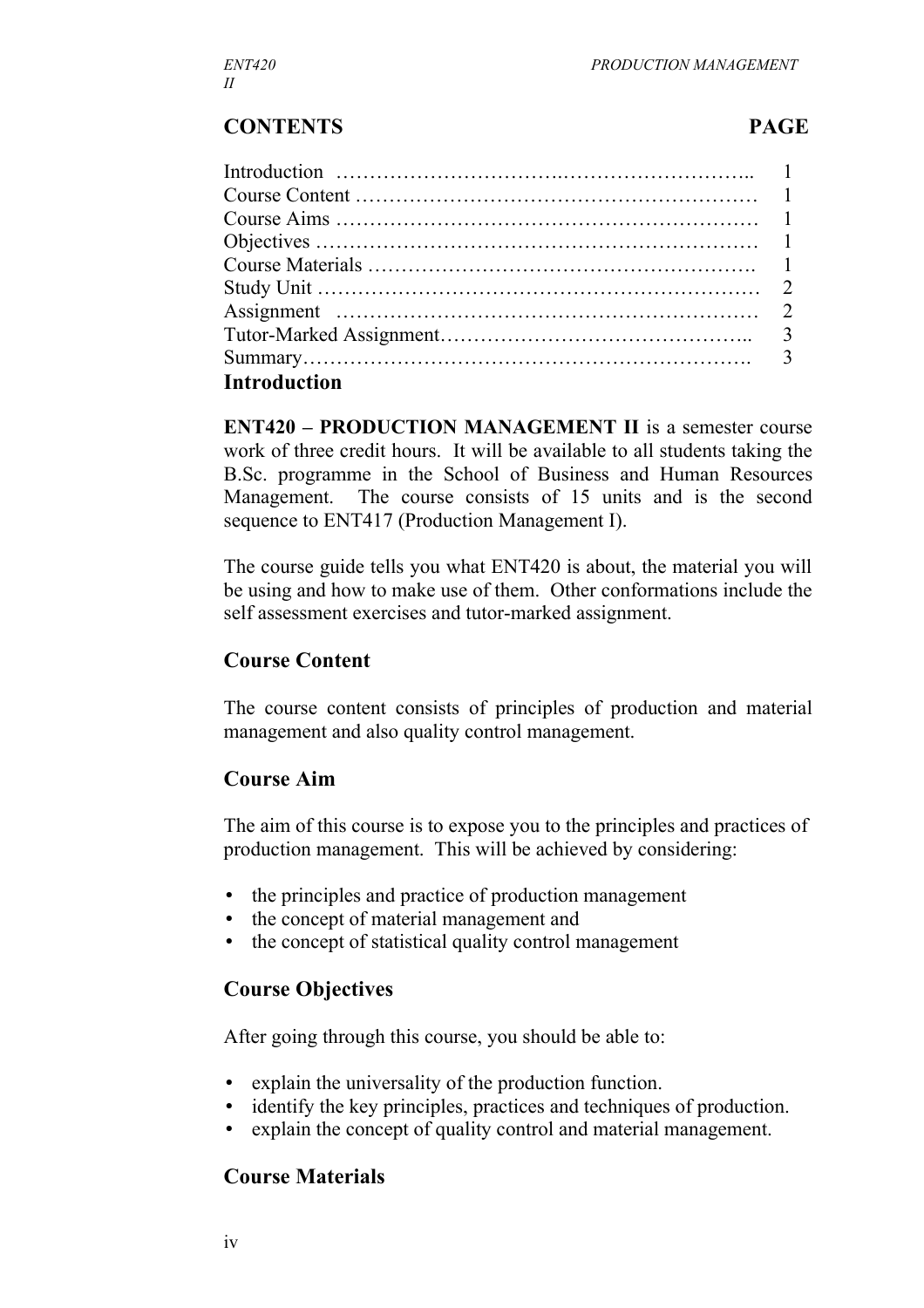- Course Guide
- Study Units
- Text Books
- Assignment Guide

## **Study Units**

There are 15 units in all

#### **Module 1 Concepts of Material Management**

- Unit 1 Material Management
- Unit 2 Manufacturing Technology
- Unit 3 Research Development and Design

#### **Module 2 The Principles, Practices and Technique of Production**

- Unit 1 Ouality and Total Quality Management
- Unit 2 Location and Layout of Small Business
- Unit 3Stores and Stock Control
- Unit 4 Production and Labour
- Unit 5 Organisational Aspects of Production
- Unit 6 Time Study
- Unit 7 Statistical Quality Assurance
- Unit 8 Activity Sampling and Control Charts

#### **Module 3 Statistical Quality Control (Assurance)**

- Unit 1 Production Facility Layout
- Unit 2 Technical Report Writing
- Unit 3 Costing
- Unit 3Network Analysis, Main Content, Exercises, Conclusion, Summary and References

#### **The Modules**

The course is divided into three modules. The first module has 3 units the second module consists of 8 units and the third module consists of 4 units.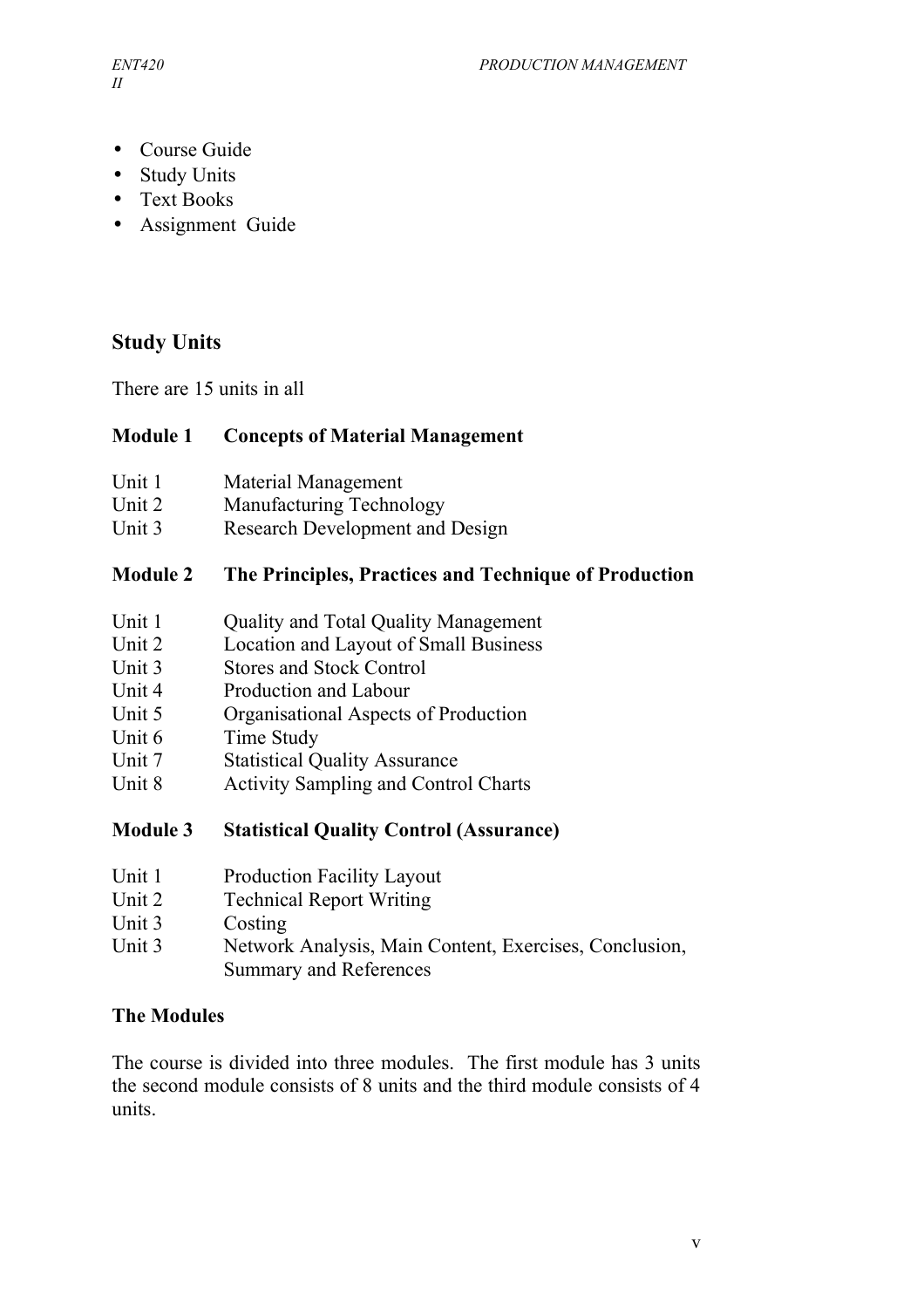# *II*

Module I treats the concepts of material management while Module II treats the principles, practices and technique of production and Module III treats statistical quality control (assurance) aspects.

## **Assignment**

Each unit will consist of at least one assignment which you are expected to do.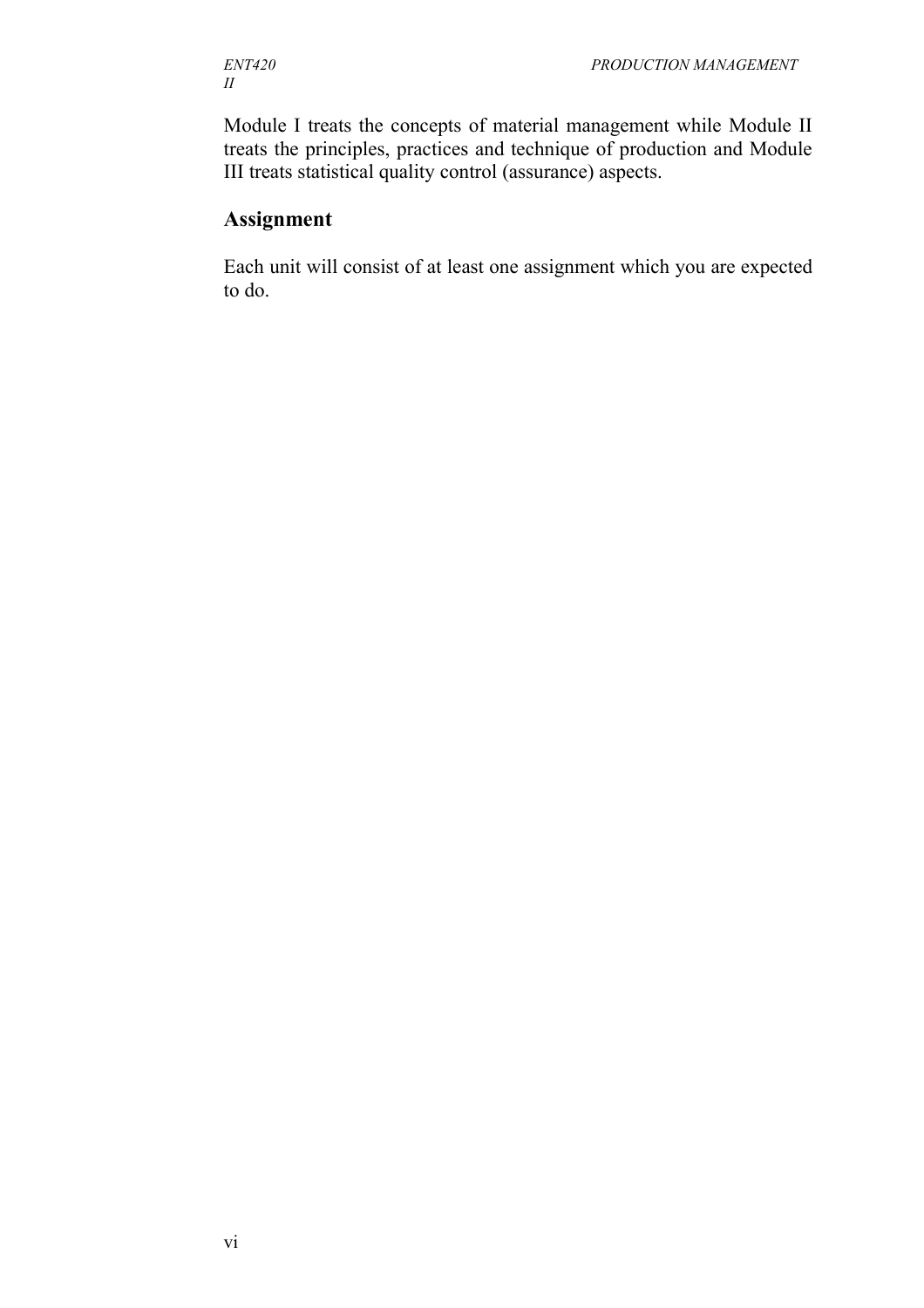## **Tutor-Marked Assignment**

You are expected to apply what you have learnt in the contents of the study units to do the assignments and send them to your tutor for grading.

#### **Final Examination and Grading**

This will be done at the end of the course.

#### **Summary**

ENT420 (PRODUCTION MANAGEMENT II) will expose you to the principles and practices of production management. The course will expose you to the challenges of production in industries or related organisations.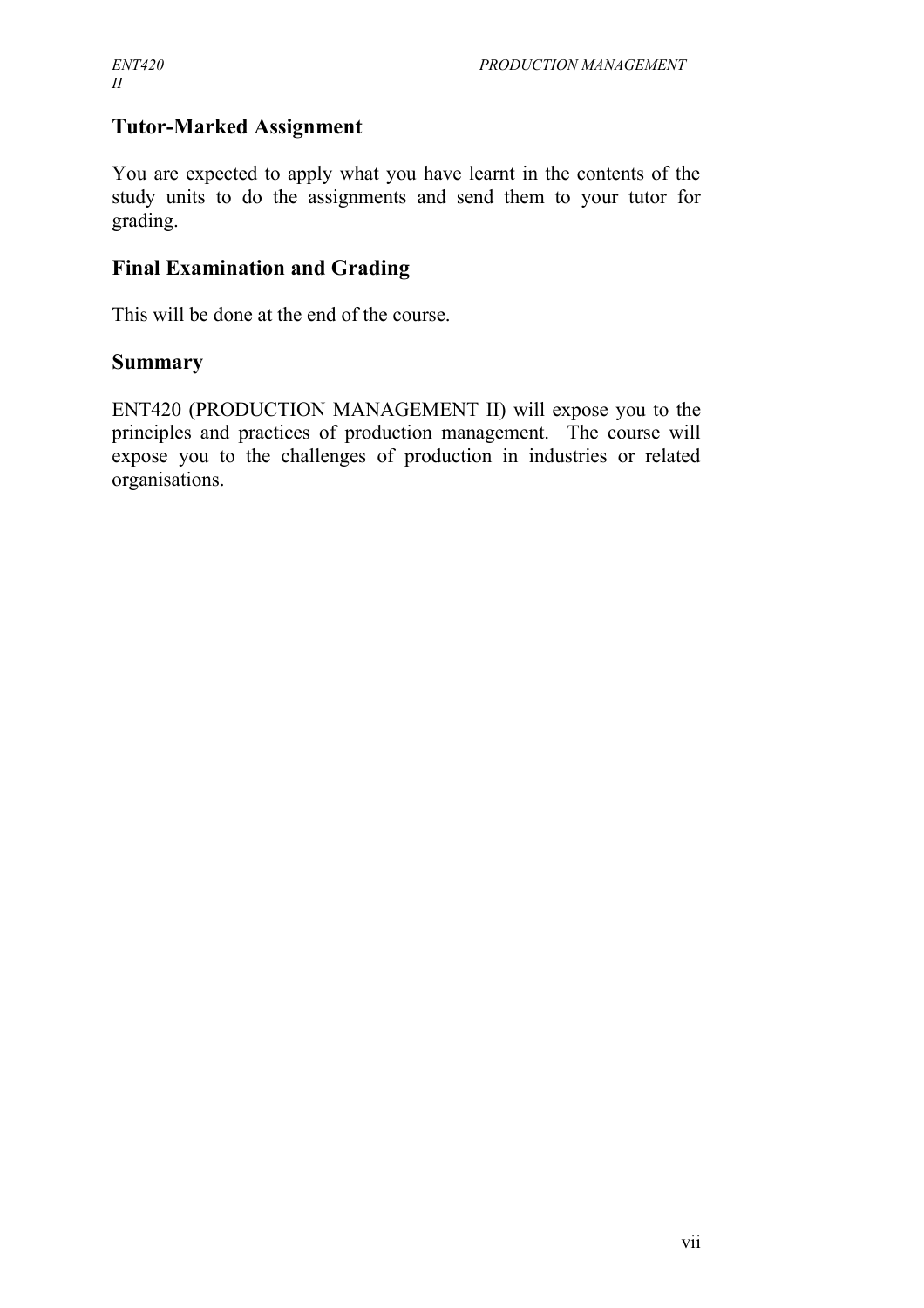| Course Code<br>Course Title | <b>ENT420</b><br><b>Production Management II</b>                                                                          |  |
|-----------------------------|---------------------------------------------------------------------------------------------------------------------------|--|
| Course Team                 | Josef Bel-Molokwu (Writer)<br>Dr. O.J. Onwe (Programme Leader) — NOUN<br>Caroline Aturu-Aghedo (Coordinator/Editor)<br>JN |  |

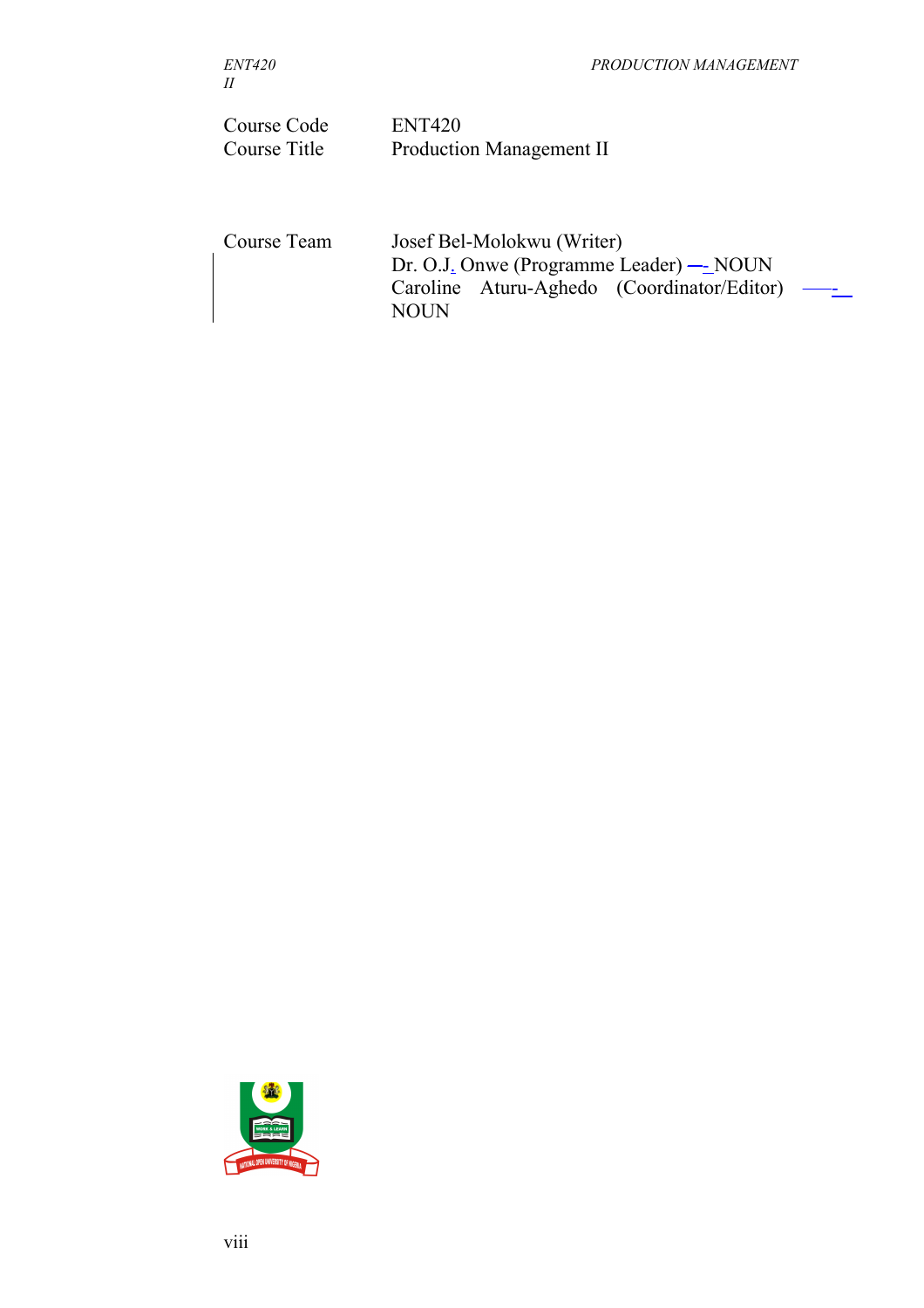*II*

## **NATIONAL OPEN UNIVERSITY OF NIGERIA**

National Open University of Nigeria Headquarters 14/16 Ahmadu Bello Way Victoria Island Lagos

Abuja Office 5, Dar es Salaam Street Off Aminu Kano Crescent Wuse II, Abuja Nigeria.

e-mail: [centralinfo@nou.edu.ng](mailto:centralinfo@nou.edu.ng) URL: [www.nou.edu.ng](http://www.nou.edu.ng/)

Published By National Open University of Nigeria

First Printed 2010

ISBN: 978-058-164-2

All Rights Reserved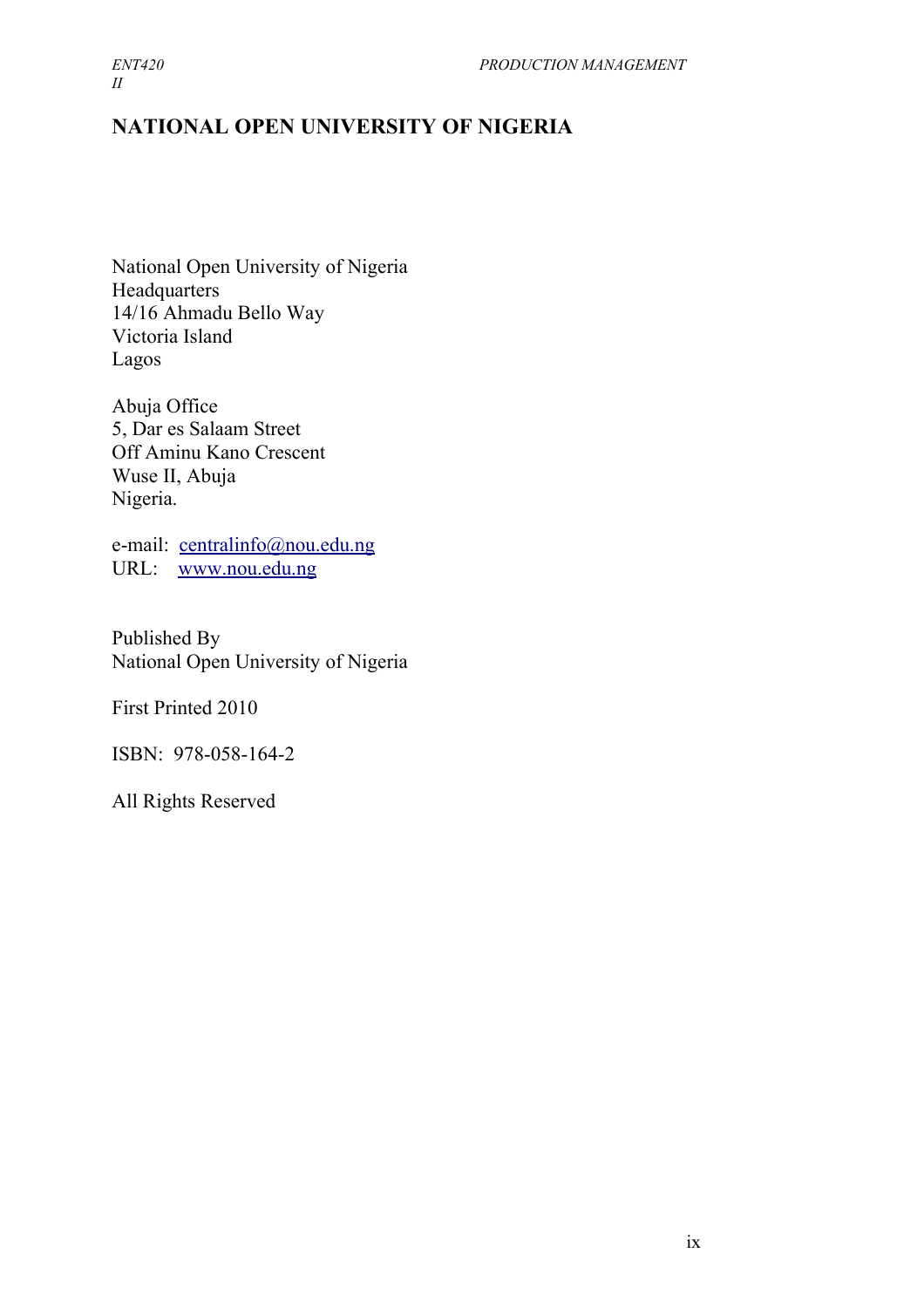## **CONTENTS PAGE**

| <b>Module 1</b> | <b>Concepts of Material Management </b>         | $\mathbf{1}$ |
|-----------------|-------------------------------------------------|--------------|
| Unit 1          |                                                 | $\mathbf{1}$ |
| Unit 2          |                                                 | 5            |
| Unit 3          | Research Development and Design                 | 9            |
| <b>Module 2</b> | The Principles Practices and Technique of       | 14           |
|                 |                                                 |              |
| Unit 1          | Quality and Total Quality Management            | 14           |
| Unit 2          | Location and Layout of Small Business           | 18           |
| Unit 3          |                                                 | 23           |
| Unit 4          |                                                 | 29           |
| Unit 5          | Organisational Aspects of Production            | 34           |
| Unit 6          |                                                 | 38           |
| Unit 7          |                                                 | 43           |
| Unit 8          | Activity Sampling and Control Charts            | 48           |
| <b>Module 3</b> | <b>Statistical Quality Control (Assurance) </b> | 53           |
| Unit 1          |                                                 | 53           |
| Unit 2          |                                                 | 59           |
| Unit 3          |                                                 |              |
| Unit 4          |                                                 |              |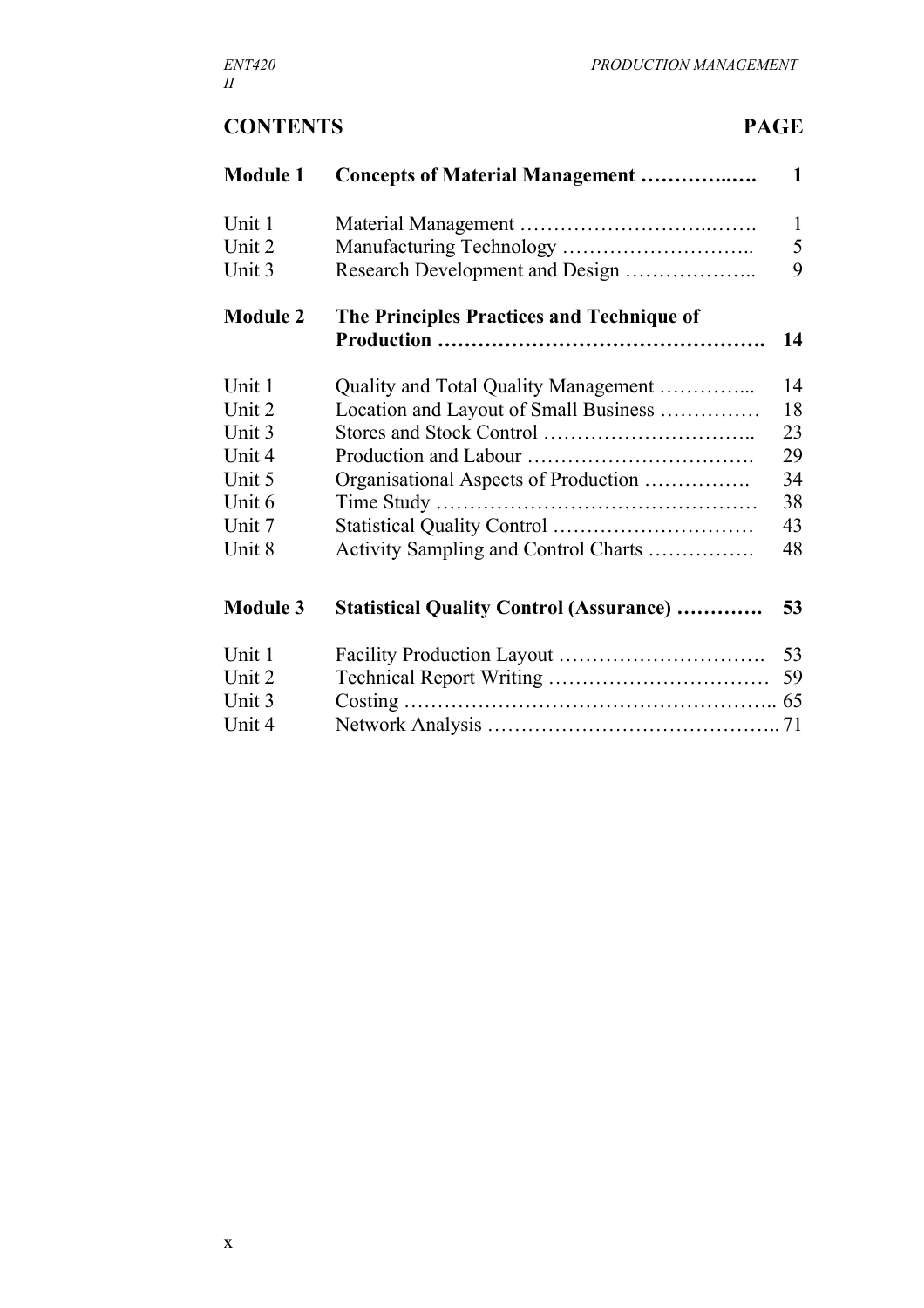## **MODULE 1 CONCEPTS OF MATERIAL MANAGEMENT**

- Unit 1 Material Management
- Unit 2 Manufacturing Technology
- Unit 3 Research Development and Design

## **UNIT 1 MATERIAL MANAGEMENT**

## **CONTENTS**

- 1.0 Introduction
- 2.0 Objectives
- 3.0 Main Content
	- 3.1 Material Management
	- 3.2 Concept and Scope of Material Management
	- 3.3 Decisions Regarding Quality, Quantity and Source
	- 3.4 Time and Price
- 4.0 Conclusion
- 5.0 Summary
- 6.0 Tutor-Marked Assignment
- 7.0 References/Further Reading

## **1.0 INTRODUCTION**

This unit will take a cursory look at material management vis-à-vis concepts and scope, quantity and quality, time and price.

## **2.0 OBJECTIVES**

At the end of this unit, you should be able to:

- explain the concepts and scope of material management
- state the condition for making decisions regarding quantity and quality
- explain the concept of time and price in relation to stock management.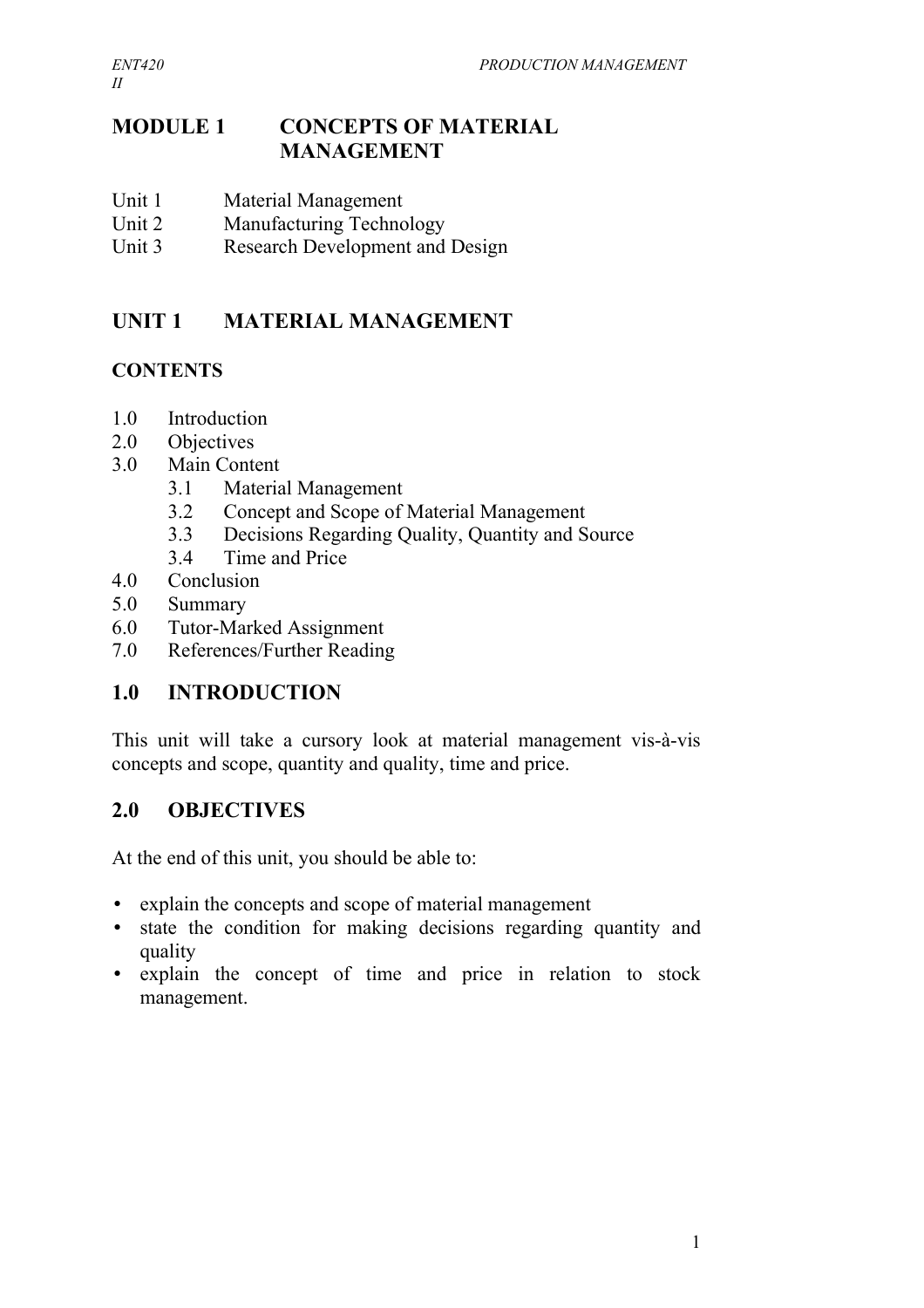## **3.0 MAIN CONTENT**

## **3.1 Material Management**

#### **3.2 Concept and Scope of Material Management**

According to Needle (1999) material management has become a function in the manufacturing industry, and has superseded the more traditional activities of purchasing and stock control. It aims to improve organisational effectiveness through the planning, coordination and control of all materials and in so doing coordinates the activities of purchasing, and stock control.

The main features of material management are:

- planning
- purchasing
- production and inventory control
- storage; and
- material handling and physical distribution

The main objectives of material management are:

- to optimise performance in meeting agreed customer service requirement
- to add to the profitability by minimising costs
- to make the best use of available resources

Needle (1999) is of the view that material management has two-fold importance:

- The interaction of the production functions with its environment. For instance, the prices of goods, which can be influenced by various environmental factors such as demand.
- Material management has significant impact on a firm's cost and hence profitability.

#### **3.3 Decisions Regarding Quality, Quantity and Source**

Sources, quality and quantity are key variables of purchasing. The decision concerning the source of a firm's raw material and component has an attendant effect on other variables such as time, price, quality and quantity. Management must take a decision on the source of supply of materials and component that will meet its needs in respect of quantity, quality and at an acceptable price.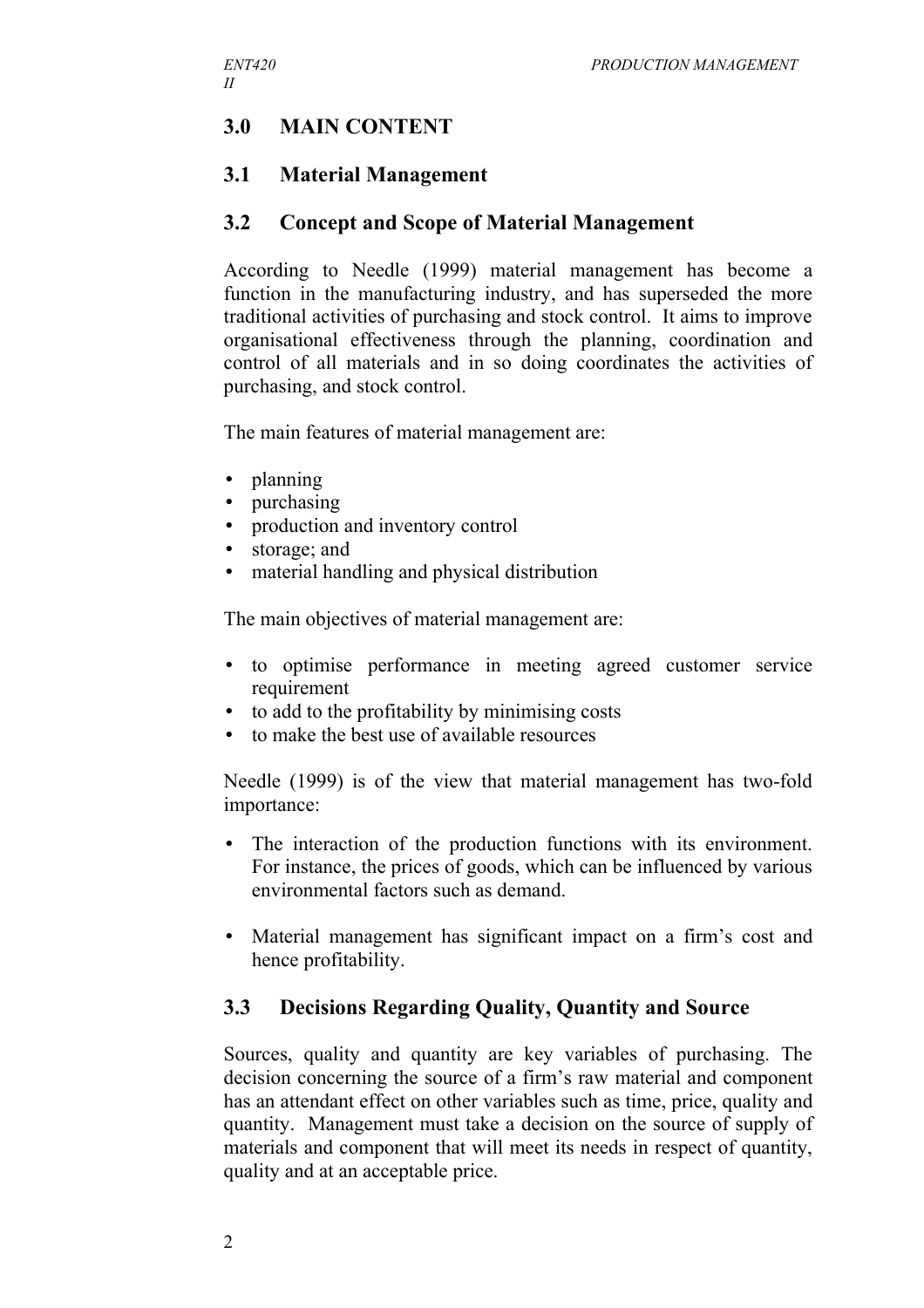Though a firm may choose to build a good relationship with a single supplier who can guarantee regular supply at the competitive market rate, it is however desirable, at least for a more regular supply of goods to look for as many sources as possible.

Varieties of sources will not only provide greater security but also positively affect the quality and the prices of the goods supplied.

The decisions regarding the quantity of goods to be purchased at any time depends on the function of cost, storage capacity and the nature of the production system. The inventory cost which embraces carrying costs, ordering cost and stock out cost, must be determined before a decision is taken. The applicable decision model is known as the Economic Order Quantity Model.

The quality of incoming raw materials must also be given adequate consideration. This is because the quality of the raw material is a determinate of the quality of the finished product.

## **3.4 Time and Price**

Time and price are also key variables of purchasing. The timing is a function of the needs of the production system, storage capacity and price. A decision must be taken as to whether to buy now or wait until prices fall.

A difficult situation may arise where a certain commodity is price sensitive. Such a commodity may be subject to speculation and therefore increases the risk in decision-making.

A firm that chooses to wait may run out of business when its stock runs out before prices fall, whilst some companies could choose to engage in hedging, that is buying materials and stocking them at the current price for delivery at some future date.

#### **SELF ASSESSMENT EXERCISE**

Enumerate the reasons for holding raw material inventory.

## **4.0 CONCLUSION**

Material management, being a function in manufacturing industries, must be given its due recognition in order to maximise cost and maximise profit.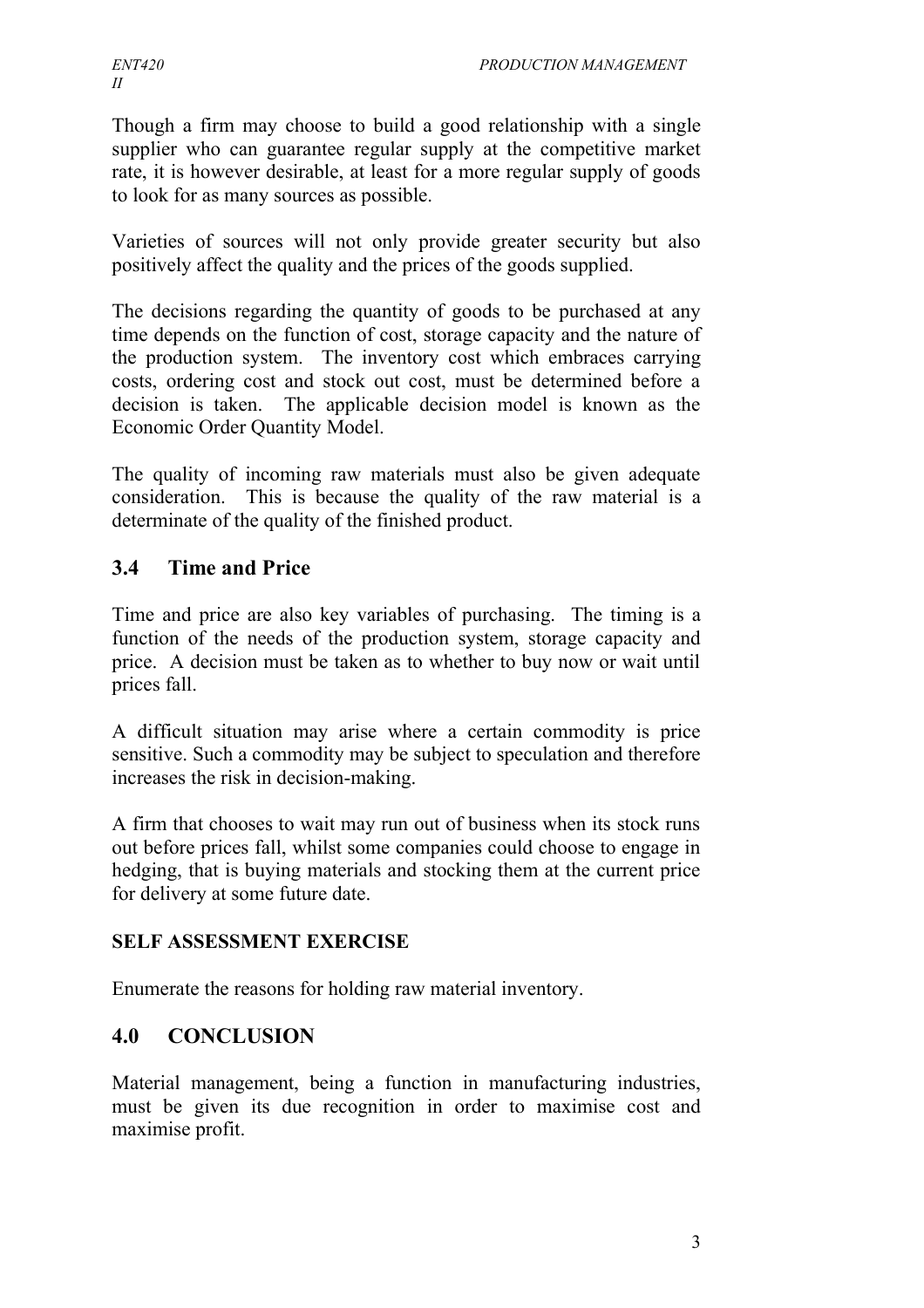## **5.0 SUMMARY**

The prime objectives of material management is to optimise performance in meeting the need of customers while at the same time reducing cost and maximise profitability.

The main features of material management are:

- planning
- purchasing
- production and inventory control
- storage
- material handling and physical distribution etc.

#### **ANSWER TO SELF ASSESSMENT EXERCISE**

- Raw materials cannot be obtained from supplier exactly when needed.
- Larger quantities purchase can result to discount
- Larger shipments can result to reduced incoming freight cost and material handling cost.

## **6.0 TUTOR-MARKED ASSIGNMENT**

State the features and objectives of material management.

#### **7.0 REFERENCES/FURTHER READING**

- Needle, David (1999). *Business in Context*. London: Thomson Business Press.
- Pitfield R. Ronald (1984). *Business Organisation*. London: M & E Books.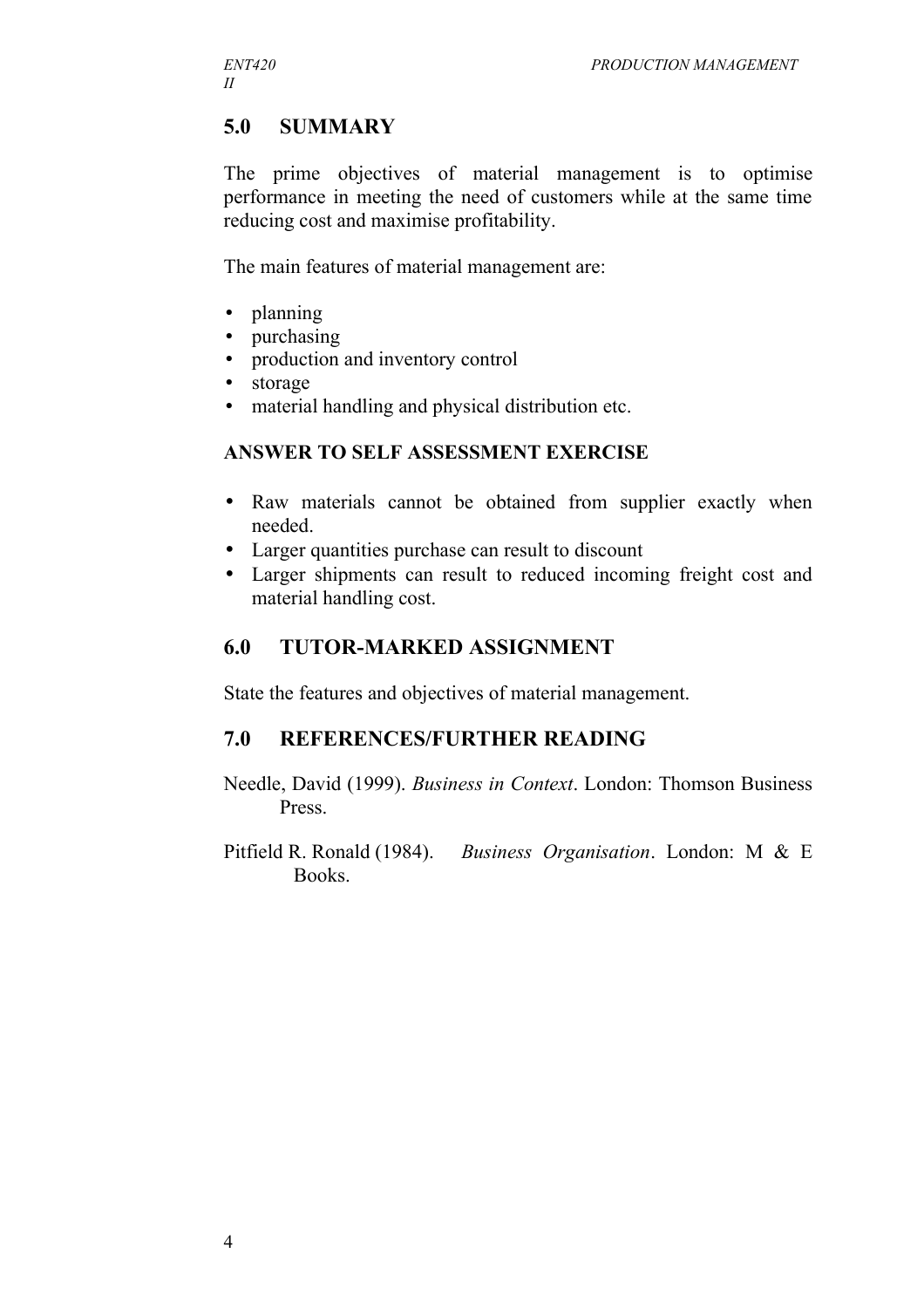## **UNIT 2 MANUFACTURING TECHNOLOGY**

## **CONTENTS**

- 1.0 Introduction
- 2.0 Objectives
- 3.0 Main Content
	- 3.1 Manufacturing Technology
		- 3.1.1 Numerical Control
		- 3.1.2 Robotics
		- 3.1.3 Flexible Manufacturing
- 4.0 Conclusion
- 5.0 Summary
- 6.0 Tutor-Marked Assignment
- 7.0 References/Further Reading

## **1.0 INTRODUCTION**

The unit will take a look at production system with specific references to CNC, FMS and Robotics.

## **2.0 OBJECTIVES**

At the end of this unit, you should be able to:

- explain the concept of numerical control
- identify the key features of Flexible Manufacturing System (FMS)
- explain the use of Robotics in manufacturing.

## **3.0 MAIN CONTENT**

## **3.1 Manufacturing Technology**

## **3.1.1 Numerical Control**

Manufacturers today have taken advantage of development in the field of computer to enhance their production capabilities particularly in the area of product design and the operation and control of production system. Such machines are commonly referred to as Computerised Numerical Control (CNC).

According to Needle (1999), numerical control, occurs when machinery, tools and equipment come under the control of a digital computer. The CNC is an example of a computer aided manufacturing. Its major advantage is that it makes possible contour–controlled cutting operation without the machine requiring any form of reset.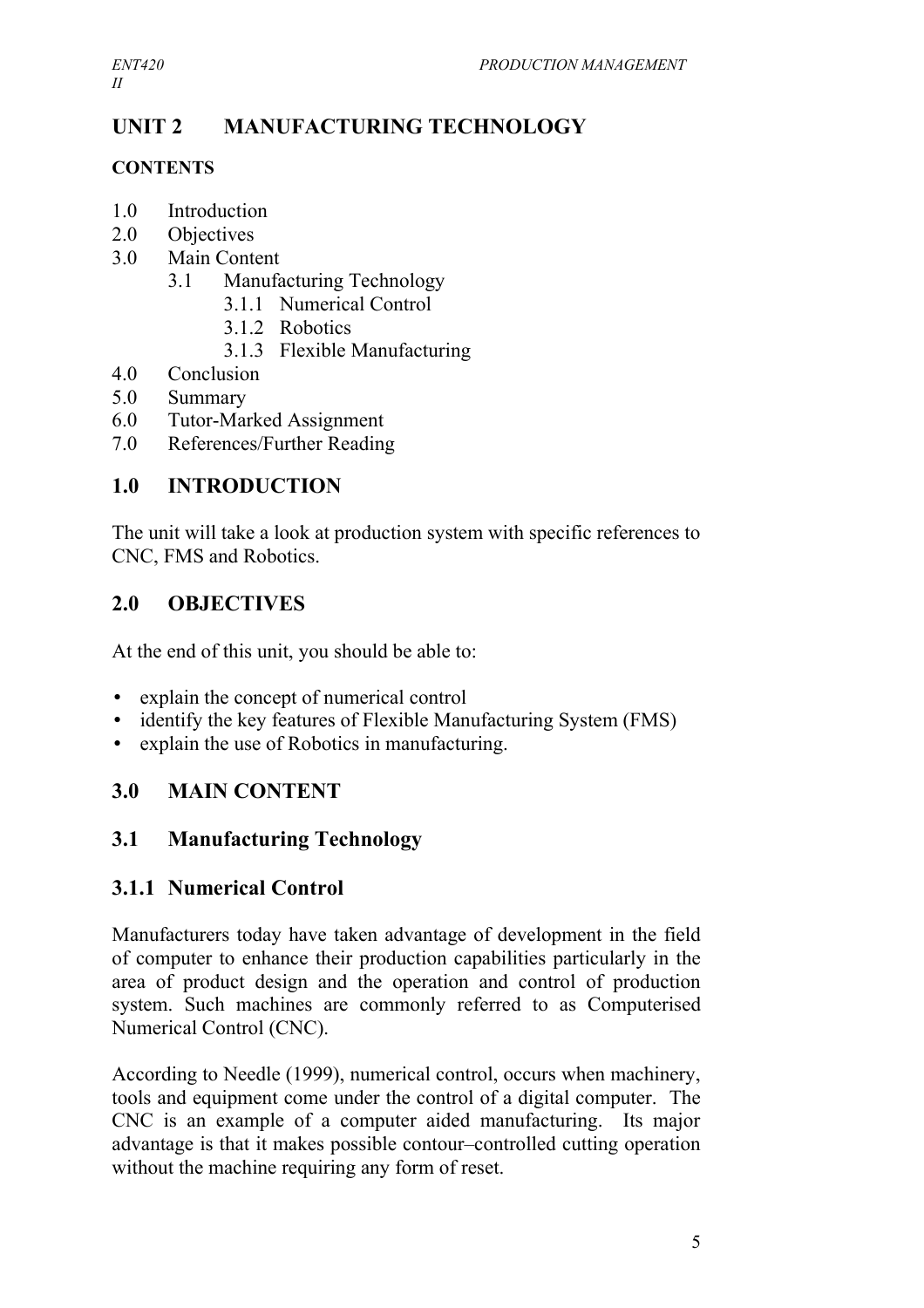## **3.1.2 Robotics**

This is the integration of computers and industrial robots. The robot, which is controlled by a computer, is able to manipulate and perform certain human activities such as welding, painting and filling.

The robot can be compared to the human arm to which a variety of tools can be attached to perform a variety of jobs from metal work to painting. Many of such robots operate from a fixed position with the restricted movement defined by a computer program.

Today, robotics performs precision tasks of assembling electronic circuit boards. In addition, they are fast replacing human labour in repetitive, unhealthy and unpleasant tasks.

Despite the benefits derivable from the use of robots in manufacturing, the cost of producing a robot is quite considerable, hence robotics can only find good use in expensive labour economies, it is economical to use human labour.

#### **3.1.3 Flexible Manufacturing**

Flexible Manufacturing Systems (FMS) make use of elements of advanced manufacturing engineering to solve the problem of offering consumer choice and a quick response to market changes using minimum or working capital.

The components of an FMS are:

- equipment comprising, Numerical Control (NC) machinery, robots and machine tools.
- automatic transport system for moving tools and working pieces as well as parts and raw materials.
- a Computer-Controlled system with software for scheduling, tool selection, part selection, fault finding, machine breakdown detection etc. with FMS, a range of different model can be built in the same production line. An FMS of this nature would incorporate a multiple tool system, a CNC machine with the capability of performing a number of different machine tool operations.

Piore and Sabel (1984) identify the merits of the FMS as: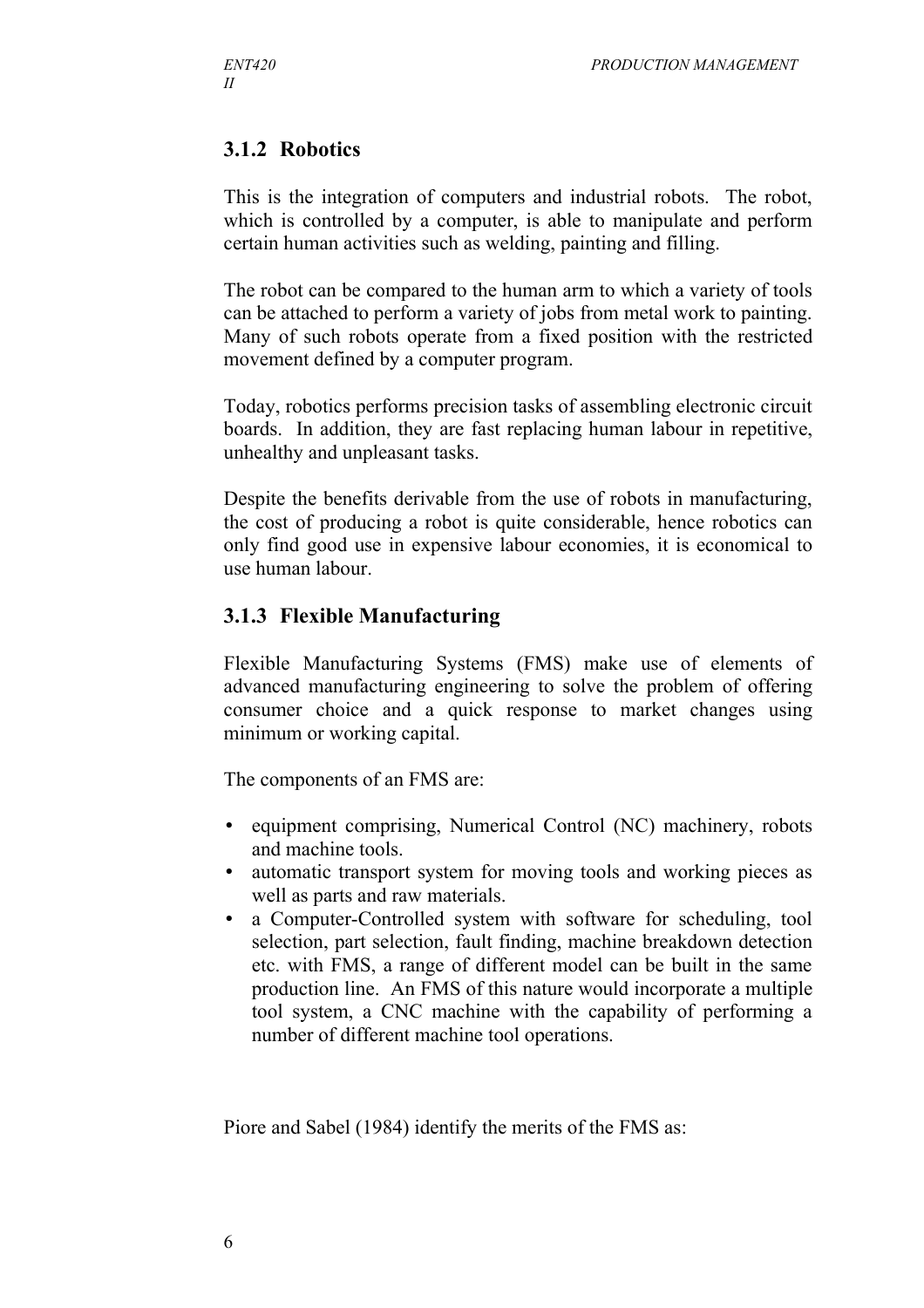- Higher productivity would be achieved through the better utilisation of plant, materials and labour.
- A greater number of products variant would be possible in smaller batches offering the consumer greater choice and potential satisfaction.
- Reduced set-up time and consequently, shorter manufacturing lead time and a more flexible response to change.
- The need for fewer inventories at all stages of the production process, fewer parts, less work in process and less finished stock.
- Improved production and quality control.

Despite these merits, the use of FMS is still limited to a few big firms as a result of its attendant cost and the fact that returns in investment is only feasible on the long run. If one juxtaposed the above with the social implication of labour or job displacement then one may begin to rethink the idea of investing on FMS, CNC and Robotics.

## **SELF ASSESSMENT EXERCISE**

What is Robotics?

## **4.0 CONCLUSION**

CAD/CAM has come to stay as new and innovative technology in the manufacturing industries. Though the cost is high at the moment, extensive use will add to cost reduction.

## **5.0 SUMMARY**

Despite the cost limitations, the computer is now extensively used in manufacturing industries. CAD/CAM or CIM are now key features of the production sector of our industries.

Robotics CNC and FMS now eliminate the need for people to do noisy, dirty and dangerous tasks though with a potential threat of job displacement.

#### **ANSWER TO SELF ASSESSMENT EXERCISE**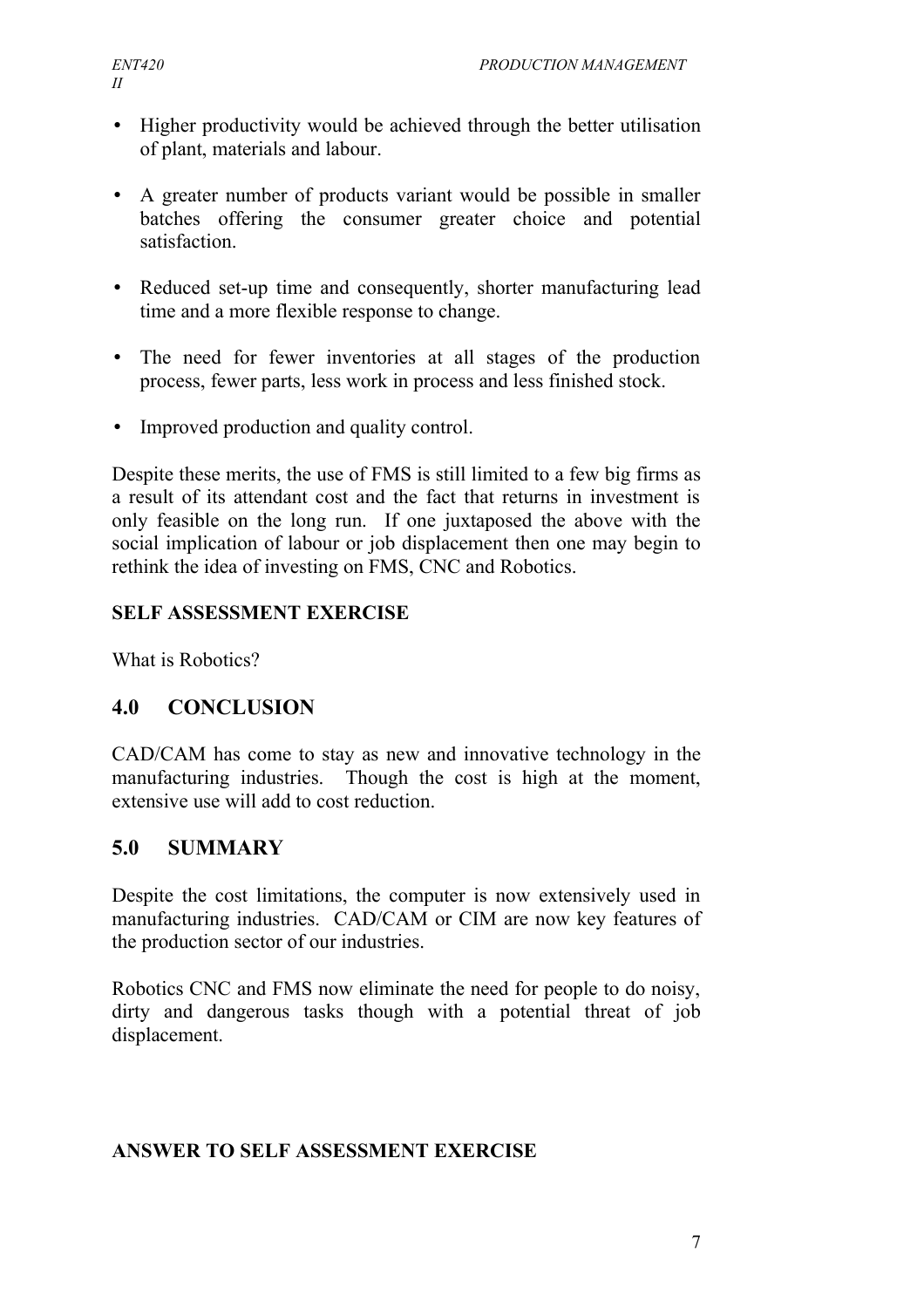The word Robotics is generally used to describe the integration of the computer and industrial robots. Robotics is an example of Computer Aided Manufacturing (CAM).

The robots controlled by a computer are able to manipulate and perform certain human activities like welding, painting and filling.

The robots can be likened to a human arm to which a variety of tools can be attached to perform a variety jobs.

#### **6.0 TUTOR-MARKED ASSIGNMENT**

Enumerate the features and merits of the Flexible Manufacturing Systems (FMS).

#### **7.0 REFERENCES/FURTHER READING**

- Piore, M and Sabel, C. (1984). The Second Industrial Divide: *Possibilities for Prosperity*. New York: Basics Books.
- Needle, David (1999). *Business in Context.* London: Thomson Business Press.

#### **UNIT 3 RESEARCH DEVELOPMENT AND DESIGN**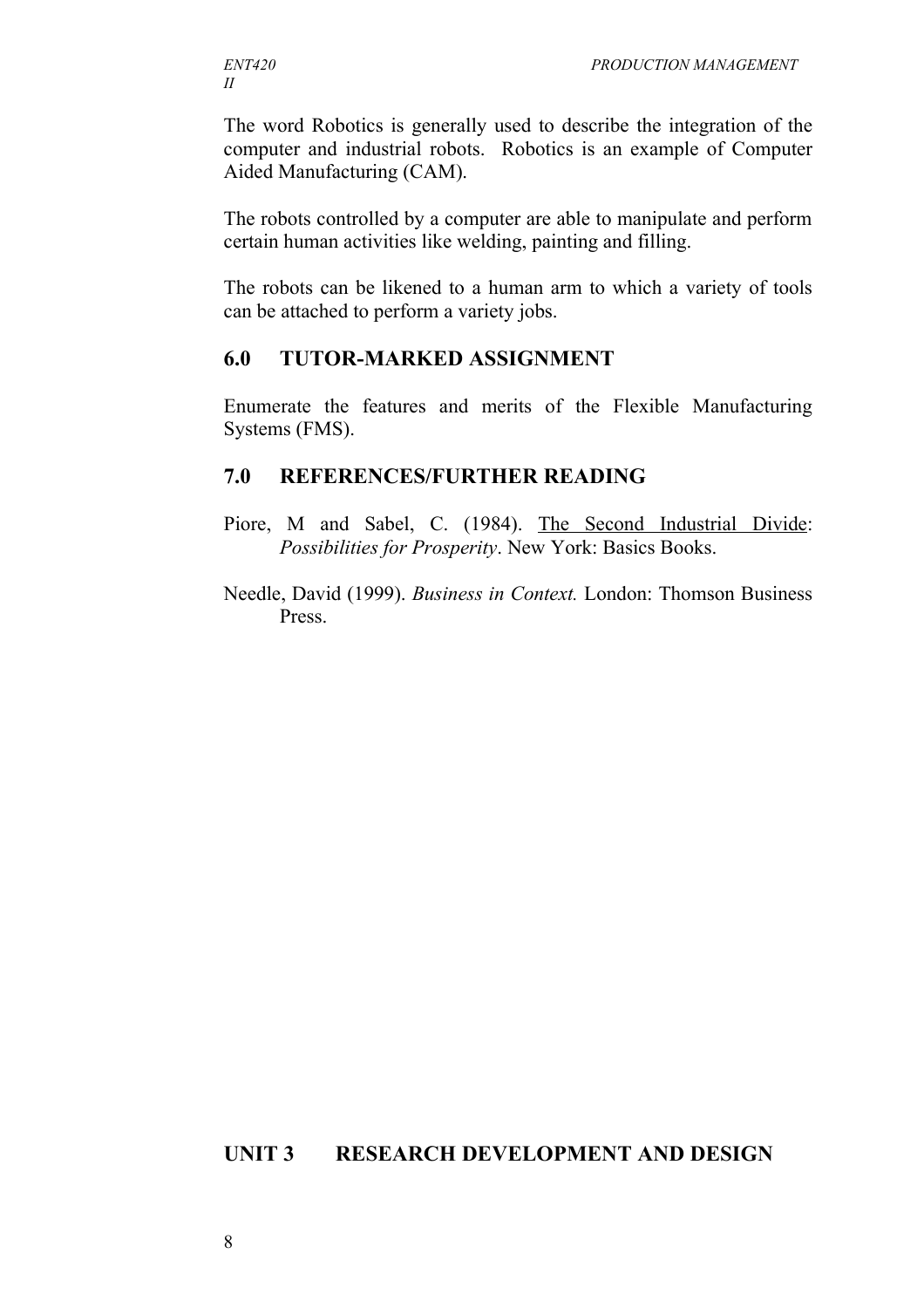#### **CONTENTS**

- 1.0 Introduction
- 2.0 Objectives
- 3.0 Main Content
	- 3.1 Research, Development and Design
	- 3.2 The Concept of Research and Research Policy
		- 3.2.1 Fundamental Research
		- 3.2.2 Applied Research
	- 3.3 Development
	- 3.4 Design
		- 3.4.1 Design Errors
- 4.0 Conclusion
- 5.0 Summary
- 6.0 Tutor-Marked Assignment
- 7.0 References/Further Reading

## **1.0 INTRODUCTION**

This unit will take a cursory look at the concept of Research, Development and Design.

## **2.0 OBJECTIVES**

At the end of this unit, you should be able to:

- differentiate between research and development
- identify the areas covered by a research policy
- explain the term "Design".

## **3.0 MAIN CONTENT**

## **3.1 Research, Development and Design**

## **3.2 The Concept of Research and Research Policy**

The Oxford English mini dictionary defined the word research as study and investigation to discover facts.

According to Pitfield (1984), industrial research is concerned with the acquisition of technical knowledge, particularly new products, processes, techniques, materials and sources of energy.

Research is broadly classified into two, namely: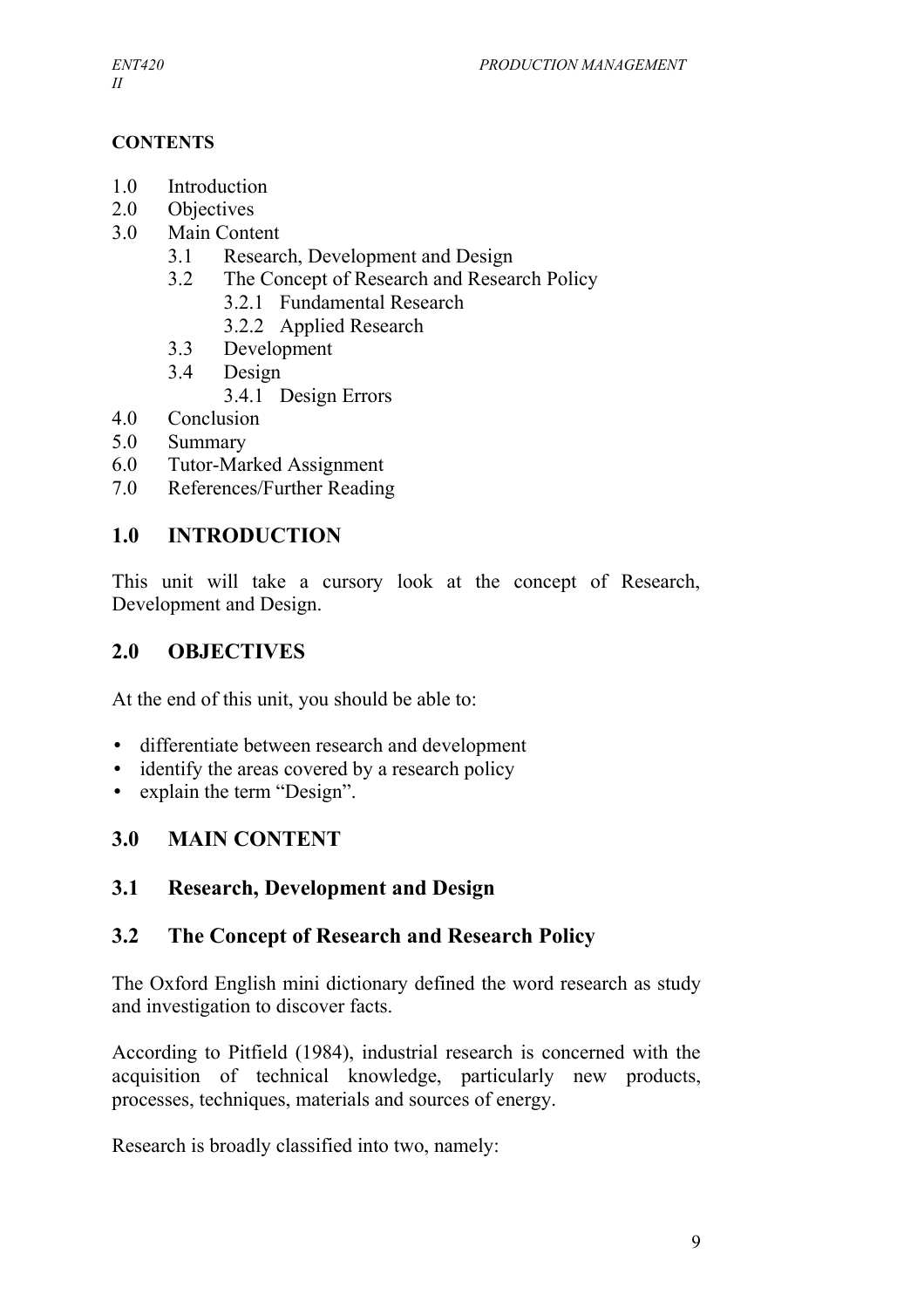- fundamental (or pure) research
- applied research

## **3.2.1 Fundamental Research**

This is aimed at extending knowledge, with no apparent practical application. Since it is financially unproductive, industries may not undertake this type of research. A research of this nature may lead to a "spin off" that is a discovery which is peripheral to the main research objective but which produces a financial reward.

## **3.2.2 Applied Research**

This is a direct investigation with a view to financial benefit.

The areas covered by a research policy include:

- **a. responsibility** establish a research department, specifying its scope and to whom it is answerable.
- **b. areas of Research** must be decided by management.
- **c. cost/benefit** expense on research may be unproductive and the actual reward on successful research may not be accurately determined.
- **d. production feasibility** A line of research may appear to be scientifically successful but the decision to convert the discovery to profitable is not taken by the researcher.

#### **3.3 Development**

This is the practical application of the results of research and is often the responsibility of the research team under the umbrella or research and development department. Once a discovery is tested in working conditions, those responsible must ensure that the discovery is capable of being manufactured at an economic cost and must have a potential market.

A research conducted by one firm can be adapted for use by another. Usually, development is fairly long-term. Adequate time is required to test the new product to see how it stands up to normal usage, which design faults appear with time and what the breakdown rate is. During the period, potential buyers use the product to discover latent faults. Recently, this writer and other passers-by were offered free packs of fruit juice about to be introduced into the market. Each potential buyer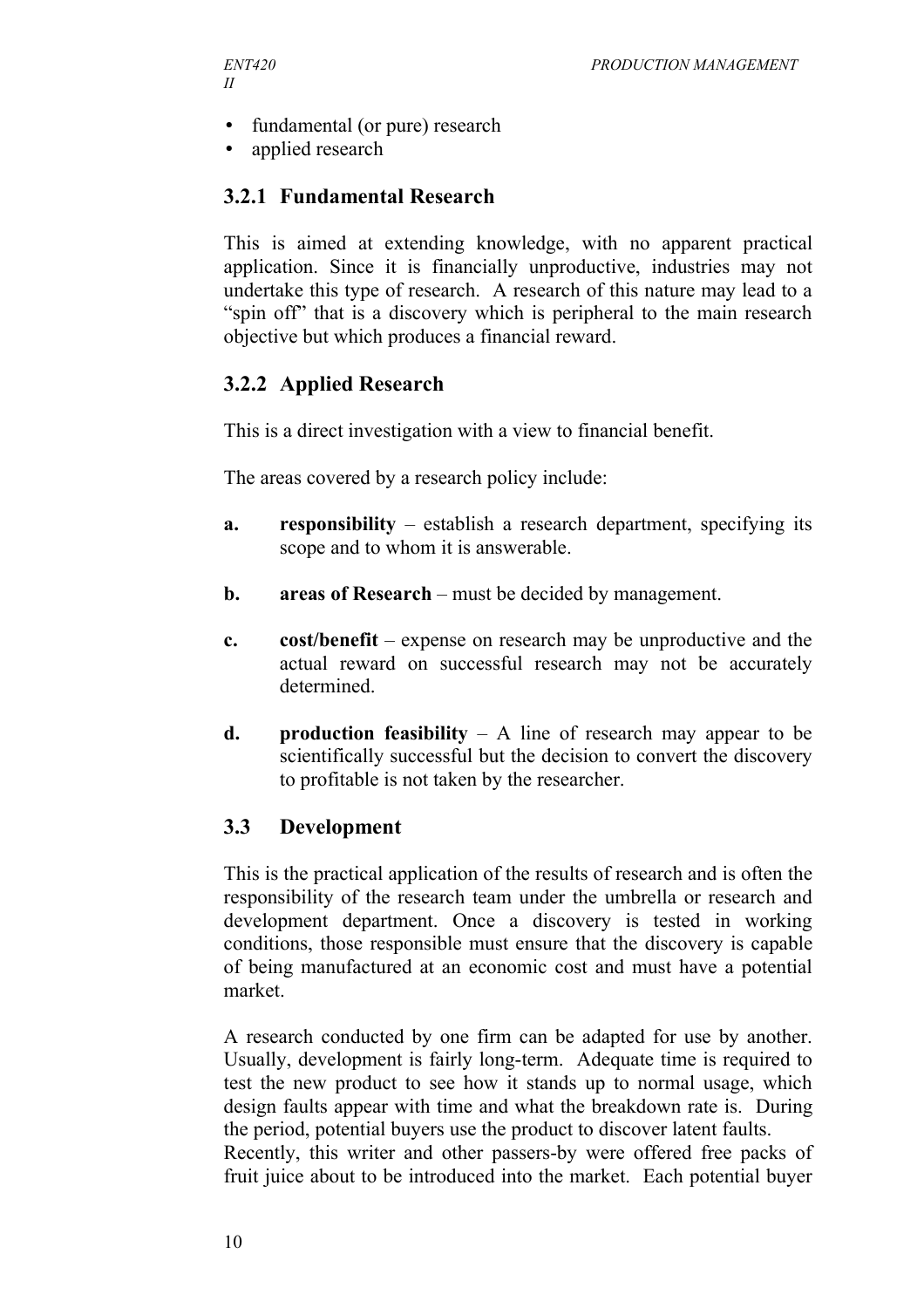was requested to drink it, write comments on a pre-prepared form and drop the form at any of the pre-designated centres. This is referred to as user-testing.

It serves as feedback to the manufacturers and/or distributors.

#### **3.4 Design**

This is the final stage in the R  $\&$  D process which translates development unto the final product for the consumer. This stage attempts to fuse certain elements which are referred to as the "design mix". According to Needle (1999), the "design mix" is effective operation, safety, easy maintenance, value for money and aesthetic consideration geared towards meeting the needs of the customers.

Design is a critical aspect of production and marketing processes. In the car manufacturing industries for instance, the marketability of the product depends largely on the design and styling as well as the inherent product qualities. In general, parity exists between product quality and product design and style.

According to Pitfield (1984), a product designer is concerned with the reconciliation of the ideal functional version and the version which will appeal to the buyer. He must make sure that reconciling these two ideals will not make the cost of the product prohibitive. Two aspects to be considered are:

#### • **Functional (or Technical) Design**

This is the case where customer's preference for appearance is not relevant.

#### • **Formal (or Aesthetic) Design**

Here, the customers are concerned more with the appearance rather than the structure and working of the product.

#### **3.4.1 Design Errors**

#### **a. Commitment to a Design**

Once decision is taken on the choice of design or design specification, it is usually difficult to make alteration. The implication of this is that any error in function or maladjustment of consumer pretences will mean that much time will be spent on modification and this will result in delays.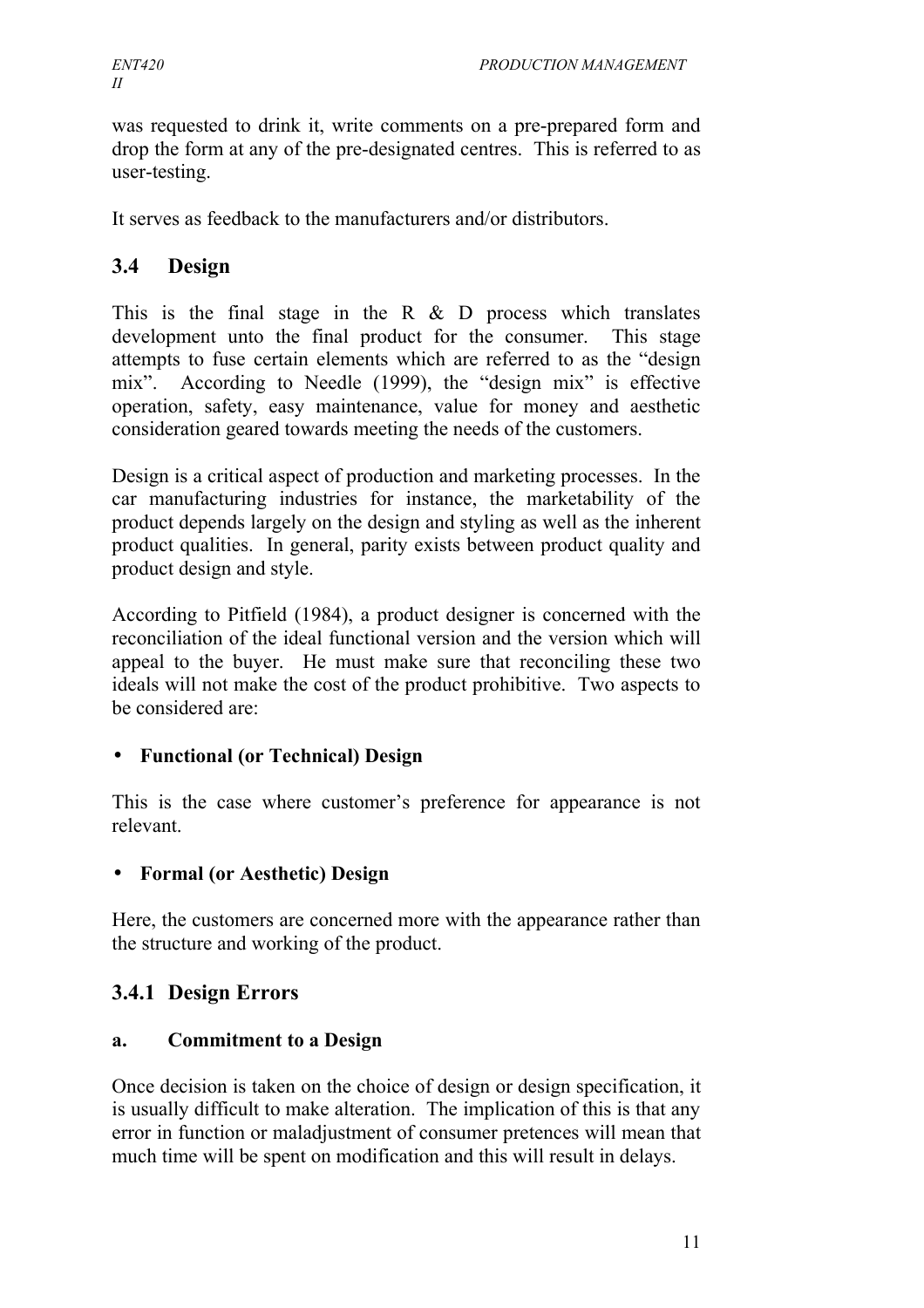#### **b. Evidence of Errors**

This may be due to:

- consumer complaints of malfunction and maintenance cost.
- decline of sales (unattractive or too expensive).
- undue amount of scrap in production (bad design resulting in wasteful methods).

#### **SELF ASSESSMENT EXERCISE**

What are the key areas covered by a research policy?

#### **4.0 CONCLUSION**

The R & D unit is a key aspect of most organisations manufacturing and non-manufacturing concerns.

The department looks into the possibility of improving the organisation current status or opening new ground for future development.

#### **5.0 SUMMARY**

Industrial research is primarily concerned with the acquisition of technical knowledge, particularly new product, processes technique, materials and sources of energy.

Different types of research are identified. These are:

- pure research
- basic research
- industrial research

Development is the stage at which the outcome of research is translated into something tangible while the design stage is the final stage in the R&D process. It translates development into final products for the consumer.

#### **ANSWER TO SELF ASSESSMENT EXERCISE**

The key areas covered are:

- Responsibility
- Areas of research
- Cost/benefit
- Production feasibility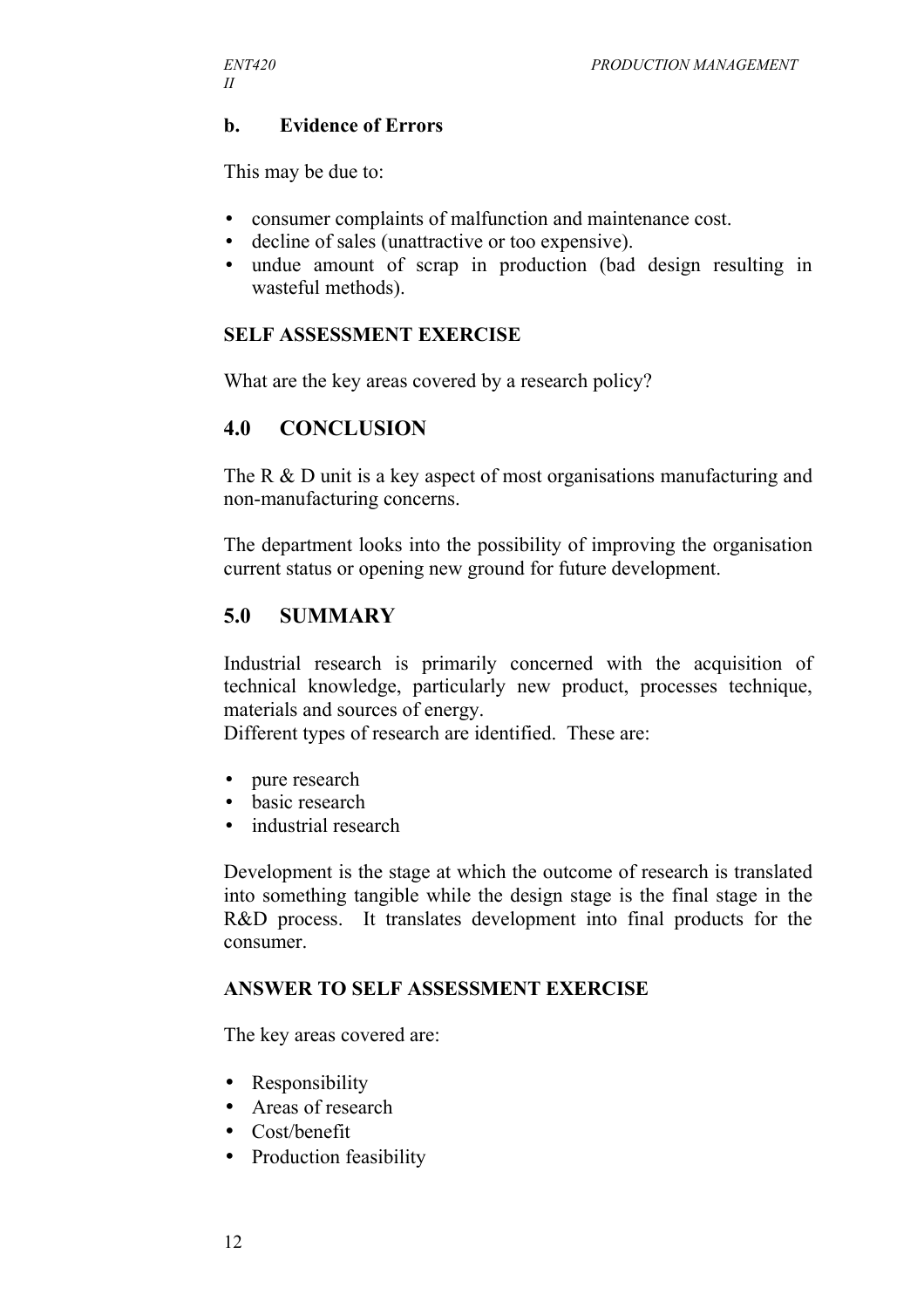N.B: Brief explanation required.

## **6.0 TUTOR-MARKED ASSIGNMENT**

What is the connection of "development" with "research"?

#### **7.0 REFERENCES/FURTHER READING**

Pitfield, R. Ronald (1984). *Business Organisation*. London: M & E Handbooks.

Needle, David (1999). *Business in Context.* London: Thomson Business Press.

#### **MODULE 2 THE PRINCIPLES, PRACTICES AND TECHNIQUE OF PRODUCTION**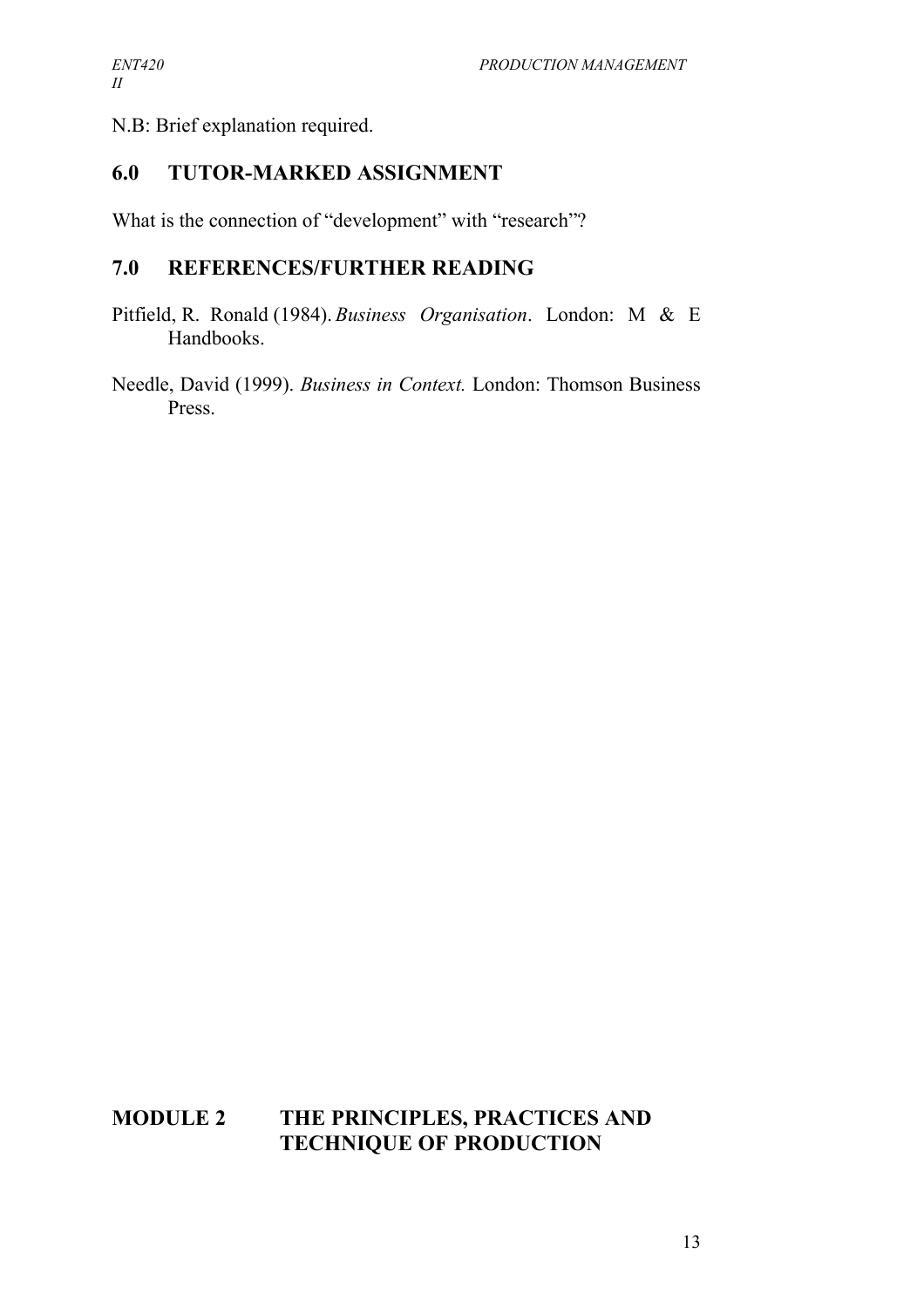- Unit 1 Quality and Total Quality Management
- Unit 2 Location and Layout of Small Business
- Unit 3 Stores and Stock Control
- Unit 4 Production and Labour
- Unit 5 Organisational Aspects of Production
- Unit 6 Time Study
- Unit 7 Statistical Quality Control
- Unit 8 Activity Sampling and Control Charts

## **UNIT 1 QUALITY AND TOTAL QUALITY MANAGEMENT**

#### **CONTENTS**

- 1.0 Introduction
- 2.0 Objectives
- 3.0 Main Content
	- 3.1 Quality and Total Quality Management
	- 3.2 Quality and Its Associated Cost
	- 3.3 Total Quality Management (TQM)
	- 3.4 Criticism of TQM
- 4.0 Conclusion
- 5.0 Summary
- 6.0 Tutor-Marked Assignment
- 7.0 References/Further Reading

#### **1.0 INTRODUCTION**

In this unit we are going to look at the concept of Quality and Total Quality Management.

#### **2.0 OBJECTIVES**

At the end of this unit, you should be able to:

- identify the costs associated with Quality
- explain the concept "Total Quality Management"
- list the criticisms against the concept TQM.

#### **3.0 MAIN CONTENT**

#### **3.1 Quality and Total Quality Management**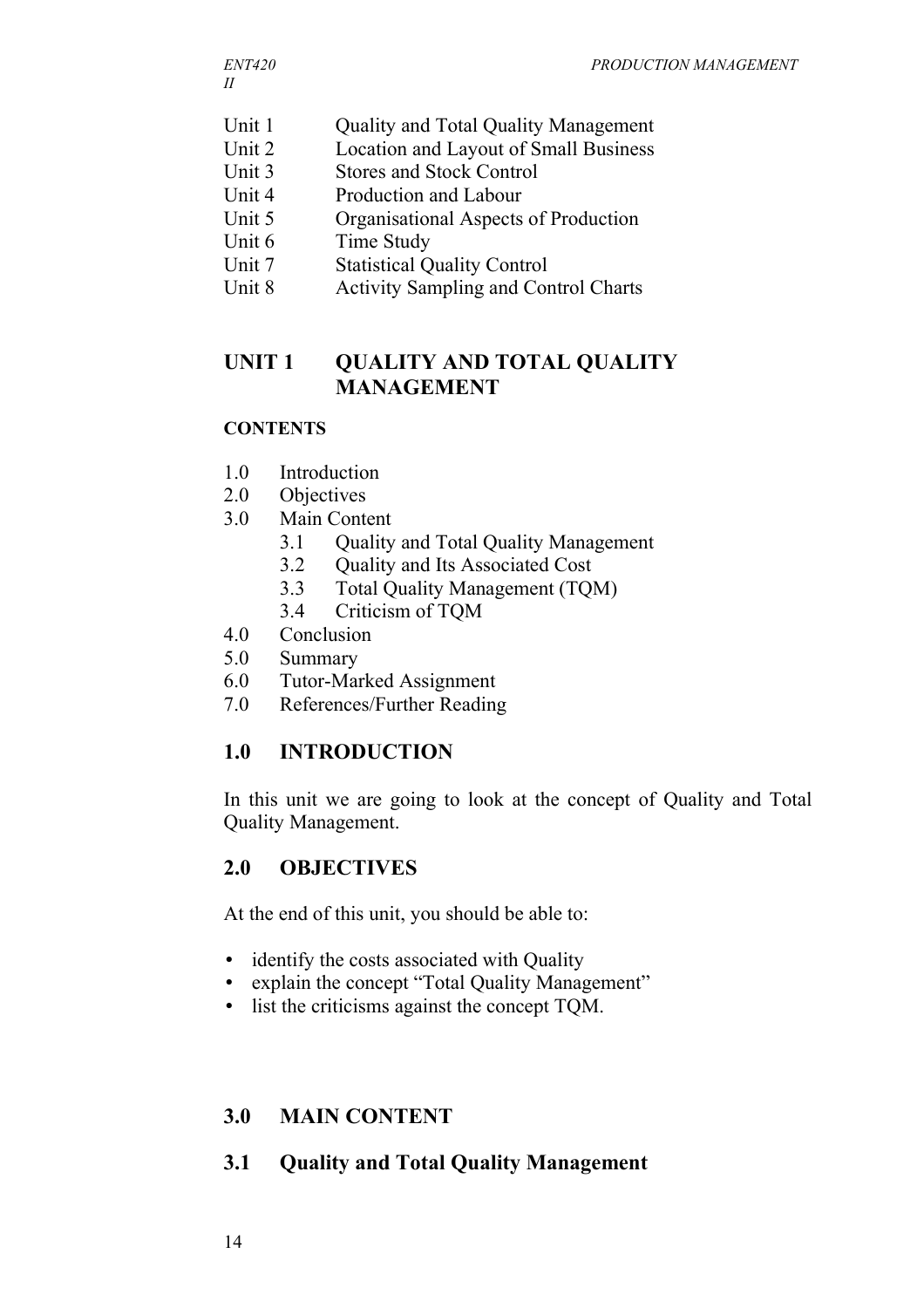## **3.2 Quality and Its Associated Cost**

The Oxford English mini dictionary defines quality as a degree of excellence, a characteristic distinctive attribute of a person or thing.

Generally, the notion of quality is inherent in every organisation. Mission statements of most organisation have the phrase "quality service" or "quality products" boldly inscribed.

According to Needle (1999), the traditional view of a quality product is that it conforms to specifications.

Today, however, quality is seen in the perspective of the customer vis-àvis value for money, reputation, appearance, safety, ease of use, customer support and behaviour of staff with whom the customer has contact.

Quality has costs associated with it. These are:

- **a. Failure Costs:** This refers to those costs incurred when goods are found to be faulty. The cost includes those incurred by the company in scrap or replacement.
- **b. Appraisal Costs:** Are those costs involved in the installation and operation of a quality control system. It includes the time taken to complete paper work systems and the employment of staff with specific responsibility for quality control.
- **c. Prevention Costs:** This entails the establishment of mechanisms which build quality procedures in all operations.

## **3.3 Total Quality Management (TQM)**

TQM emerged from the work in statistical quality control at the Western Electric Hawthorne plant in the 1930s.

It is a strategic approach to quality which embraces the entire organisation. The main features of TQM are:

- it is a top-down management philosophy that focuses on the needs of customer.
- it comprises a quality plan which offers a structured, disciplined approach to quality.
- it is culturally based, with involvement as a core philosophy.
- by focusing on the costs of poor quality, it saves money.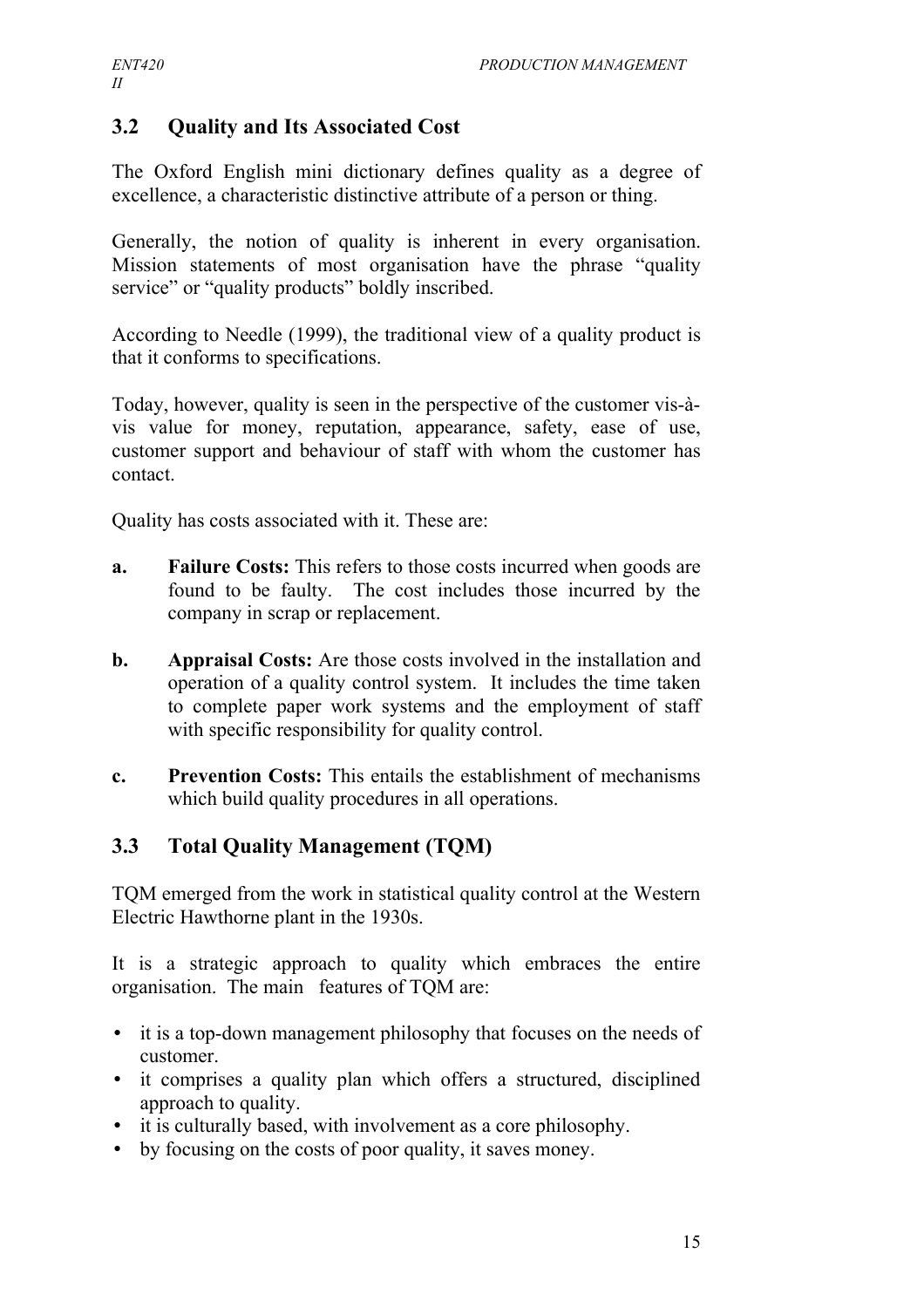• it encompasses the notion of continuous improvement and as such, it is essentially long-term.

## **3.3 Criticism of TQM**

TQM has been subjected to a series of criticism principal among them are:

- that the importance of TQM has been over-emphasised to the detriment of the effects of technology, market dominance and the influence of the state and the control of critical raw materials.
- that TQM may be feasible in some organisations but greatly limited in some others.
- that the assumption that total quality is relatively easy to come by is misguided.
- that the feature of excellence may not be directly linked to companies that adopt the concept of TQM alone.
- that a strong commitment to TQM may lead to resistance to change.
- that the not-so excellent companies may exhibit the same attributes.
- that it is difficult to prove a relationship between TQM and company performance.

#### **SELF ASSESSMENT EXERCISE**

What is Quality and what are its associated costs?

#### **4.0 CONCLUSION**

TQM is a holistic approach to Quality Management. Top management determines the quality priorities and establishes the systems for its administration.

#### **5.0 SUMMARY**

TQM is a strategic approach to quality which affects the entire organisation. It incorporates certain essential features and has its associated cost.

#### **ANSWER TO SELF ASSESSMENT EXERCISE**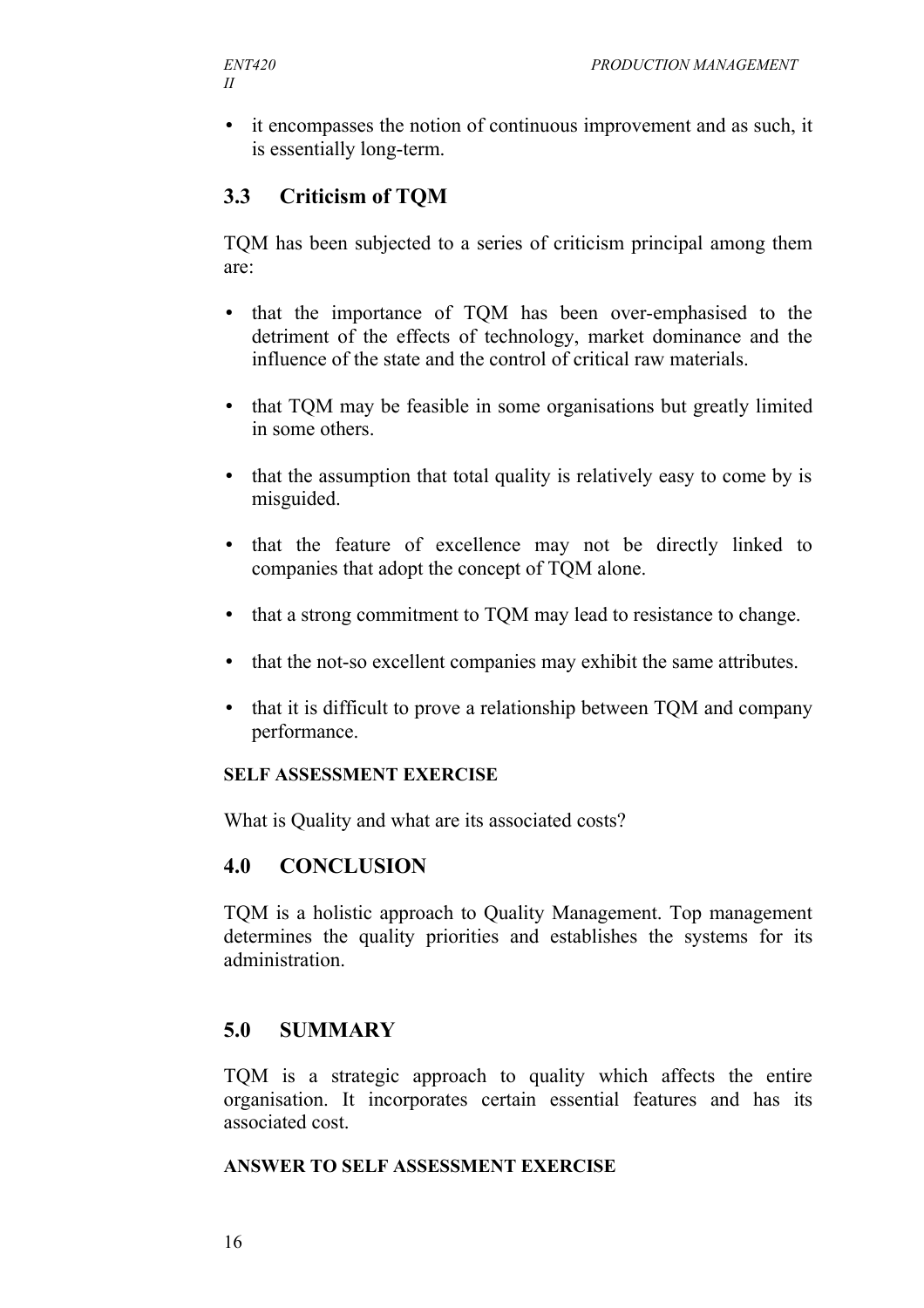The word Quality refers to a distinctive attributes of a person or thing. The traditional view of a quality product is that it meets or conforms to specifications. The view is now replaced by a notion that views quality from the perspective of the customer.

The costs associated with quality are:

- failure costs
- appraisal costs
- prevention costs.

## **6.0 TUTOR-MARKED ASSIGNMENT**

What are the essential features of TQM? Briefly explain each.

#### **7.0 REFERENCES/FURTHER READING**

Needle, David (1999). *Business in Context.* London: Thomson Business Press.

## **UNIT 2 LOCATION AND LAYOUT OF SMALL BUSINESS**

#### **CONTENTS**

#### 1.0 Introduction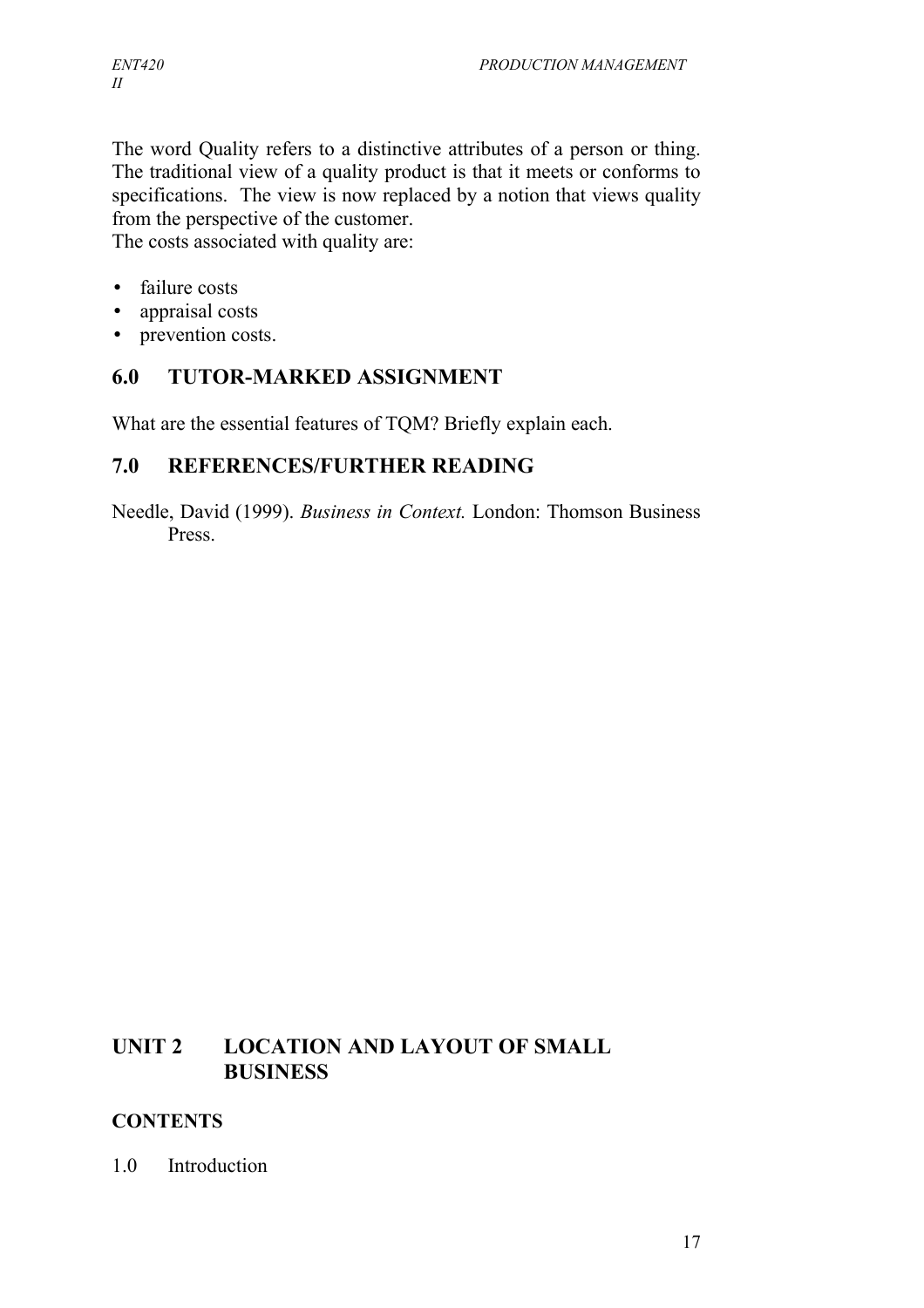- 2.0 Objectives
- 3.0 Main Content
	- 3.1 Location and Layout of Small Business
	- 3.2 Guidelines for a Good Layout
	- 3.3 Planning and Controlling of Product Work
	- 3.4 Factors Responsible for the Choice of Small Business Location
- 4.0 Conclusion
- 5.0 Summary
- 6.0 Tutor-Marked Assignment
- 7.0 References/Further Reading

## **1.0 INTRODUCTION**

This unit will take a critical look at the location and layout of small businesses. Special attention will be paid to the study of guidelines for a good layout and the choice of location.

## **2.0 OBJECTIVES**

At the end of this unit, you should be able to:

- state the guidelines for a good layout
- state the factors responsible for the choice of small business location
- explain the concept of production planning and control

## **3.0 MAIN CONTENT**

## **3.1 Location and Layout of Small Business**

#### **3.2 Guidelines for a Good Layout**

The layout and physical structure of a business plays a key role in the profitable running of a business. An entrepreneur needs to consider his financial position before deciding whether to build, rent or lease the physical structure for the business.

Once a decision is made, the entrepreneur must plan the layout of his business, bearing in mind the under listed guidelines:

#### **a. Identification of Buying Habits**

A business planner must identify his/her customer and their behaviours. The knowledge of the customers' behaviour will enable the planner to arrange his product in such a way that it attracts impulsive buying. That is customers are attracted to buy what they never plan to buy.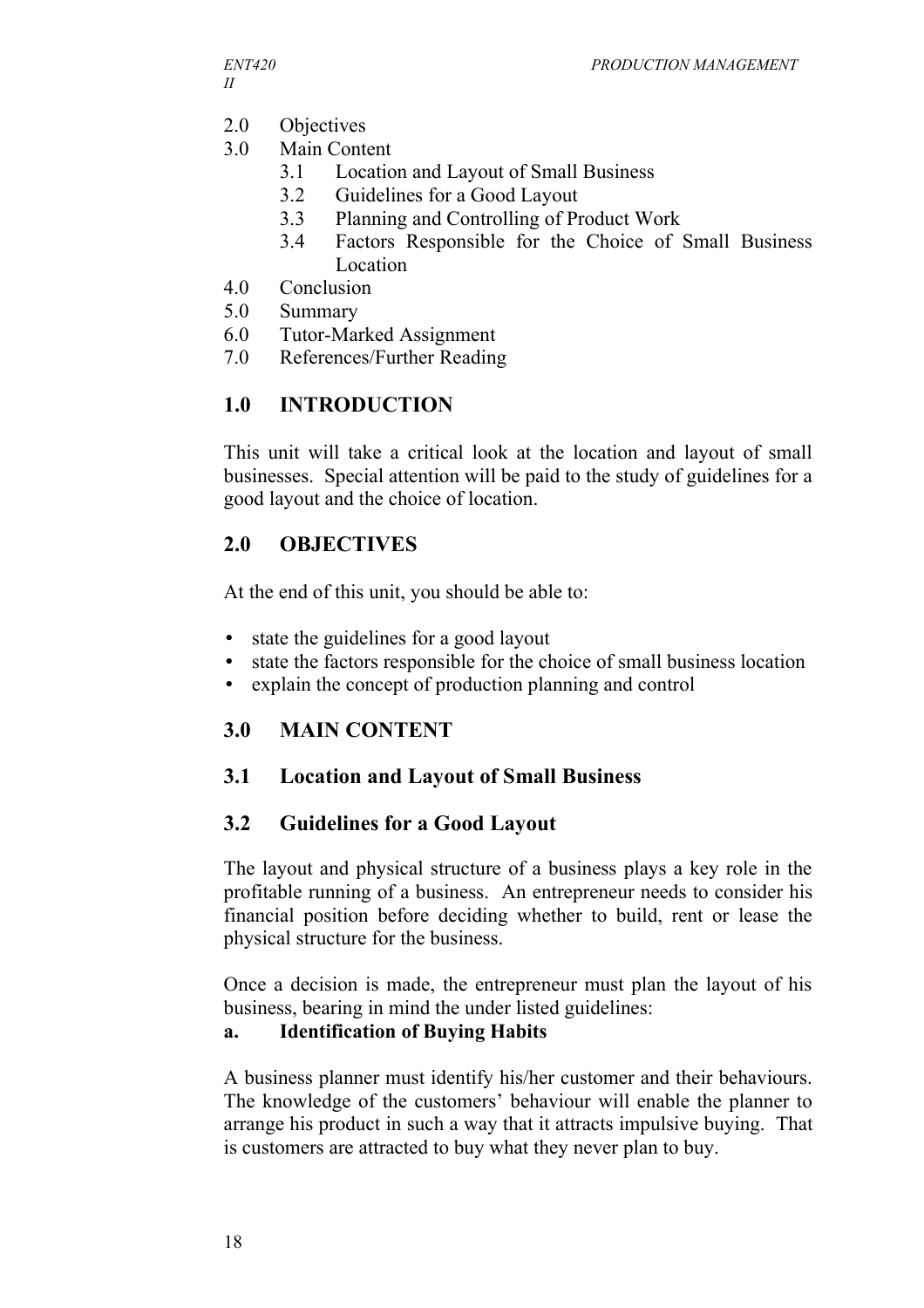## **b. Conspicuous Display of Merchandise**

When products are conspicuously displayed, customers are easily attracted to the products they want to buy. They can make comparisons of price ranges, styles, designs or alternative products.

#### **c. Good Arrangement of Merchandise**

Goods which are most often purchased by customers should be arranged in close proximity on the shelves or counters. Such arrangement saves customers the headache of having to move round the store to look for products in the same group. For instance, bread, butter, milk, sugar, tea or beverage should not be far from each other.

#### **d. Grouping of Activities**

Related activities should be grouped together.

Selling activities should be separated from non-selling activities. In such a case, the selling activities should be located in front while other activities are located at the back.

#### **e. Separation of Activities in Terms of Class or Gender**

The class or gender of customers should be considered when allocating store space. The layout should appeal to the class or gender of the customers you are dealing with.

#### **f. Interior and Exterior Surrounding**

The surrounding should be well ventilated, good lighting, friendly and warm. Repeated patronage depends largely on this.

## **3.3 Planning and Controlling of Product Work**

According to Pitfield (1984), planning and controlling of production work entails:

- deciding the process to be adopted
- schedule the sequence of operations
- establish time-schedule
- ensure material availability
- check progress continuously
- determine the cause of any deviation
- resolve the difficulty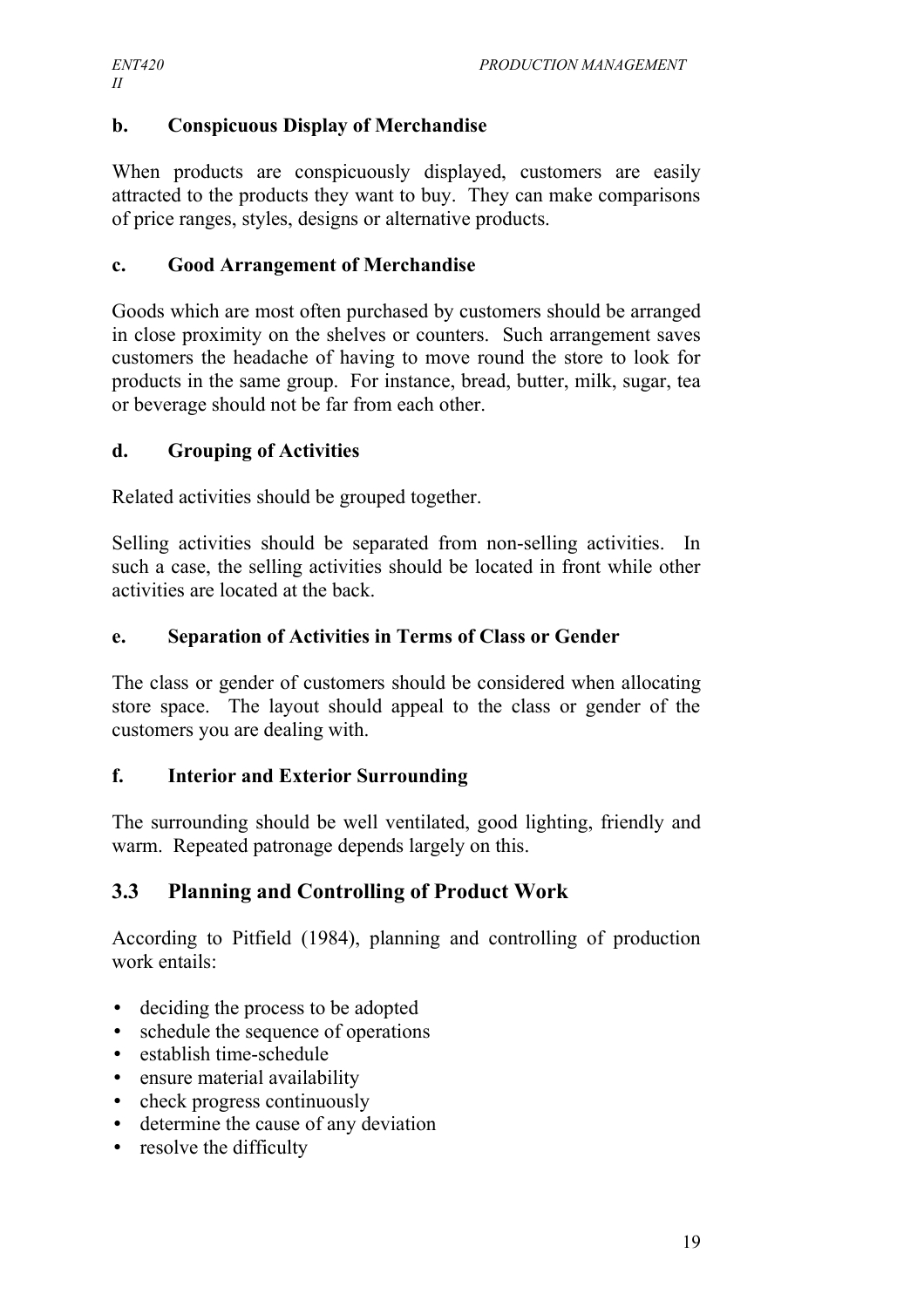• adjust material delivery and advise the sales department of any change in completion date due to deviation

Effective planning and control is very essential for the successful achievement of the set goals. It could be done on a day-to-day basis, week-to-week or month-to-month basis. Production planning may entail:

- plans for current and immediate future operation
- intermediate-range plans to provide for the required capacity of workers, raw materials and equipment.
- long-range plans to provide for capacity, locations, changing product and service mix, and exploitation of new product and services.

A key problem usually associated with planning and controlling of production activities in Nigeria is the non-availability of accurate and reliable data for making forecasting and taking necessary decision and actions.

#### **3.4 Factors Responsible for the Choice of Small Business Location**

The factors responsible for the choice of small business location are:

#### **a. Proximity to Desired Market**

This is desirable where products are easily damaged or where transport is expensive.

#### **b. Proximity to the Source of Raw Materials**

This is desirable for bulky and perishable raw materials. The cost of transportation is reduced.

#### **c. Proximity to Labour Supply**

Businesses should be located where there would be adequate supply of needed labour.

#### **d. Availability of Transportation**

This is essential for timely supply of raw materials and easy evaluation of finished products.

#### **e. Consideration of Adequate and Cost of Power**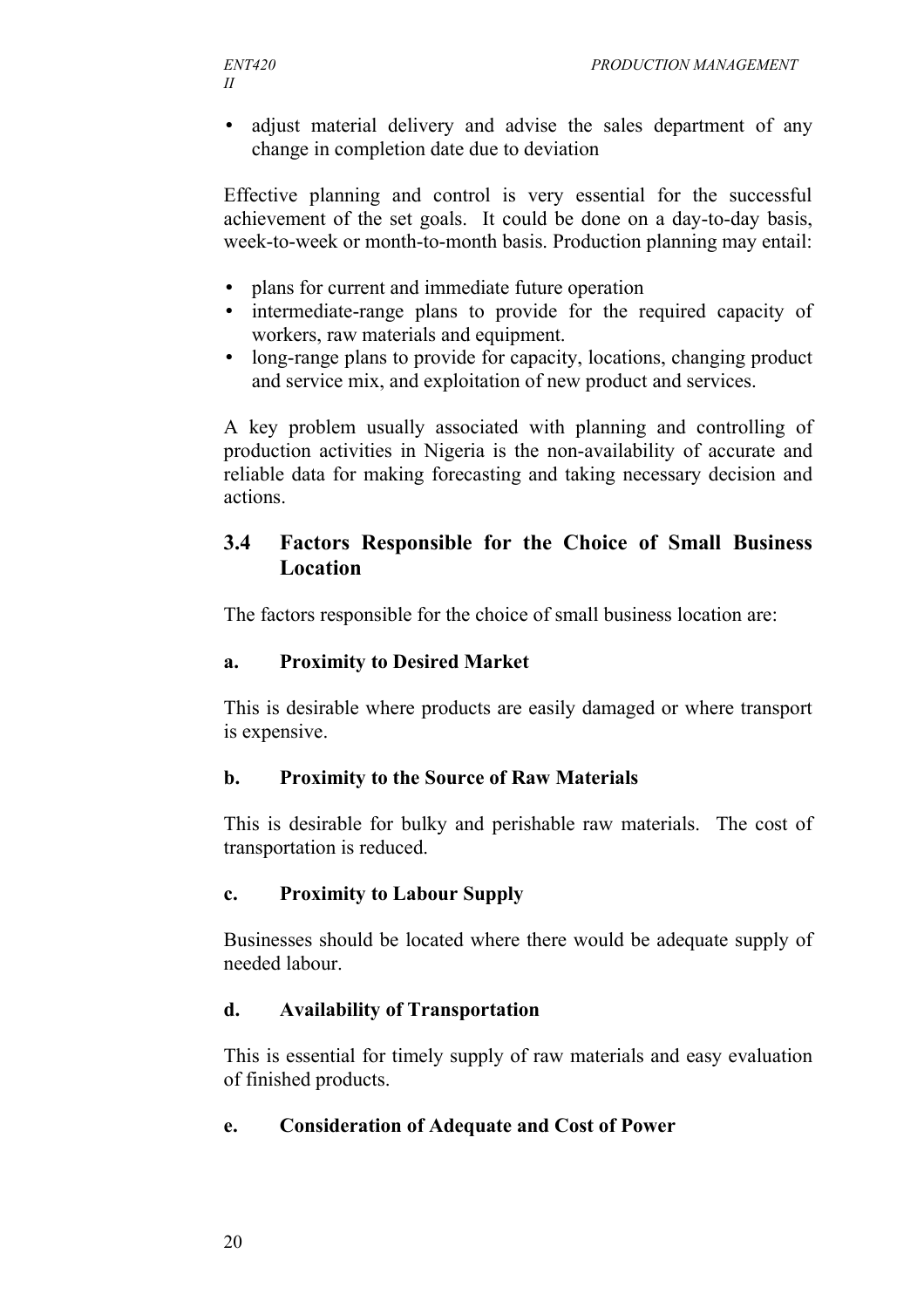Business should be located where there is cheap and adequate supply of power, fuel, water and electricity.

#### **f. Good Climate**

The climate should be suitable for both humans and production process.

#### **g. Proximity to Businesses of the Same Class or Group**

This is necessary so that the business can benefit from the services of other businesses around.

#### **h. Consideration for Future Expansion**

Allowance should be made for future expansion

#### **i. Consideration of Communal Hostility and Friendliness**

Business should not render goods and service that affect the sensibility of their immediate communities and in a situation where the local community is restive due to government neglects.

#### **j. Political Situation and Reasonableness of Local Regulations**

This is an important factor that could make or mar small business concerns. Stability of polity and sanity in local regulations help business to grow in a conducive atmosphere.

#### **SELF ASSESSMENT EXERCISE**

State the guidelines for a good layout.

#### **4.0 CONCLUSION**

The location and layout of a business play a role in the profitable management of business. Management takes cognisance of these roles and exploits them to advantage.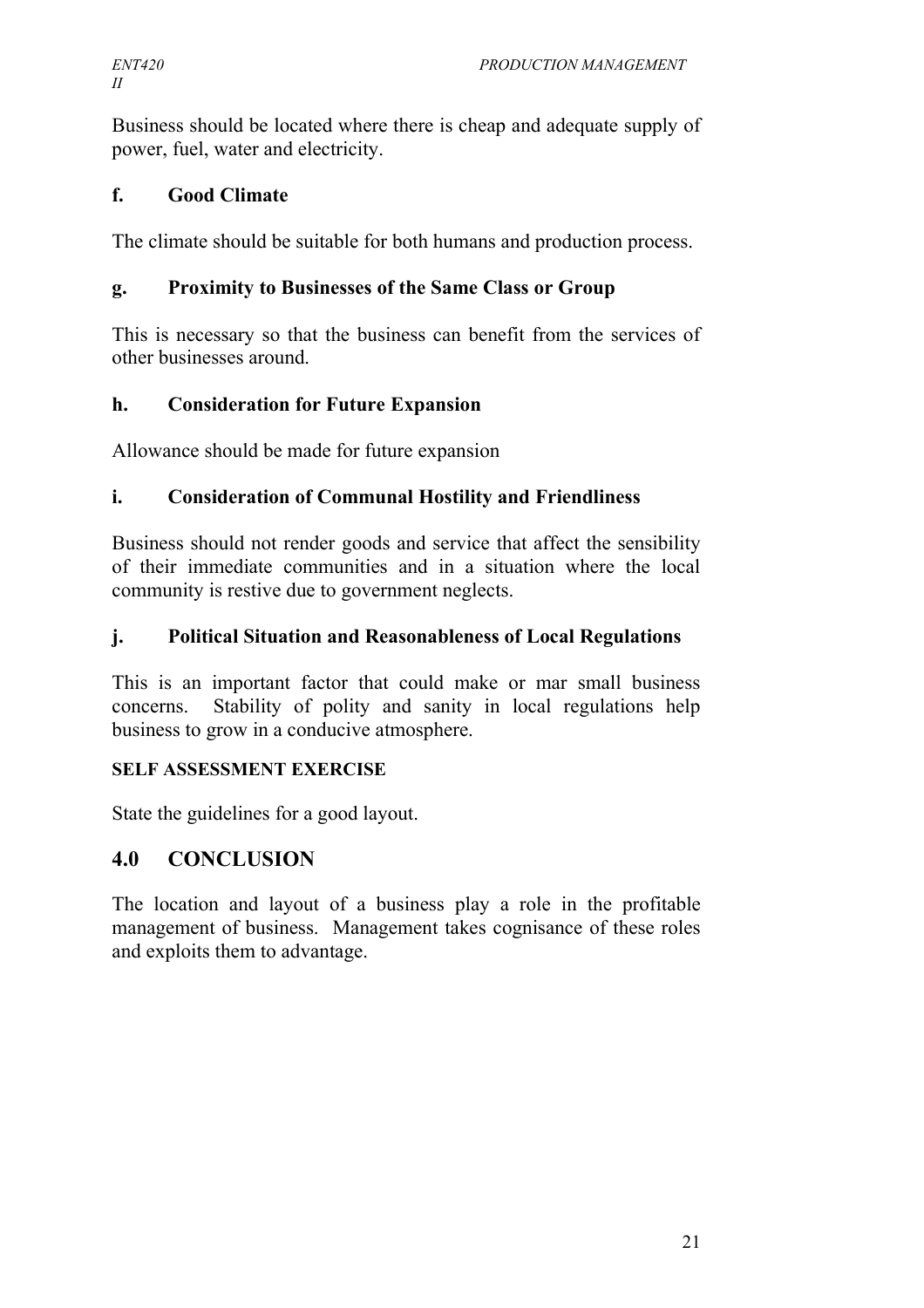## **5.0 SUMMARY**

A good layout is desirable because it facilitates the attainment of the desired goals and further minimisation of result expected. Other factors to be considered include the factor responsible for the choice of small business location and guidelines for a good layout.

#### **ANSWER TO SELF ASSESSMENT EXERCISE**

The guidelines are:

- Identification of buying habit
- Conspicuous display of merchandise
- Full utilisation of available space
- Grouping of activities
- Separation of activities in terms of class or gender
- Interior surroundings

## **6.0 TUTOR-MARKED ASSIGNMENT**

Enumerate the factors responsible for the choice of business location.

## **7.0 REFERENCES/FURTHER READING**

Bambe, R.A, . & Ayeni, J.M .& *Small Business Management.*

Amajo, B.T. (2000). *The Nigerian Approach*. Ilorin: SMC Printing and Publishing Company.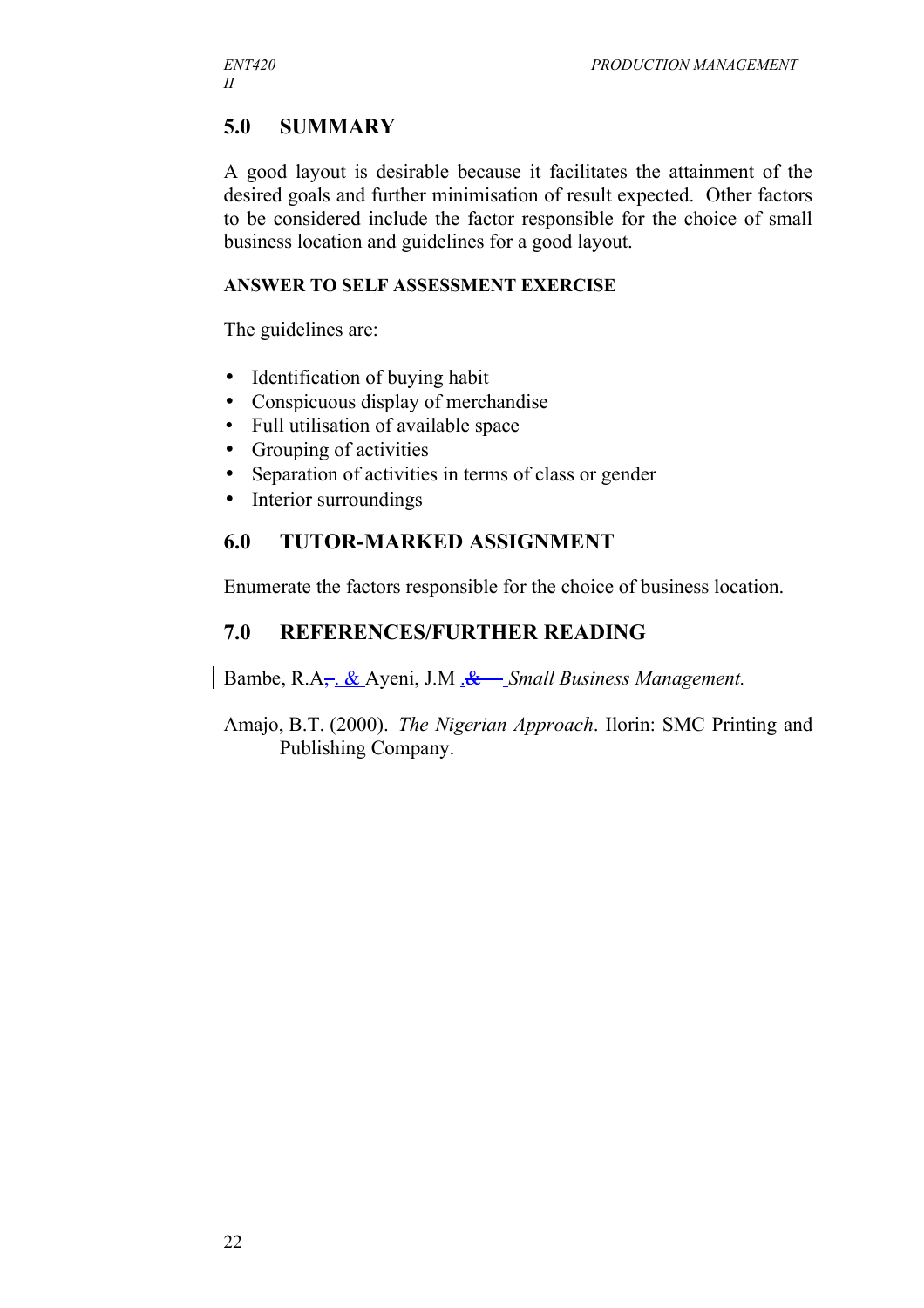*II*

## **UNIT 3 STORES AND STOCK CONTROL**

## **CONTENTS**

- 1.0 Introduction
- 2.0 Objectives
- 3.0 Main Content
	- 3.1 Stores and Stock Control
	- 3.2 Concept, Scope and Objectives of Stores Control
		- 3.2.1 Finished Goods Inventory
		- 3.2.2 In-Process Inventory
		- 3.2.3 Raw Materials Inventory
	- 3.3 Stock Levels
	- 3.4 Necessity for Stock-Taking
	- 3.5 Methods of Stock Taking
	- 3.6 Pricing of Stock
- 4.0 Conclusion
- 5.0 Summary
- 6.0 Tutor-Marked Assignment
- 7.0 References/Further Reading

## **1.0 INTRODUCTION**

This unit will introduce you to the concept, scope and objectives of stores control and stock management.

## **2.0 OBJECTIVES**

At the end of this unit, you should be able to:

- state the objectives of Stores Control
- state the methods of Stock-Taking
- state the necessity, for Stock-Taking.

## **3.0 MAIN CONTENT**

#### **3.1 Stores and Stock Control**

#### **3.2 Concept, Scope and Objectives of Stores Control**

In manufacturing industries, it is imperative that the responsible departments ensure that the right amount and quality of materials are available as required. It entrails the purchase and storage of goods and it operates in relation to financial control.

This concept is generally referred to as Inventory Management.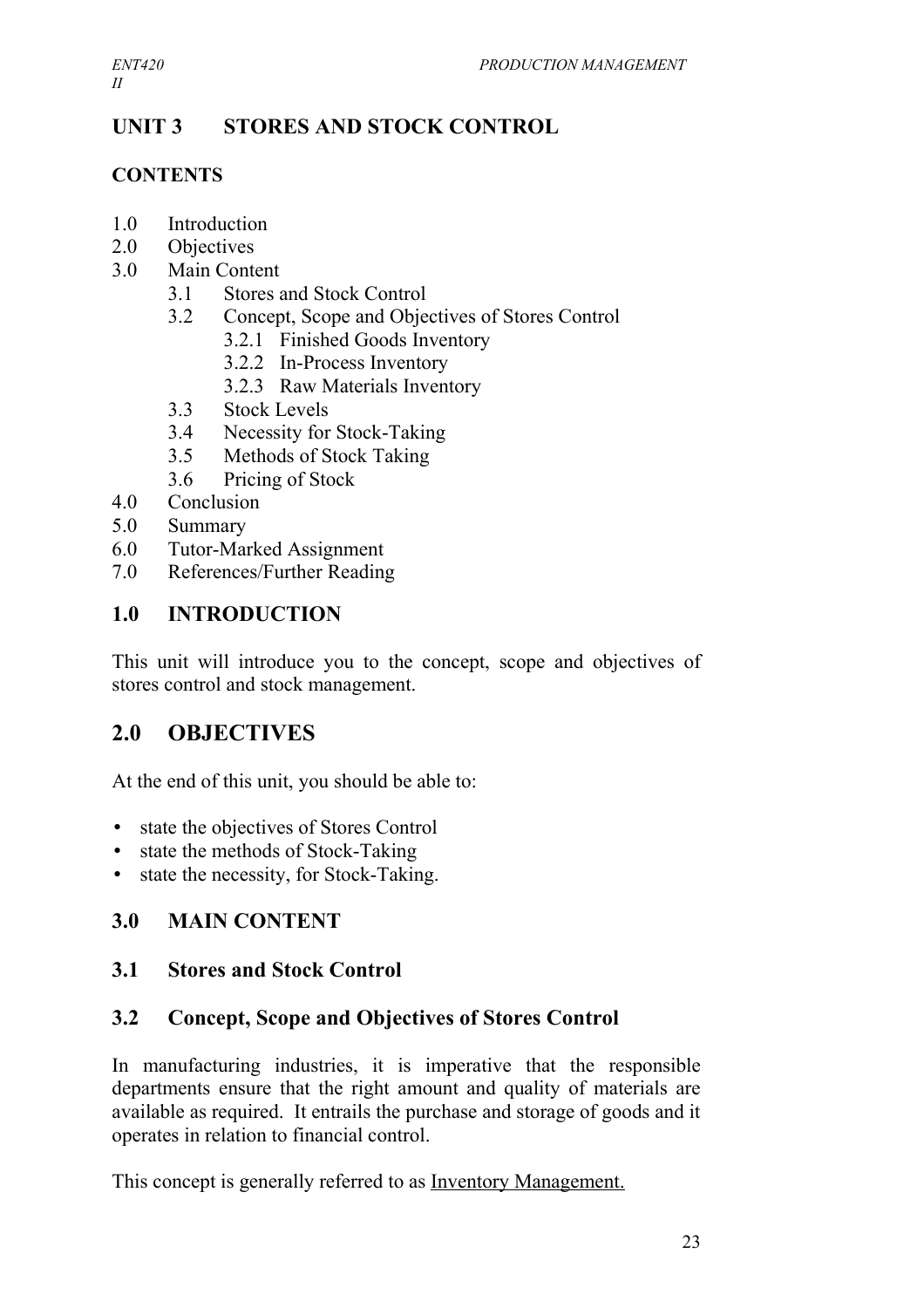Inventory Management may be regarded as reservoir management because it results in the stocking of right amount of materials for future use.

There are three types of inventory:

- finished goods inventory
- in-process inventory
- raw material inventory.

The need to hold stock is based on the variability of both supply and demand for finished goods, the stock thus held, act as a batter and remove the need for placing emergency special order for meeting customers order for out-of-stock items.

Stores and stock control is therefore hanged on the following objectives:

- to ensure availability of goods when required
- to reduce storage costs as much as possible
- to preserve goods
- to maintain accurate records and provide management data.

#### **3.2.1 Finished Goods Inventory**

This refers to products hold as reservoir to meet customers' demand.

The reasons for holding finished goods inventory are:

- production of products at the time demanded by customers can be uneconomical.
- in some conditions, backlogging of customers' orders may not be permitted.
- stabilisation of production output that may result in lower production cost is permitted
- products are displayed to customers.

#### **3.2.2 In-Process Inventory**

This is also referred to as Work-in-Process Inventory. It is the reservoir of materials held for work at various stages of completion. The reasons for holding in-process inventories are:

- successive processing steps can be separated thereby permitting flexibility in planning each step.
- production rates of processing steps are unequal in various operations.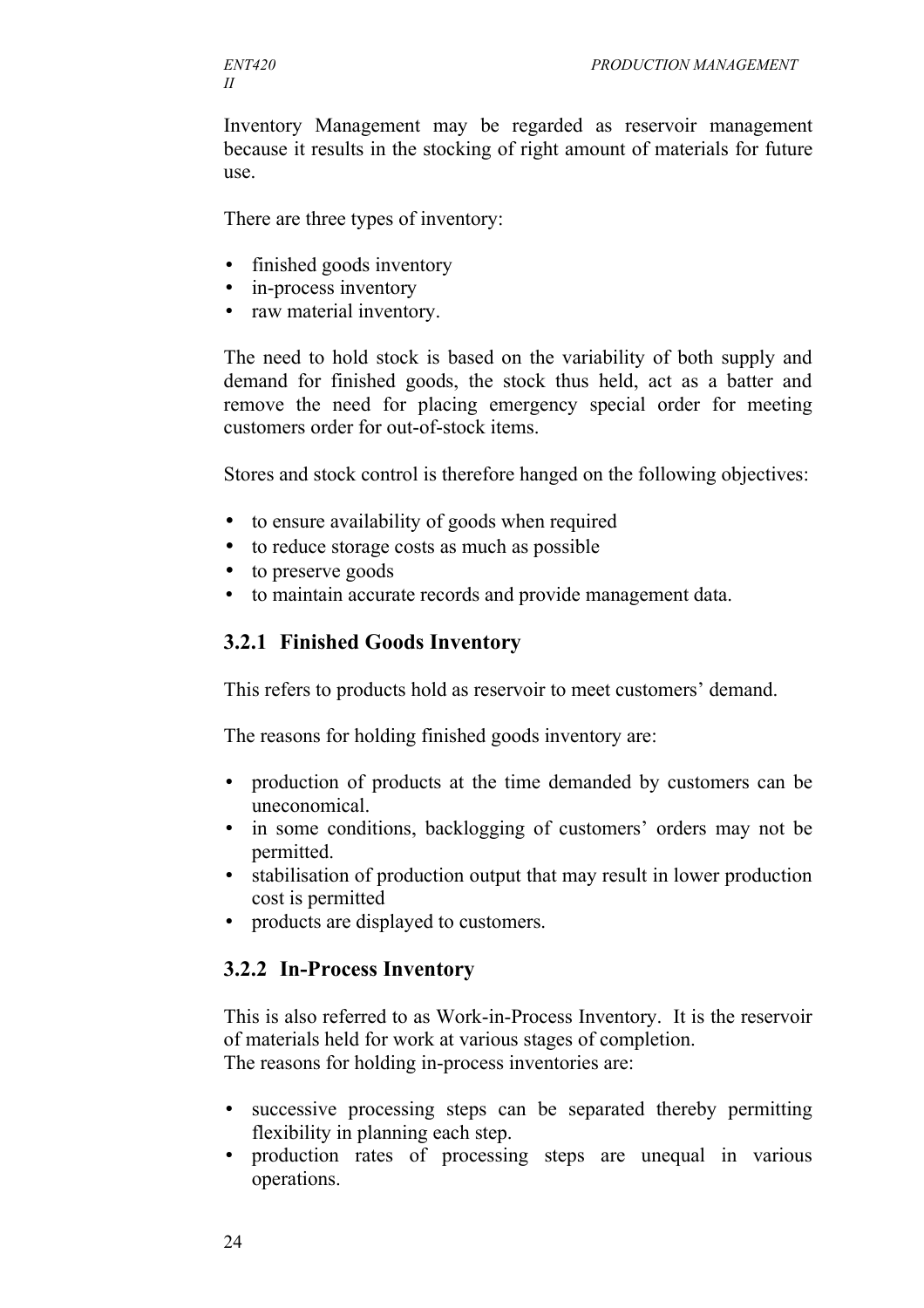• producing and transporting in large batches may reduce materials handling and production cost.

## **3.2.3 Raw Materials Inventory**

Raw materials are held in warehouses for future demand by production. Inventory of raw material are kept for the following reasons:

- raw materials cannot be obtained from suppliers exactly when needed for production schedules
- large quantities can result to reduced incoming freight costs and materials handling cost.
- larger shipment can result to reduced incoming freight costs and materials handling costs.

## **3.3 Stock Levels**

It is imperative that stores officer maintain appropriate and optimum level of stock. Too high a level will result in an undue amount of capital being tied up in stock; increased in storage cost of rent, lighting, insurance etc, greater risk of determinant damage etc. On the other hand, too low a stock will endanger supplies needed immediately for production and may involve having to purchase immediately, irrespective of price.

Factors to be considered when deciding on stock level are:

#### **a. minimum, maximum and reorder levels**

This is the fixing of stock below which it would be dangerous to go; fixing the maximum above which it would be uneconomical to store; and deciding the level at which goods must be recorded.

#### **b. lead time**

This is the allowance to be made for delivery. For instance re-ordering is expected to take place before the minimum level is reached because of the time taken for delivery.

#### **c. deterioration risks**

Where these are high, stock should be kept as it is safe and economic.

#### **d. storage costs**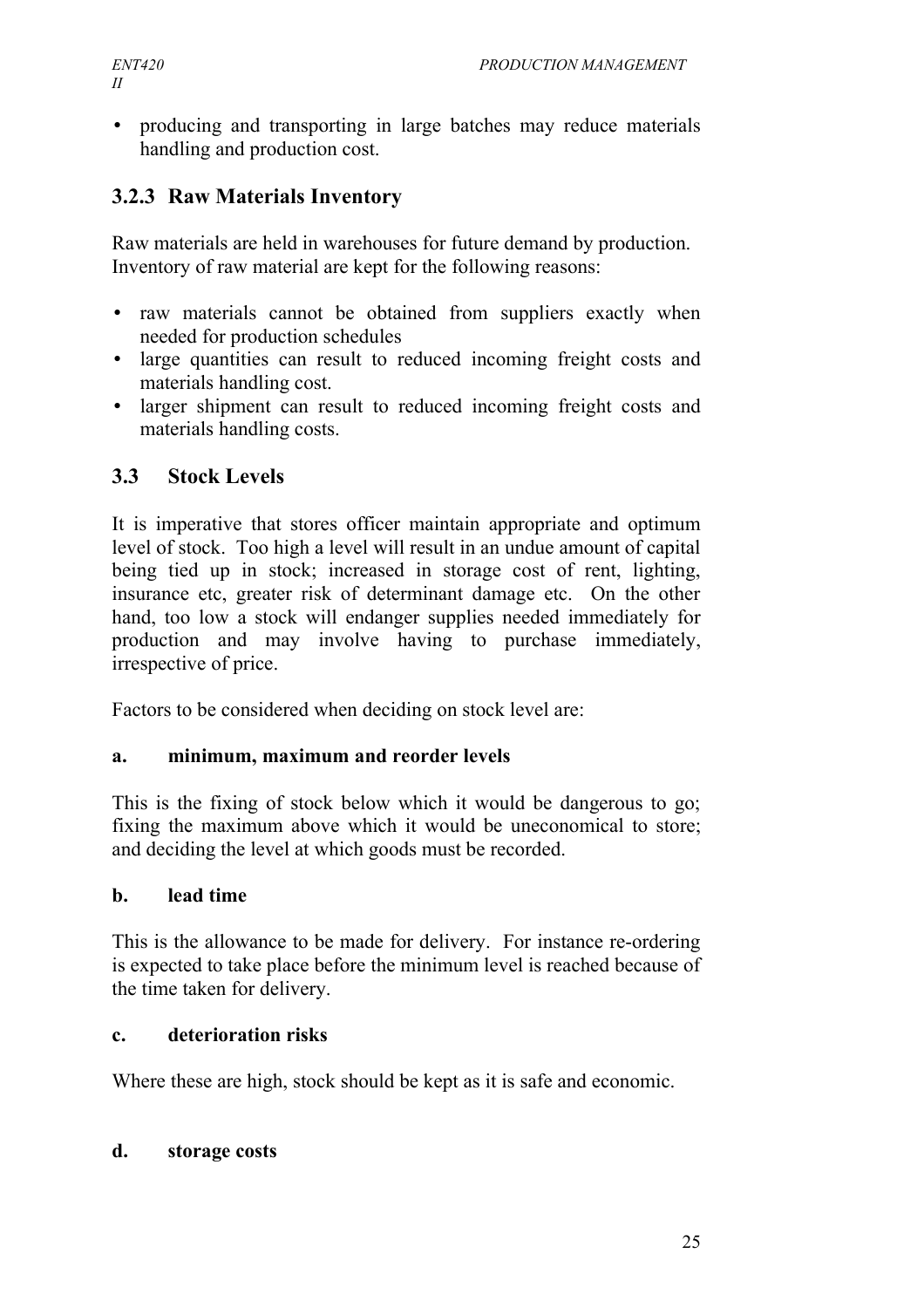This is the cost of keeping or carrying excessive quantities of material in inventory for an extended.

#### **e. risk of obsolescence**

Tools may become outdated if kept for so long

#### **f. price movement**

It may be economic to stockpile if prices are expected to rise.

#### **g. economic amount**

Storage cost can be partly offset by the economies of buying large quantities.

#### **3.4 Necessity for Stock-Taking**

Stock taking is done for the following reasons:

- to value for the purposes of the account
- to determine insurance cover
- to calculate the cost of carrying stock
- to detect pilferage and deterioration

#### **3.5 Methods of Stock Taking**

#### **a. Annual**

Every item is counted so that a valuation appears in the annual accounts. The valuation will be certified by the firm's external auditor.

The main element of this system is that much labour is used over a period of concentrated activity.

#### **b. Perpetual Inventory**

This means a continuous process of checking and counting. In this case permanent staff of unchanging size may check every section of the store so that the whole is checked over a period. This is normally carried out more than once a year. Physical count is reconciled with the records; the latter is adjusted where there exist some discrepancies. The main merits of perpetual inventories are:

• disruption of the stores is minimised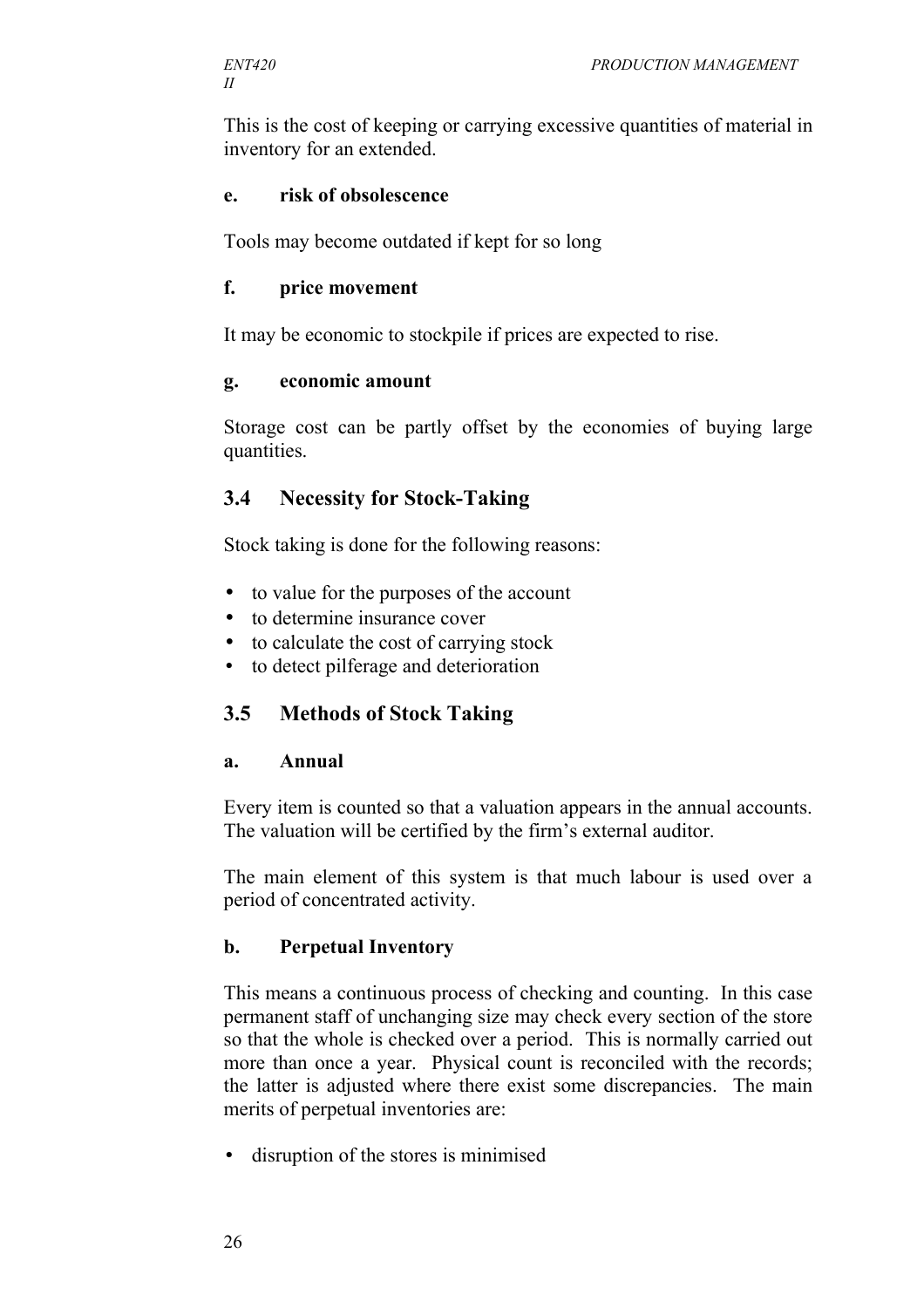- no extra staff is required for short period, as regular staff members are being used.
- the stock-takers have time to check thoroughly.
- discrepancies are identified early.
- slow-moving stocks can be identified.

# **3.6 Pricing of Stock**

It is necessary to value material issued from stores for production for the purpose of costing. Since materials in constant use may be purchased at different prices, it is therefore difficult to decide the cost of any item as part of the production cost.

Method of costing includes:

## **a. Cost Price**

This is used only where purchase is specific to a particular job and can be directly related to it.

## **b. Average Price**

This is obtained by adding the total of the variety of prices and dividing by the number of prices.

# **c. Weighted Average Price**

This gives a more realistic figure by allowing for the quantities purchased at different prices. The total cost of stock are added together and divided by the total unit purchased.

Weighted average  $=$  Total costs Total units

# **d. First-In, First-Out Price (FIFO)**

Here, the materials received first are issued first and charged out on this basis.

# **e. Last-In, First-Out Price (LIFO)**

The price paid for the last purchase is taken as the issue price.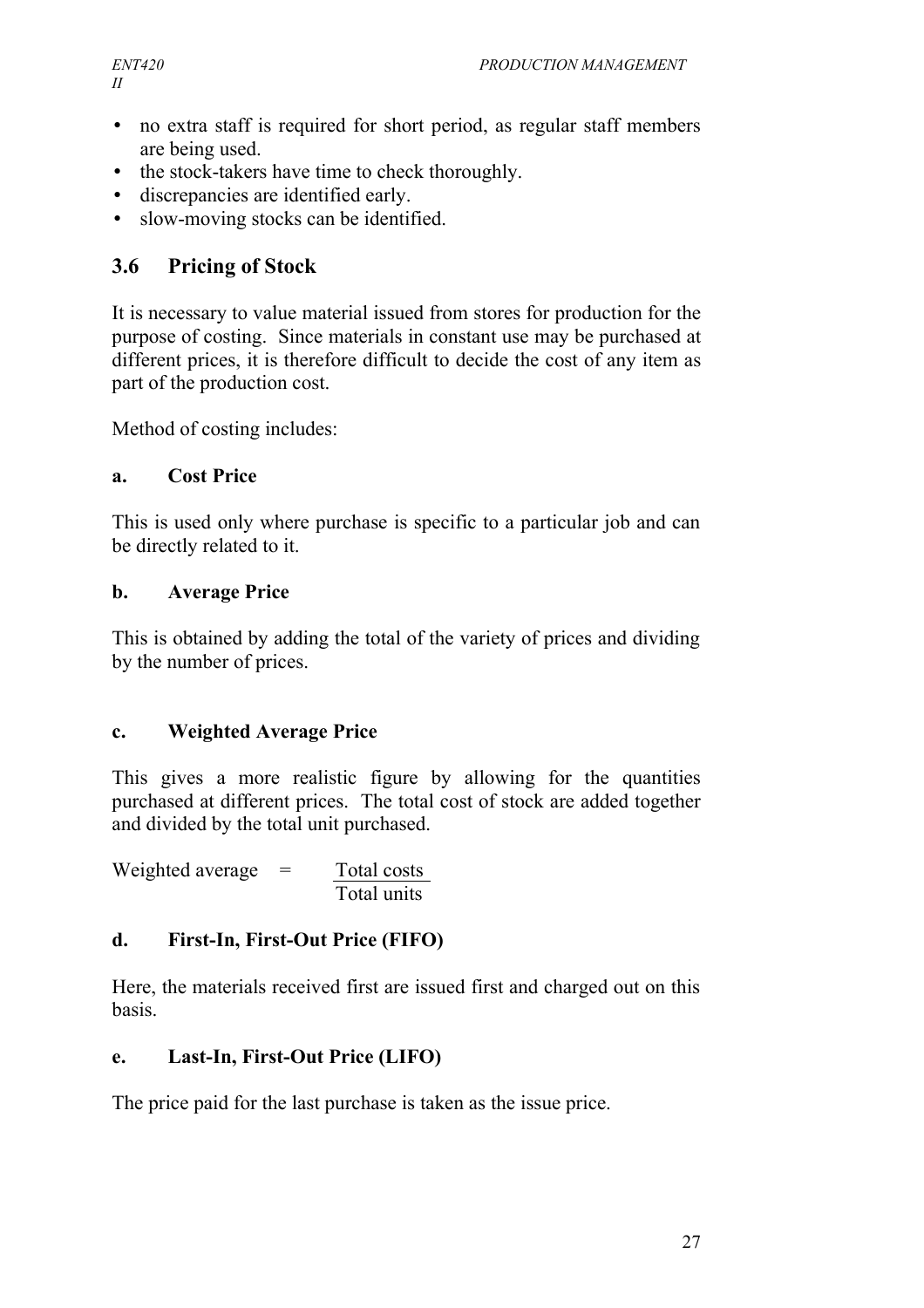#### **SELF ASSESSMENT EXERCISE**

State and explain the methods of valuing stock.

#### **4.0 CONCLUSION**

Since stocks are valued for the purpose of the account, it is important that appropriate method be used and proper inventory taken and level of stock to be kept decided by taking some critical factors into consideration.

#### **5.0 SUMMARY**

All manufacturing concerns need to keep or maintain optimum level appropriate to different sorts of stocks.

The level of stock to be carried will depend on some factors such as minimum, maximum and reorder levels lead-time, declaration risk obsolescence, price movement etc.

Inventory may be taken annually or perpetually. The material issued from store for production must be valued for the purpose of costing.

#### **ANSWER TO SELF ASSESSMENT EXERCISE**

The methods of valuing stock are:

- Cost
- Average
- Weighted average
- FiFO
- LiFO

N.B: Brief explanation required

#### **6.0 TUTOR-MARKED ASSIGNMENT**

- 1. What are the objectives of stores control?
- 2. Why is it necessary to set the optimum level of stock?

#### **7.0 REFERENCES/FURTHER READING**

Pitfield, R. Ronald (1984). *Business Organisation*. M & E Books Ltd.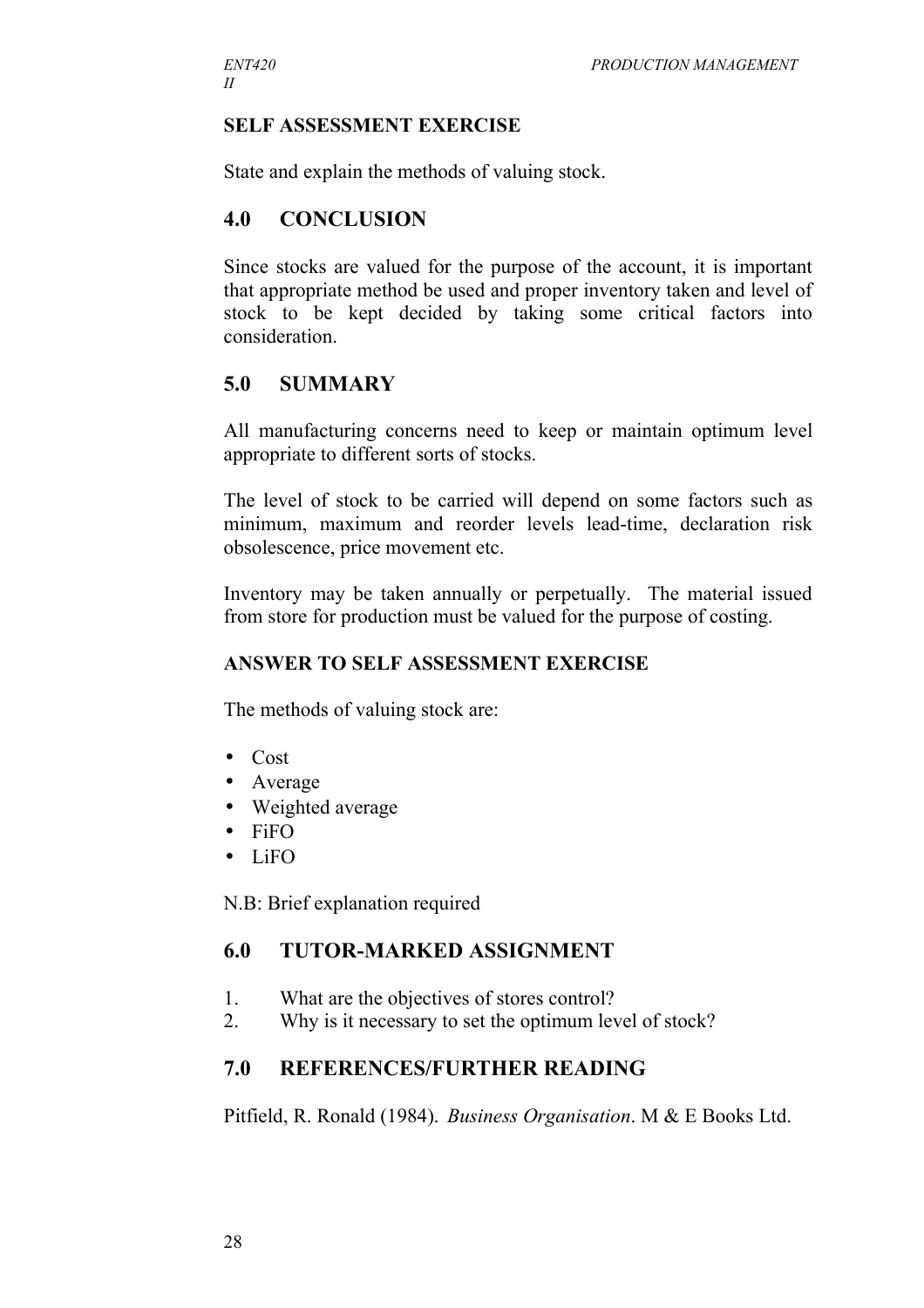Asiegbu, B. C. (1998). *Operation Management*. —— (Unpublished Course Material).

# **UNIT 4 PRODUCTION AND LABOUR**

## **CONTENTS**

- 1.0 Introduction
- 2.0 Objectives
- 3.0 Main Content
	- 3.1 Production and Labour
	- 3.2 Scientific Management and De-Skilling
	- 3.3 Solution to Problem of De-Skilling
	- 3.4 Payment System
- 4.0 Conclusion
- 5.0 Summary
- 6.0 Tutor-Marked Assignment
- 7.0 References/Further Reading

## **1.0 INTRODUCTION**

This unit introduces us to the concept of Production and Labour. Specific attention will be paid to the influence of scientific management organisation of production as well as the role of payment system as an incentive and as a production control device.

## **2.0 OBJECTIVES**

At the end of this unit, you should be able to:

- identify the influence of scientific management on organisation of production
- state the problem associated with De-skilling
- examine the role played by payment system as an incentive and as a production control device.

# **3.0 MAIN CONTENT**

## **3.1 Production and Labour**

## **3.2 Scientific Management and De-Skilling**

Frederick W. Taylor is commonly referred to as the Father of Scientific Management. His work was focused on the following ideas:

- improvement of working tools
- analysis and innovation of work methods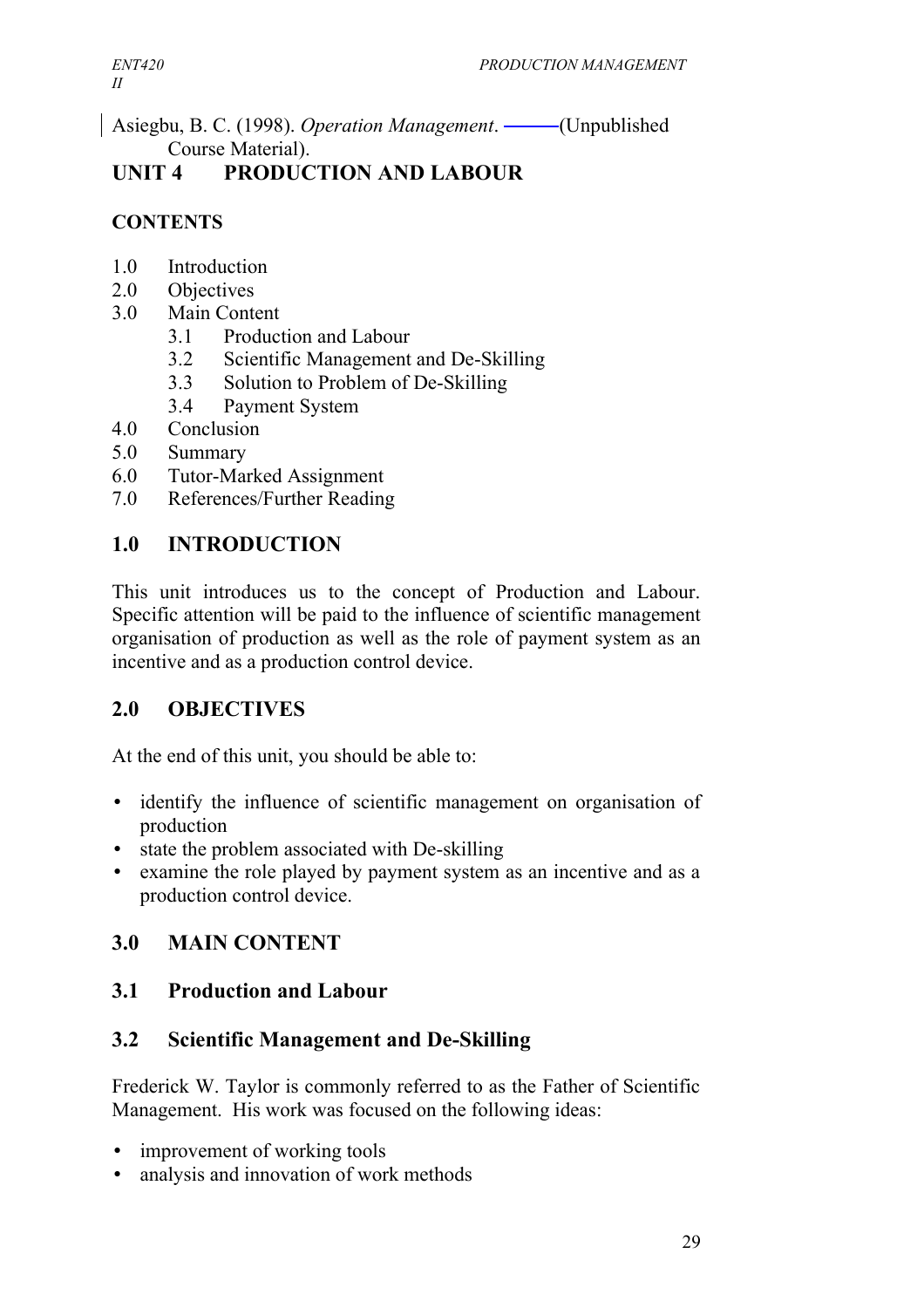- enforced standardisation of work methods.
- enforced cooperation.

The Scientific Management School represents an attempt to solve the problem of management incompetence – which was largely hinged on problem of control due to:

- size and complexity of organisation
- growth of trade union and union activities

The work process entails:

- the design of task and work measurement
- careful selection and training of the workforce
- target setting and the design of payment systems.

According to Needle (1994), application and/or misapplication of Taylor ideas result in:

- extensive division of labour
- work simplification and tight managerial control

Extensive division of labour means that work becomes fragmented, the machine becomes more important than man and there is the shift of control from skilled workers to management whose actions and decisions have been programmed or standardised.

Taylor's work was criticised for the following reasons:

- managerial control
- reduction of man to the level of a machine
- crude economic approach etc

Despite the criticism, Taylor's work and/or scientific management offer(s) solutions which are acceptable to many, hence its widespread application.

#### **3.3 Solution to the Problem of De-skilling**

To counter the negative impact of De-skilling on the individual worker, some theories and techniques were suggested.

The efforts include:

- human relations management
- job rotation
- job enlargement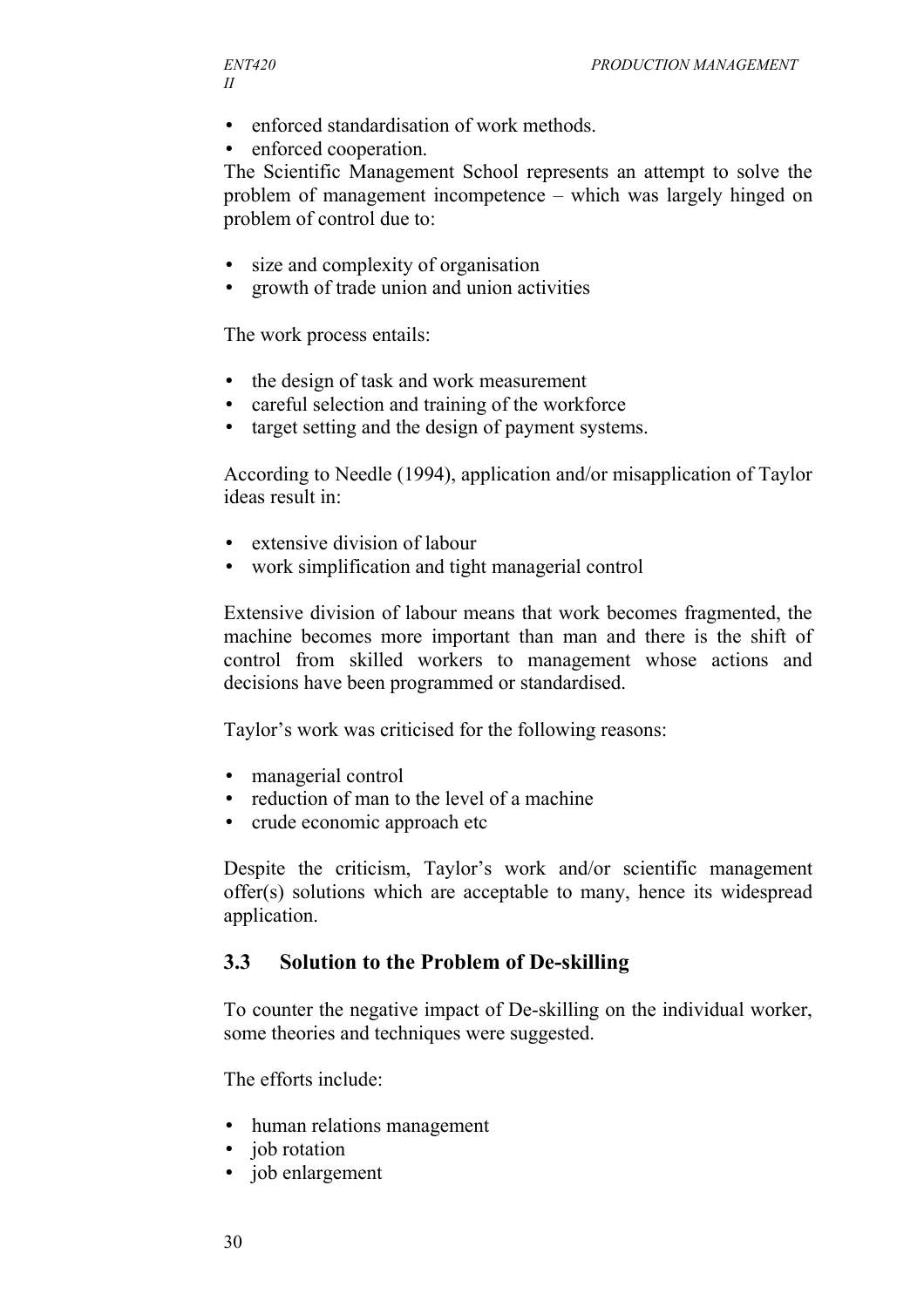- job enrichment
- autonomous work groups,
- participation schemes

These efforts may entail redesigning the work to give workers more responsibility, more control, greater sense of achievement and ultimately more satisfaction.

## **3.4 Payment System**

Pay is a key factor in the interaction of labour and production. Pay is the motive and the incentive for individual worker to participate in the production process. It is used by management as a control device. Since labour is an input to the production system, it therefore represents a significant cost to the firm and hence management invariably attempts to control it.

A pay system should be designed in such a way that it acts as an effective means of motivation and control. A typical example of a pay system is payment by results. It takes many forms but all generally subscribe to payment for increased output subject to quality, wastage and machine utilisation. This form of incentive schemes is most relevant under the following situations:

- in highly competitive markets, where output or quick response to customers' demands may be vital in establishing a competitive advantage.
- where the workplace is large and some form of impersonal control needed.
- in firms with relatively high labour cost, where some control can be exerted by varying the work flow;
- where workers can control the pace of work either as individual or members of a group.
- where opportunities for personal involvement with work are lacking and pay is the only motivator.

Though this method is highly criticised it is recognised by those who seek to change the culture of the organisation to gain greater commitment from the workforce.

## **SELF ASSESSMENT EXERCISE**

Identify some key solutions to the problems of De-skilling and briefly explain two of them.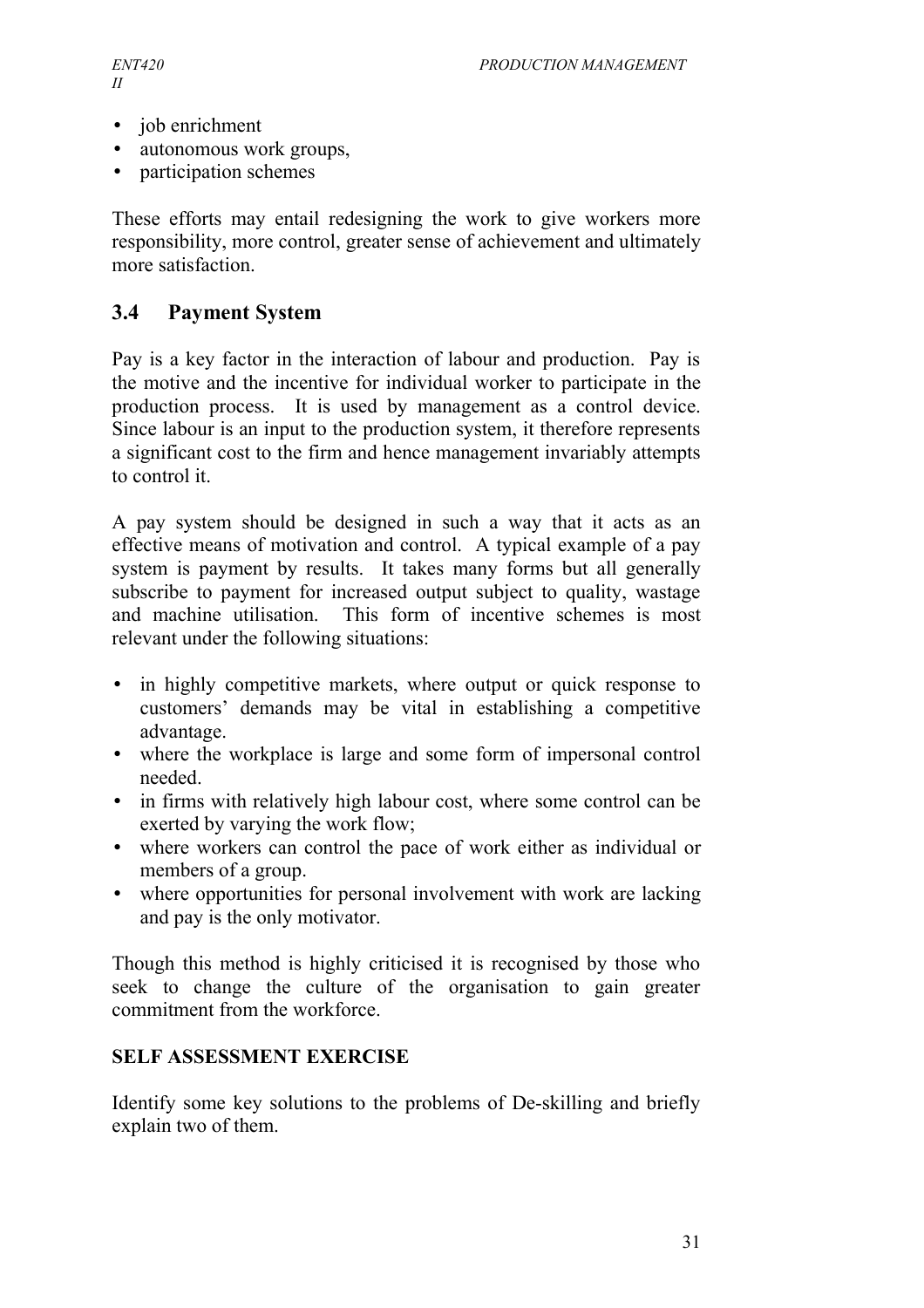## **4.0 CONCLUSION**

As an organisation grows, the need to control and motivate the workforce by means of a well designed incentive scheme becomes imperative.

## **5.0 SUMMARY**

Fredrick Taylor's work on scientific management represents an attempt to solve the problem of management incompetence which is largely due to the growing size and complexity of the organisation and the growth of trade unions.

Despite the widespread acceptance, the work was criticised because shift of control and the preference of machine instead of skilled work could lead to De-skilling the workers.

The solutions to the problem of de-skilling were largely hinged on creating an enabling environment where workers would feel satisfied with their work.

#### **ANSWER TO SELF ASSESSMENT EXERCISE**

- a. Solutions to the problems of De-skilling are identified as:
- human relations management
- iob rotation
- job enrichment
- autonomous work groups
- participation schemes.
- b. Job Enrichment

This is focused on the content of jobs. It redesigns tasks with a view at giving workers more control, more responsibility, greater sense of achievement and ultimately more satisfaction.

The manager thus freed from labour control can devote time to deal with the problems of the immediate environment.

# **6.0 TUTOR-MARKED ASSIGNMENT**

What is payment by results, and under what circumstances is it most relevant?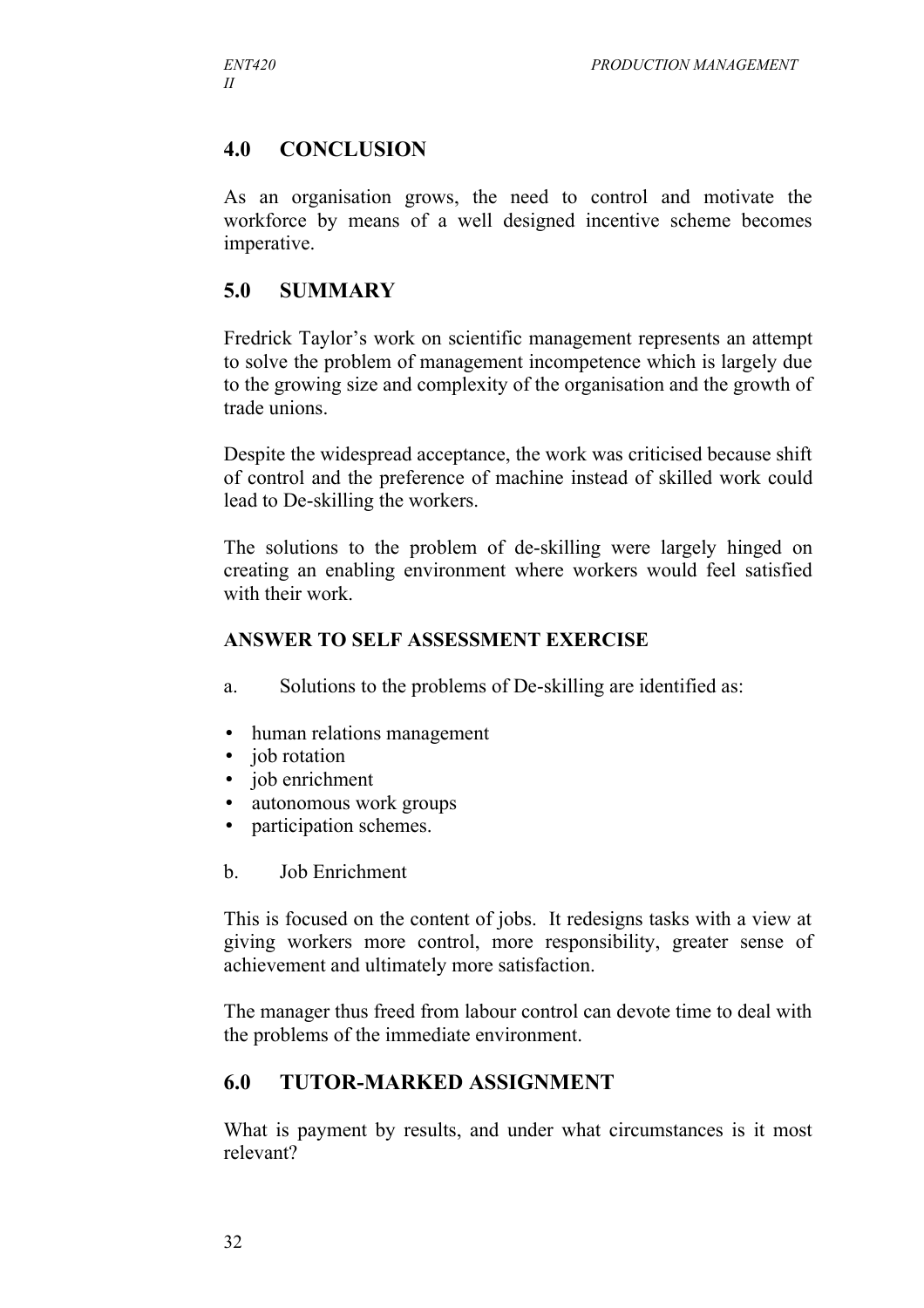# **7.0 REFERENCES/FURTHER READING**

Paul, W. and Robertson, K. (1970). *Job Enrichment and Employeee Motivation.* London: Gower Press.

Needle, David (1994). *Business in Context*. London. Thompson Business Press.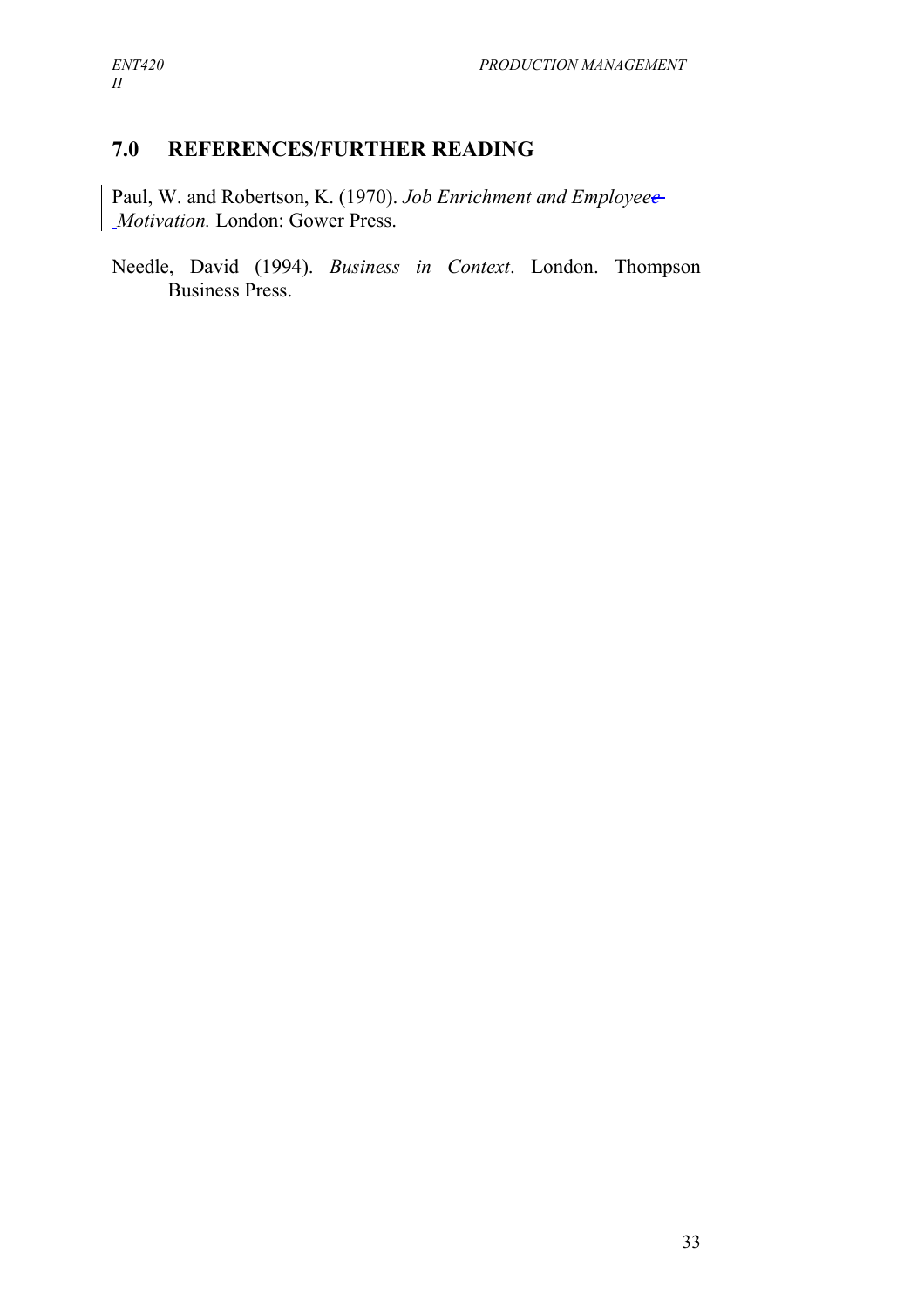## **UNIT 5 ORGANISATIONAL ASPECTS OF PRODUCTION**

#### **CONTENTS**

- 1.0 Introduction
- 2.0 Objectives
- 3.0 Main Content
	- 3.1 Organisational Aspects of Production
	- 3.2 Production and Organisation Size
	- 3.3 Production and Organisation Structure
	- 3.4 Organisational Goals and Culture
- 4.0 Conclusion
- 5.0 Summary
- 6.0 Tutor-Marked Assignment
- 7.0 References/Further Reading

#### **1.0 INTRODUCTION**

This unit will take cursory look at the interaction between production function and organisation elements.

#### **2.0 OBJECTIVES**

At the end of this unit, you should be able to:

- state the effect of organisation size on production function
- state the influence of organisational goals and culture on production
- state the relationship between organisation structure and the production system.

#### **3.0 MAIN CONTENT**

#### **3.1 Organisational Aspects of Production**

#### **3.2 Production and Organisation Size**

The size of a firm can be expressed in term of the number of employees and the capital invested. This in turn has a close relationship with the production function.

Mass production of goods, such as vehicle-manufacturing, is usually carried out by large firms with large numbers of employees and huge capital investment.

According to Needle (1994), the size of a firm will affect production in some ways.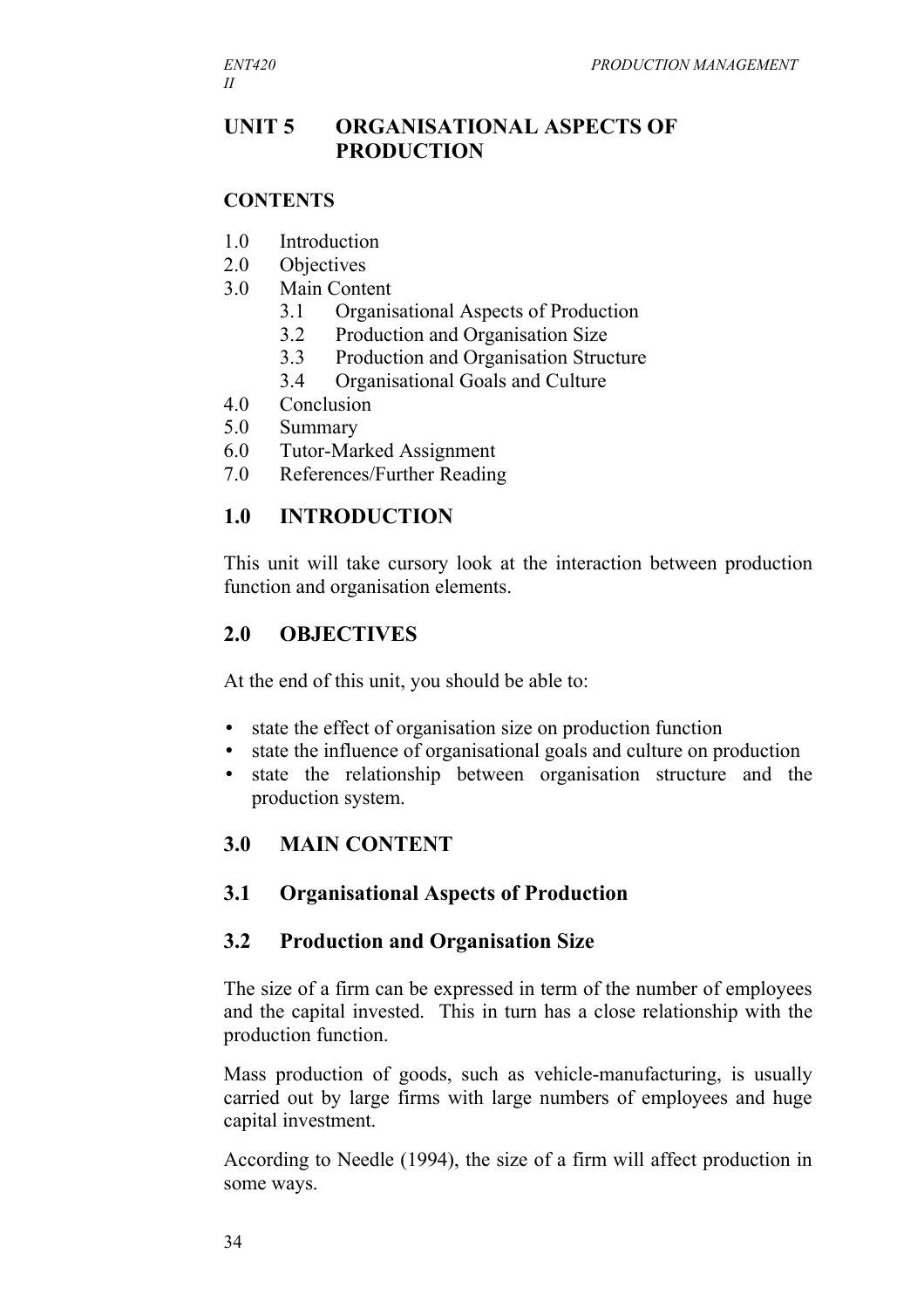- Sheer size and complexity of production process will influence the size of the workforce and capital employed
- The size of the firm and its output required will determine the precise nature of the production system, particularly the production technology.

The relationship between organisation size and the production system is best shown in the way the production process is organised and its impact on the organisation structure

# **3.3 Production and Organisation Structure**

An organisation structure is a grouping of activities and people to achieve the goals of the organisation. Considerable variation is possible in the type of structure employed and the influences at work include technology, size, the nature of the environment, management strategy, and the behaviour of interest groups, the firm's history and the wider culture factors. (Needle, 1994).

A structure is concerned with:

- grouping activities in such a way that it achieves the goals of the dominant coalition
- organisation of work around roles
- grouping of roles to form teams or departments
- allocation of power and authority to the various role
- job descriptions, mechanism for coordination and control, and the management information systems.

The factors which influence structure are:

## **a. Technology**

Research has shown that technology determines:

- the extent of management hierarchy,
- the proportion of management to other employees,
- the proportion of direct to indirect labour,
- the number of subordinates controlled by any one manager
- **b. Size**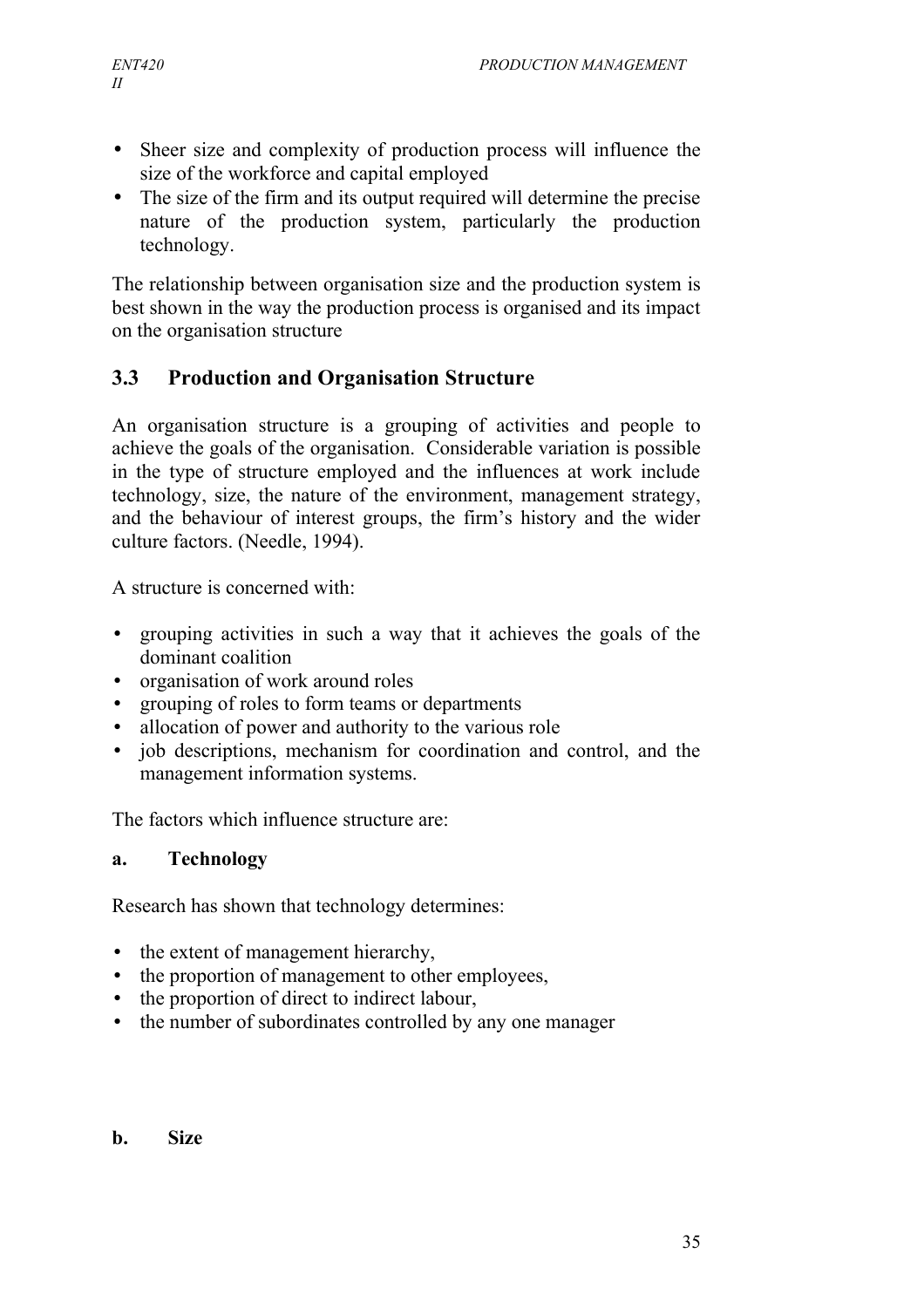As businesses increase in size, the problems of coordination and control emerge. The solution to the problems will require a change structure and the application of the principle of delegation. According to Child (1984), the size and complexity of organisation's operations significantly impart on its structure and consequently the production systems and technology.

## **3.4 Organisational Goals and Culture**

The goals of an organisation are commonly perceived as financial and marketing goals. This perhaps explain why most firms are dominated by accounting and the need for quick returns on investment, with little regard for or interest in, developing the technical know-how essential for new product development and improving the manufacturing system.

Modern trends however support the need to change organisational culture by redrawing the traditional organisational chart to show production at the centre and all other functional areas being subsidiary to and either fitting into or out of production (Needle, 1994).

For this change to take place, a corporate culture which stresses technical competence as its key criterion and endeavours to recruit and develop technically qualified managers must be embraced.

#### **SELF ASSESSMENT EXERCISE**

In what ways does organisational size affect production?

## **4.0 CONCLUSION**

Organisation size, structure culture and goals affect production system and production technology

## **5.0 SUMMARY**

This unit took a cursory look at the impact of organisational size, structure, culture and goals on production. Studies have shown that size, technology, culture and goals determine the structure of an organisation. Conversely, organisational structure influences the production system.

#### **ANSWER TO SELF ASSESSMENT EXERCISE**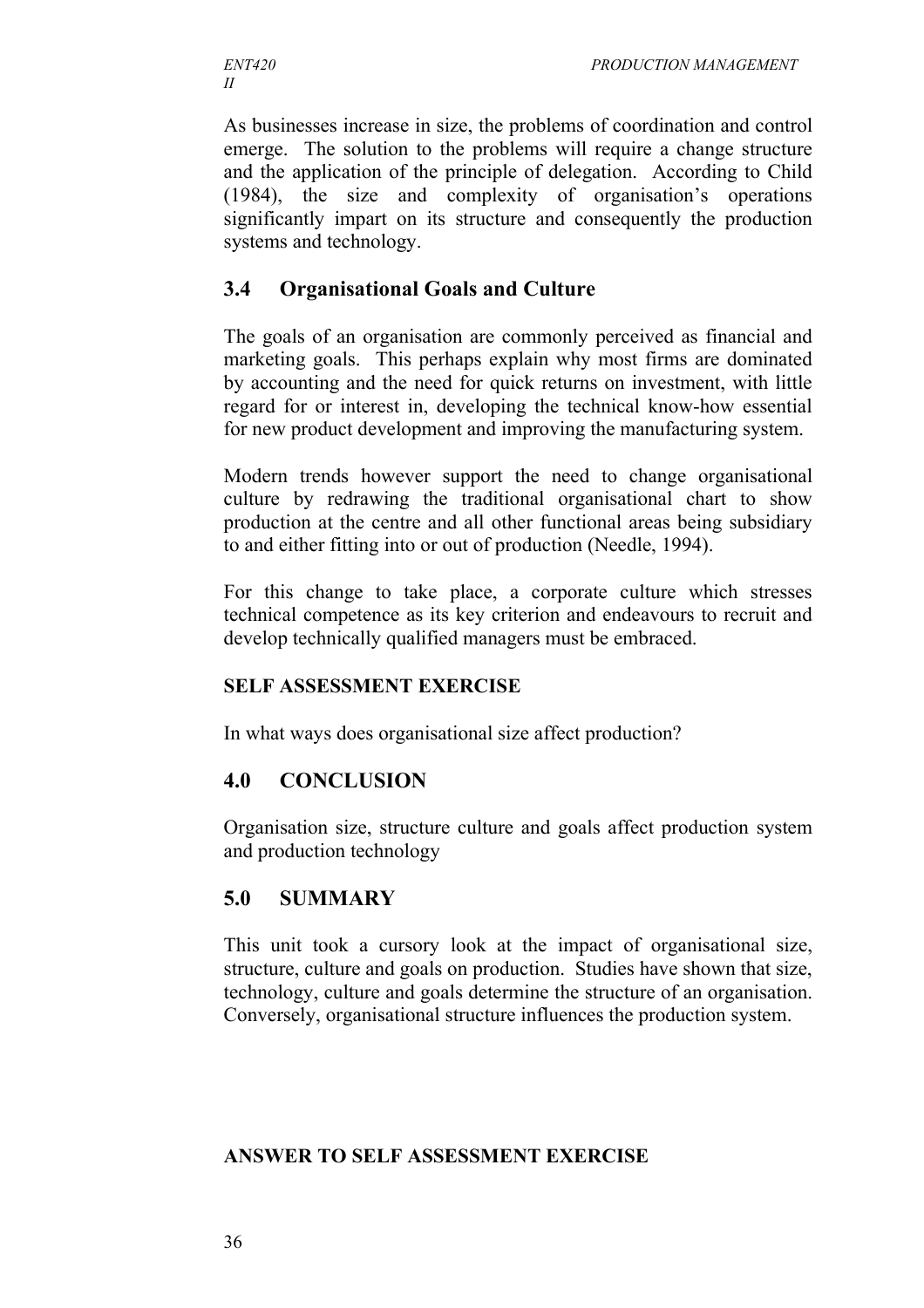Organisation size affects production in the following ways:

- size and complexity of the production process will influence the size of the workforce and capital
- production system and technology is determined by the size and output requirement of the firm.

## **6.0 TUTOR-MARKED ASSIGNMENT**

What is organisational structure?

## **7.0 REFERENCES/FURTHER READING**

- Needle, David (1994). *Business in Context.* London: Thomson Business Press.
- Child, J. (1984). Organisations: *A Guide to Problems and Practices*, (2nd ed.). London: Harper and Row.

# **UNIT 6 TIME STUDY**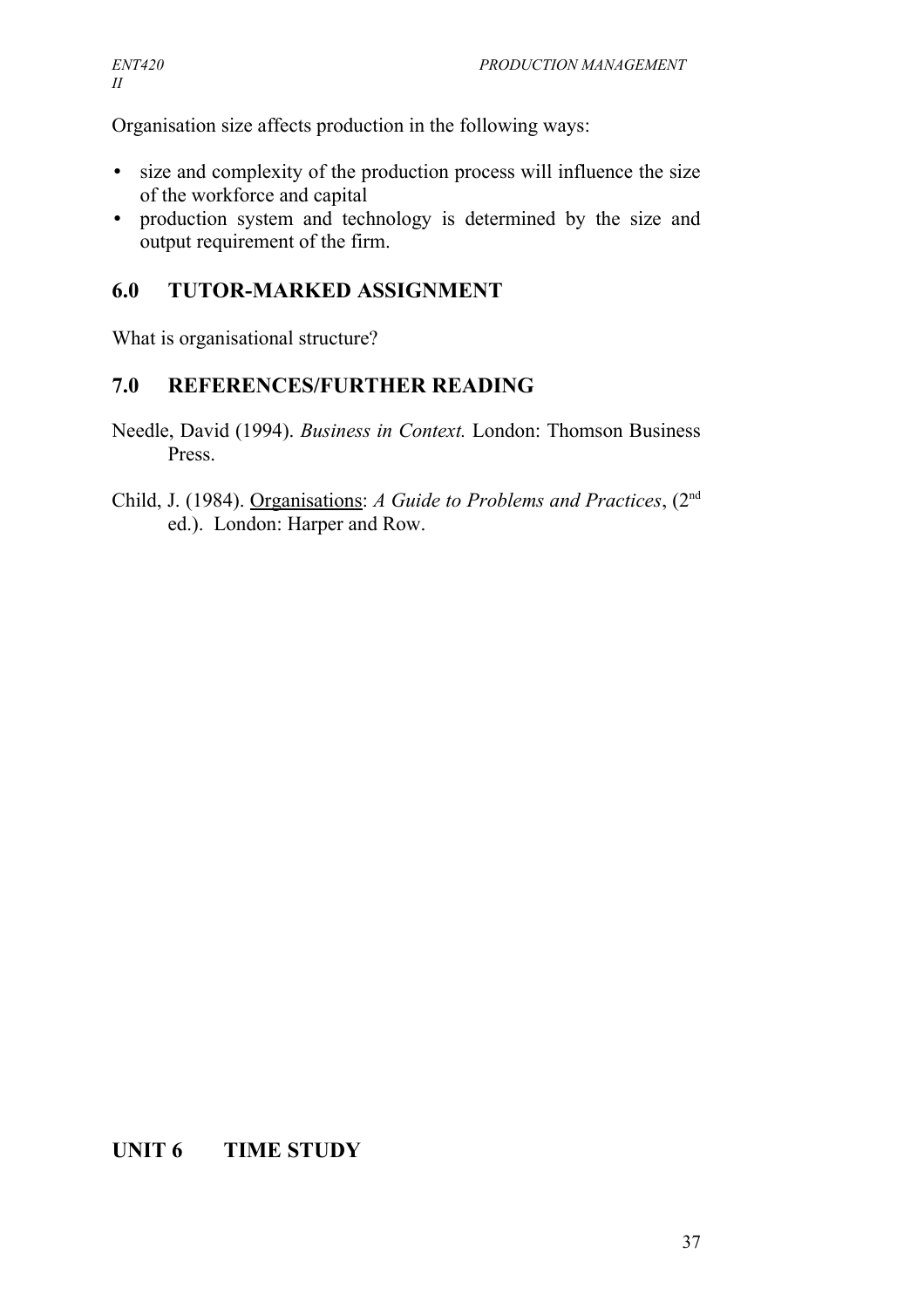## **CONTENTS**

- 1.0 Introduction
- 2.0 Objectives
- 3.0 Main Content
	- 3.1 Time Study
	- 3.2 Unoccupied Time
	- 3.3 Value of Machine Interference
		- 3.3.1 Calculation of the Number of Machine per **Operative**
		- 3.3.2 Calculation of Machine Interference
- 4.0 Conclusion
- 5.0 Summary
- 6.0 Tutor-Marked Assignment
- 7.0 References/Further Reading

# **1.0 INTRODUCTION**

This unit will treat the concept of Time vis-à-vis Unoccupied Time and Machine Interference.

# **2.0 OBJECTIVES**

At the end of this unit, you should be able to:

- explain the concept of time
- explain the meaning of unoccupied time
- determine the value of unoccupied time.

# **3.0 MAIN CONTENT**

# **3.1 Time Study**

Time is an inelastic raw material. It is totally perishable and cannot be stored. Other resources can be substituted but there are no substitutes for time. "Time is money" and "it waits for no body".

Time study will enable us to know how we can qualitatively manage or control time in course of performing a task.

The elements of a time study are the observed time rating, and basic time.

Rating and observed times are recorded in a time study. Rating is a subjective assessment of the speed and effort applied by the operator.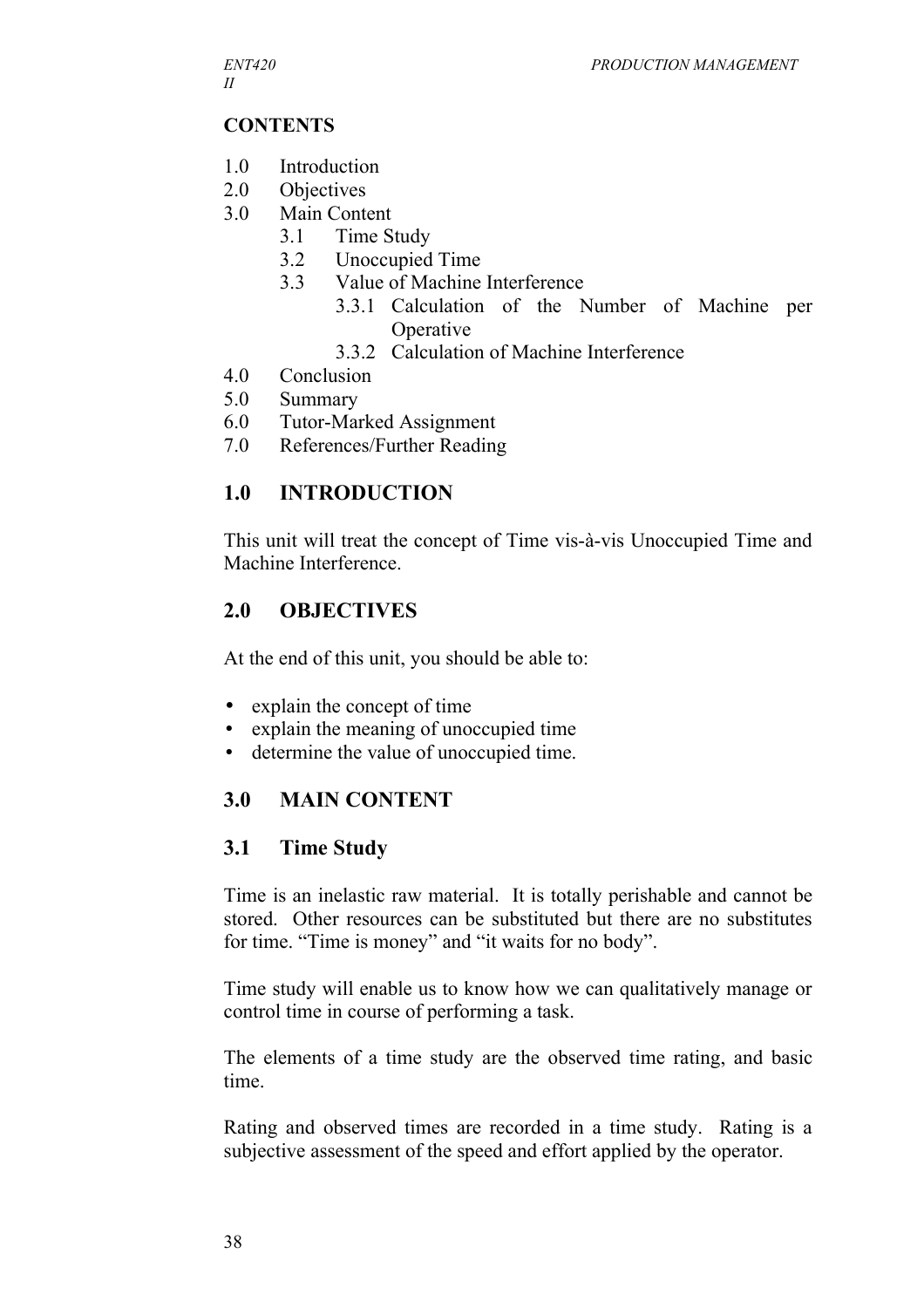On the British Standard Scale, 100 rating is known as standard rating whilst observed time is directly observed using a stopwatch.

Rating will adjust the observed time to the anticipated time for a defined level of performance.

This gives us the basic time. That is the time taken by an operator to complete an element of work. Calculated allowances are usually added to basic time to accommodate the in measurable time which represent loss of machine efficiency.

Contingency allowances must be added to take account of work which must be done but which is not part of the job.

Other allowances to be added are:

- **rest (or fatigue)** allowance to compensate the worker for national loss of energy.
- **interference allowance** to compensate for efficiency loss in situation of multi-loading due to random machine stop pages.

The sum of the basic time and allowances are given as Standard Time.

| Basic Time $=$ | Observed Rating x Observed Time |  |  |  |
|----------------|---------------------------------|--|--|--|
|                | <b>Standard Rating</b>          |  |  |  |
| $= BT =$       | OR x OT                         |  |  |  |
|                | <b>SR</b>                       |  |  |  |
| Where          | BT is Basic Time                |  |  |  |
|                | OR is Observed Rating           |  |  |  |
|                | OT is Observed Time             |  |  |  |
|                | SR is Standard Rating           |  |  |  |
|                |                                 |  |  |  |

The constituents of Time are:

- irreducible work content
- work added by defective design,
- work added by defective method,
- time added as a result of bad management,
- time added due to poor performance of the operator.

# **3.2 Unoccupied Time (UT)**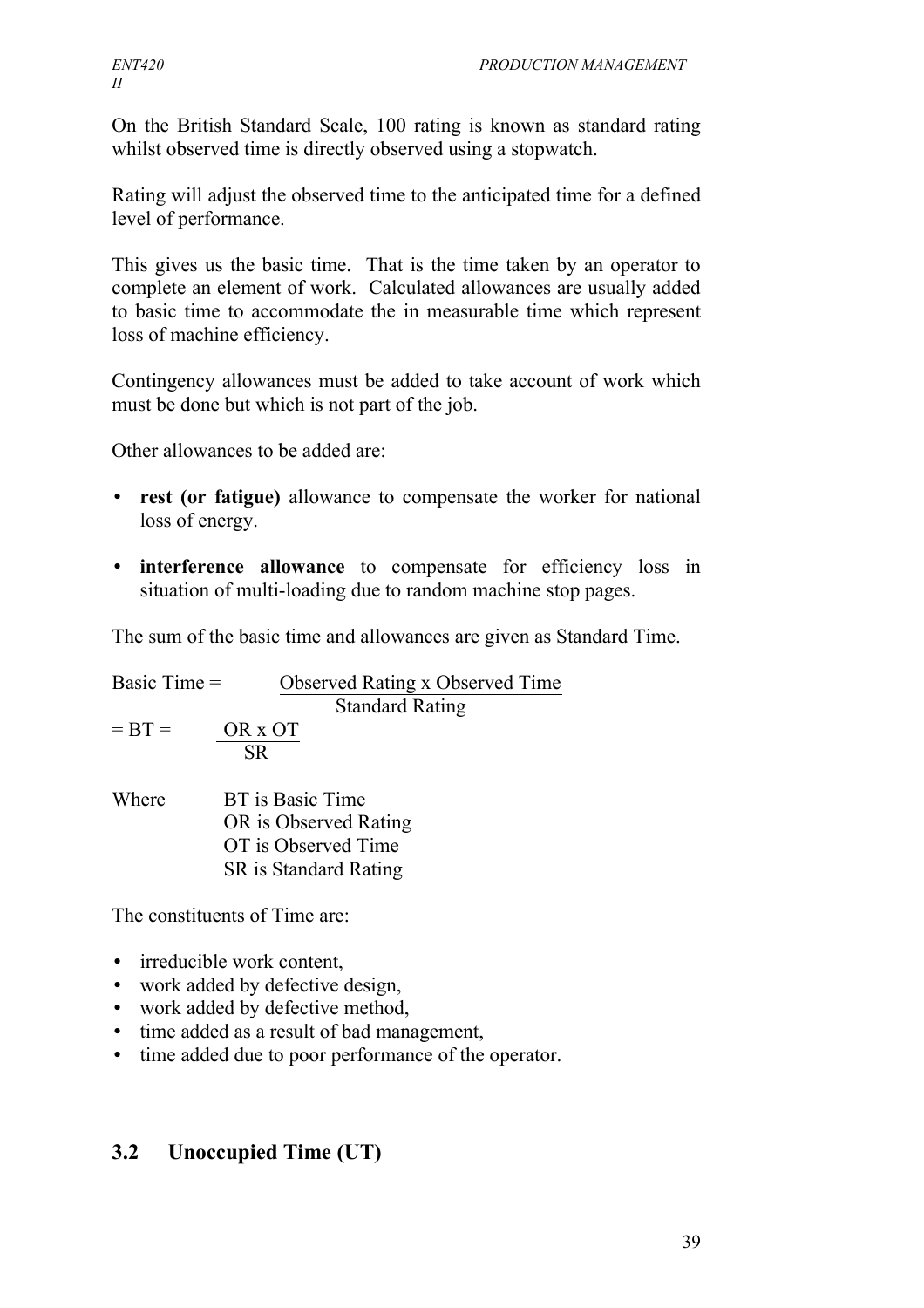Unoccupied time is the period during which an operator suffers enforced idleness, either where the job is machine – controlled or in team work where some workers are dependent on others:

Unoccupied Time is – unproductive time.

It is expressed as

UT = Overall Time Standard Time for carrying out a task for carrying out the task

A practical example of unoccupied time can be seen in the case of two or more operators working together on a job. Where this is the case, there are usually imbalances between the amount of work each worker is required to do and, as a result, one worker waits for the other, and hence an unoccupied period of time. The worker with the most work to do is the lead worker, though this is not necessary the case.

Let us consider two hypothetical workers assigned to fill and seal a bag of salt. Suppose that it takes worker A three minutes to fill a bag, and it takes worker B one minute to seal the bag. If they are required to produce ten bags of salt, worker B will wait for three minutes for worker A to fill the bag, two minutes before filling the second bag and so on.

The total time worker B had to wait for worker A to fill the bag with salt is known as the Unoccupied Time.

#### **3.3 Value of Machine Interference**

Machine Interference is the queuing of machines or processes as a result of a worker being responsible for attending to more than one machine. Putting a worker in charge of a number of machines (say, 100ms) is economically desirable but these machines are subject to unpredictable stoppages which will call for his attention before restarting.

Machine Interference refers to the way these stoppages occur. Since stoppage can occur in two or more machines at the same time and the worker can only attend to one at a time, then one or two of the machine will be temporarily idle, thus affecting the total output.

## **3.3.1 Calculation of the Number of Machine per Operative**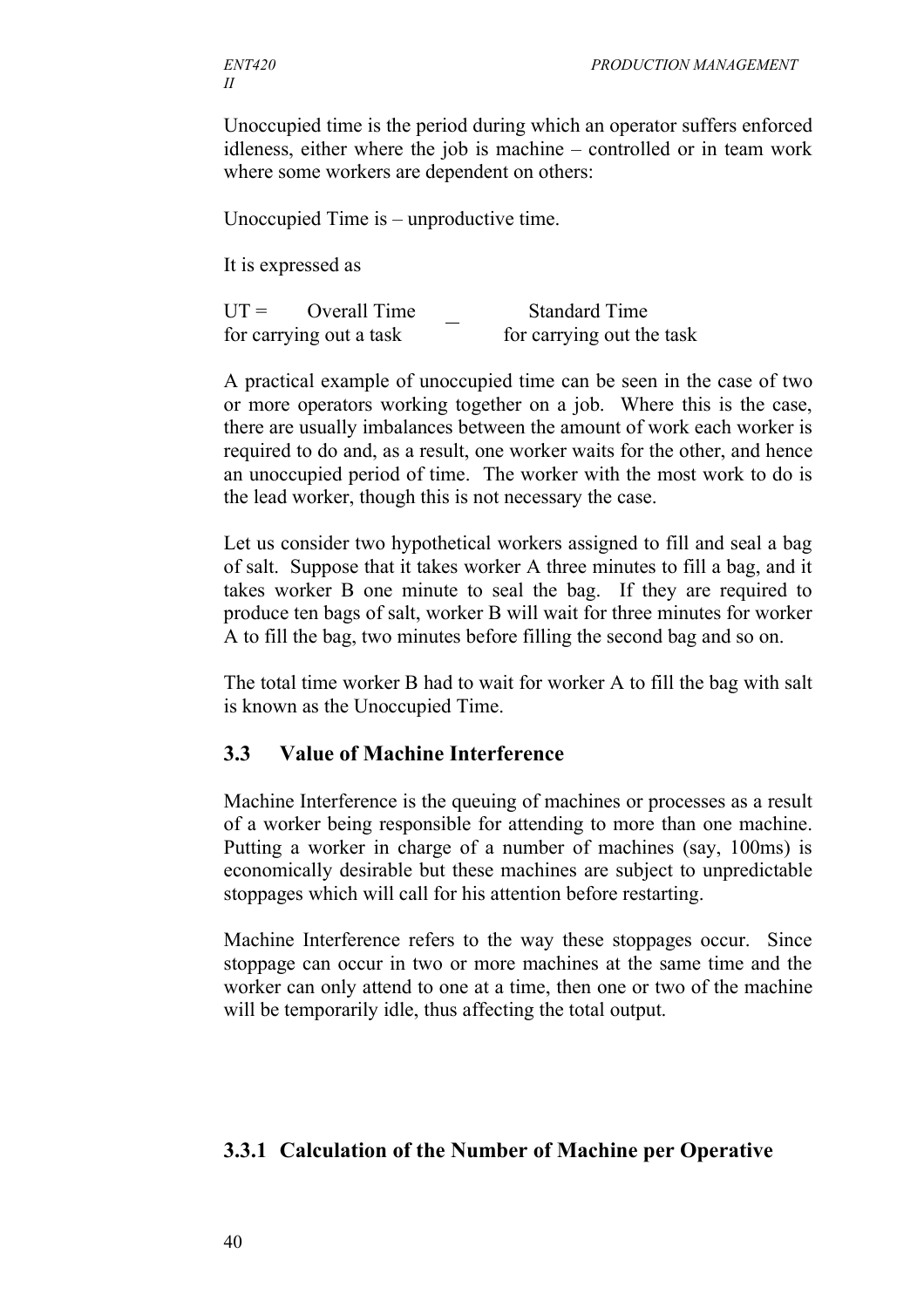Machine per Operative is given as: Cycle Time

# Total Work

Outside Work/Outside Cycle Time is the work done by an operative when the machine is stopped.

Cycle Time  $=$  Machine Running Time (MRT) + Outside Work (OW)

Total Work  $=$  Outside Work (OW) + Inside Work (IW)  $=$  OW + IW

So that Machine per Operative is given as:  $MRT + OW$  $OW + IW$ 

The effect of Machine Interference is to increase the cycle time so that the Cycle Time becomes = MRT + Interference + OW

The number of Machines Per Operative now becomes:  $MRT + Interference + OW$ .

In this case, the Interference will be to overload the operator, which will eventually lead to increased Machine Interference.

# **3.3.2 Calculation of Machine Interference**

Machine Interference can be measured using various techniques such as production study, activity sampling systematic sampling etc.

It can also be calculated by using empirical equation scales like the one adopted by weight written as:

$$
I = 50 \left[ \sqrt{(1 + x - N)^2 + 2N - (1 + x - N)} \right]
$$

Where  $I =$  Interference as a percentage of Outside Works,  $X =$  Ratio of MRT to Outside Work, and  $N =$  Actual Allocation of Machines.

# **SELF ASSESSMENT EXERCISE**

What do you understand by Unoccupied Time?

# **4.0 CONCLUSION**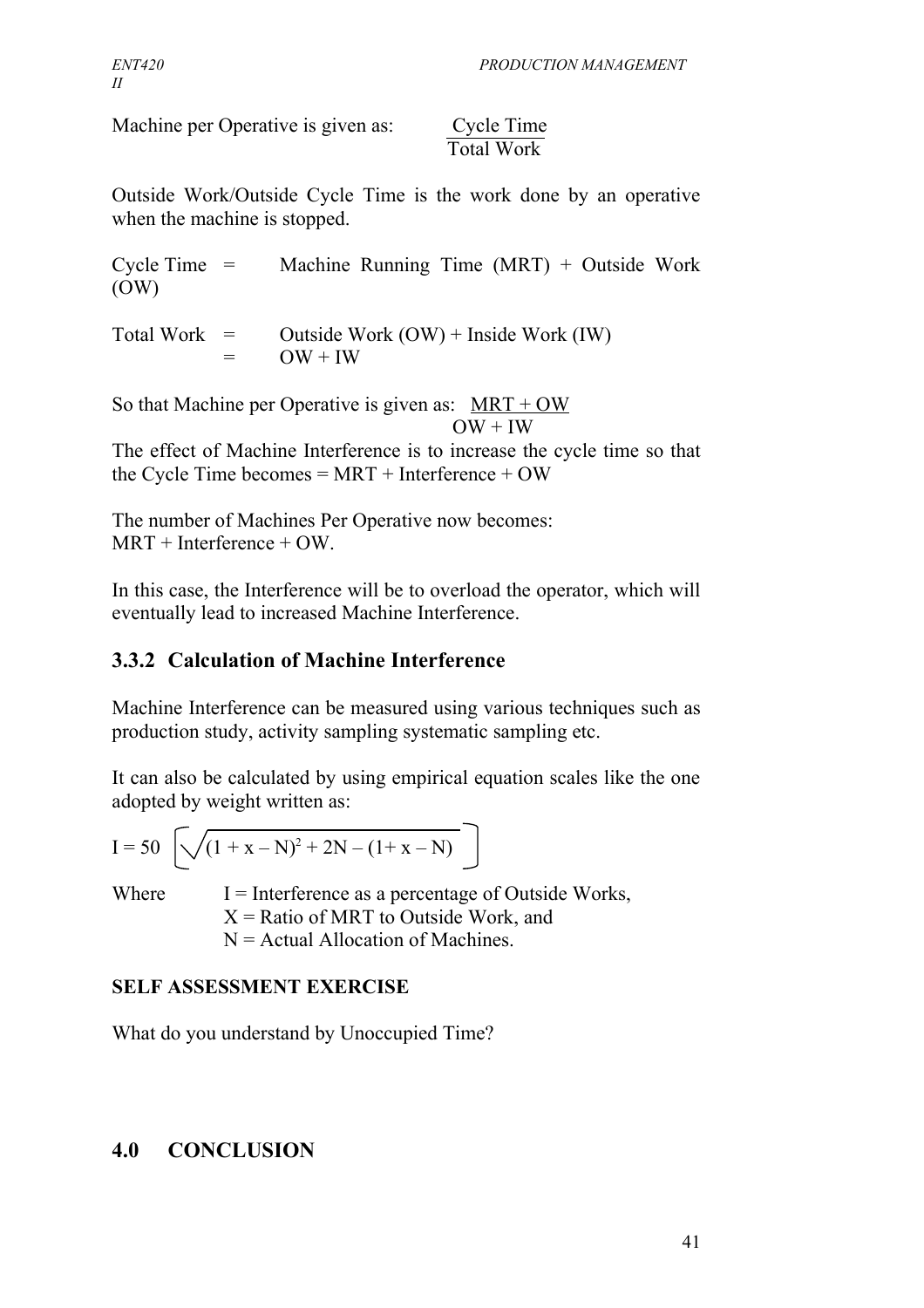Time study enables managers to know how to qualitatively manage time in the course of performing a task.

## **5.0 SUMMARY**

Time is an inelastic raw material which must be qualitatively controlled in order to minimise cost. Time study will enable us to reduce unoccupied time and machine interference.

Time study could be done over a long period as in production study or short period as in check study.

#### **ANSWER TO SELF ASSESSMENT EXERCISE**

Unoccupied Time is the period during which an operator suffers enforced idleness, either where the job is machine-controlled, or in team work where some workers are dependent on others.

It is expressed as  $UT = OT - ST$ 

| Where | UT       | $\longrightarrow$ Unoccupied Time                  |
|-------|----------|----------------------------------------------------|
|       | $\Gamma$ | $\rightarrow$ Overall Time for carrying out a task |
|       | ST.      | Standard Time for carrying out the task            |

#### **6.0 TUTOR-MARKED ASSIGNMENT**

What is Time Study?

#### **7.0 REFERENCES/FURTHER READING**

Duncan, A.J. (1965). *Quality Control and Industrial Statistics*.Irwin: McGraw-Hill Inc.

Pitfield R. Ronald (1984). *Business Organisation*. London: M & E Handbooks.

Booth, J.E. (not stated). *Textile Mathematics*. Vol. I and Vol. II.

British Standard 3138.

#### **UNIT 7 STATISTICAL QUALITY CONTROL**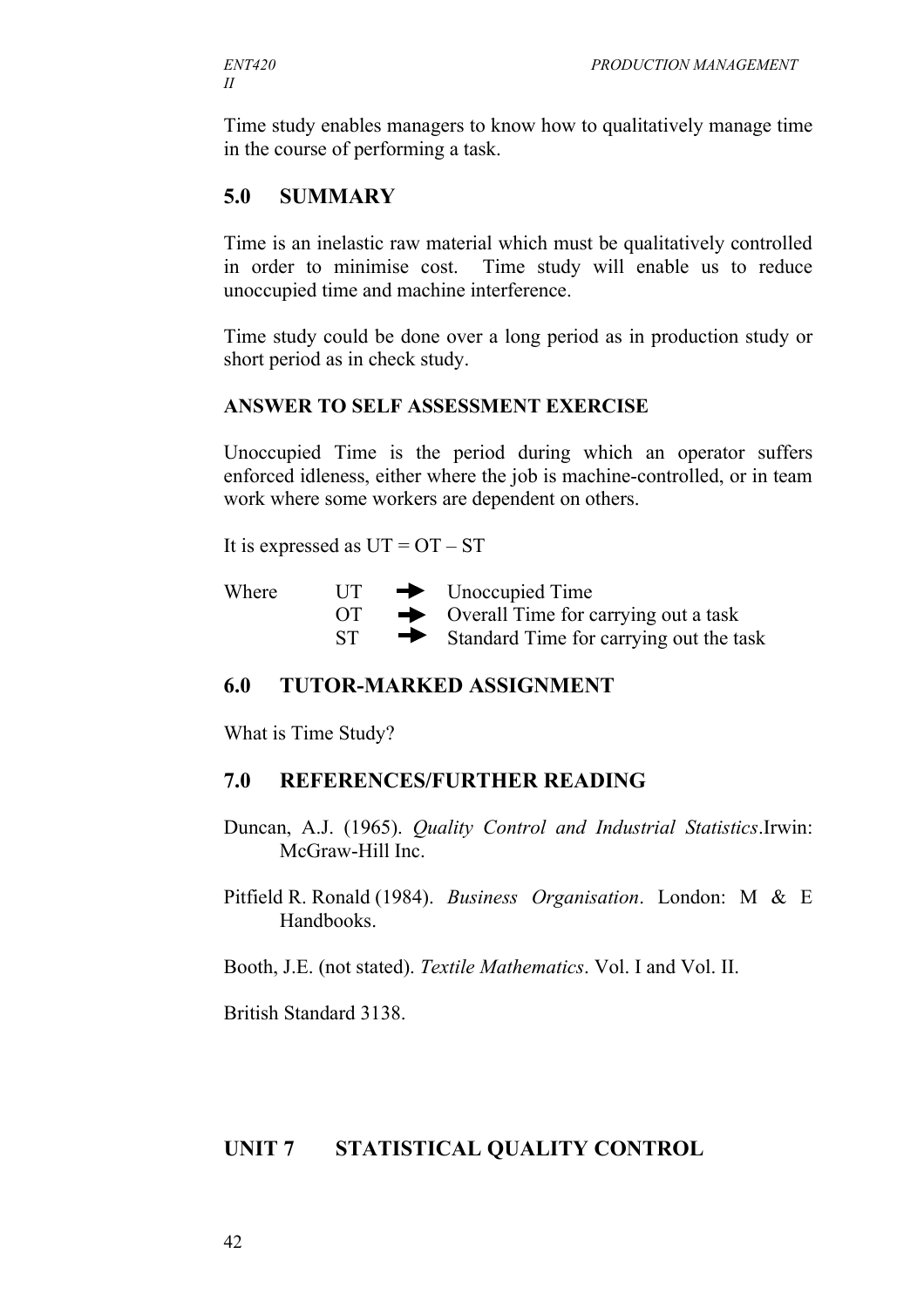*II*

## **CONTENTS**

- 1.0 Introduction
- 2.0 Objectives
- 3.0 Main Content
	- 3.1 Statistical Quality Control
	- 3.2 Concept and Scope of Quality Control
	- 3.3 Causes of Variation
	- 3.4 Acceptance Sampling
- 4.0 Conclusion
- 5.0 Summary
- 6.0 Tutor-Marked Assignment
- 7.0 References/Further Reading

## **1.0 INTRODUCTION**

This unit will consider the concept and scope of quality control.

## **2.0 OBJECTIVES**

At the end of this unit, you should be able to:

- state the objectives of Quality Control
- identify the causes of Variation
- explain the term Acceptance Sampling.

# **3.0 MAIN CONTENT**

# **3.1 Statistical Quality Control**

# **3.2 Concept and Scope of Quality Control**

Quality can be regarded as any activity directly or indirectly concerned with the maintenance of product effectiveness level. These include:

- manufacturing methods
- improvement by inspection methods

Improved manufacturing techniques and better machinery will improve the quality, however it is outside the areas satisfaction are concerned with. Conversely improvement by inspection method is commonly referred to as statistical quality control.

Statistical quality control is the collection of information concerning the quality of the manufactured product and the use of the information to make decision about the quality level.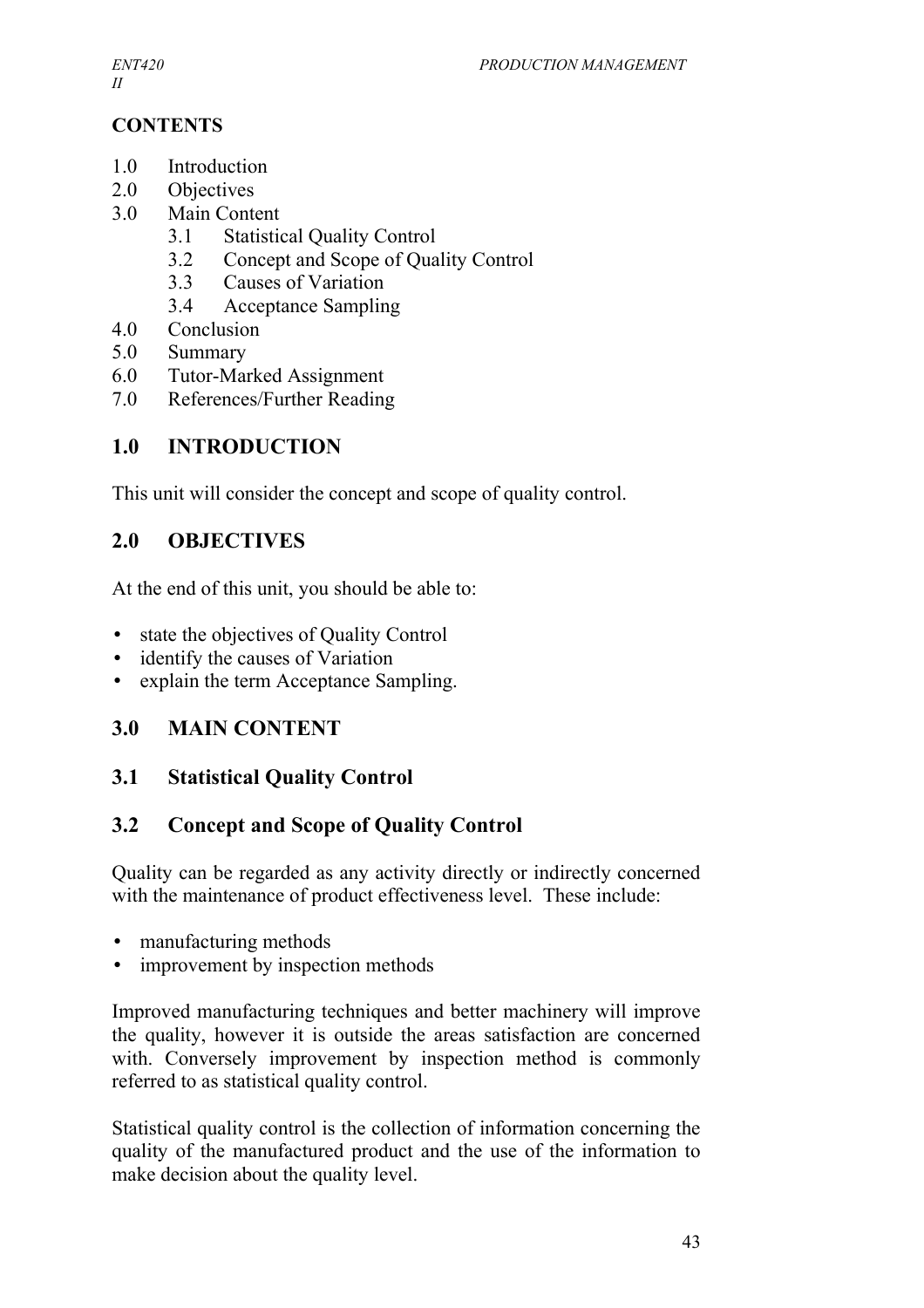This decision is usually one of two types:

- That the product quality does or does not meet some specification. This is called Acceptance Sampling.
- That the product quality level is or is not as constant as the process is capable of. Thus called Process Control. Control charts are good examples.

Since the decision procedure will be based upon a statistical analysis of the information obtained from a sample, the size and frequency of the sample must also be specified. This method is called sampling and decision procedure.

The object of this type of quality control is to replace a negative approach of inspecting or testing every item produced and thus discarding the defective item by a positive approach in which a departure from an acceptable quality level is defeated because an excessive number of defective items has been produced. Any form of quality control based on sampling must accept the fact that a certain fraction of the item produced may be defective.

The object of a quality control scheme is to ensure that a specified fraction of defective production is not exceeded. This measure of uncertainty caused by sampling is due to the fact that the procedure involves significant test.

## **3.3 Causes of Variation**

No two parts of products are exactly the same. There is usually some degree of variations. There are two general causes of variation in a process, these are:

- chance variation
- assignable variation

#### **Chance Variation**

This is random in nature. It cannot be completely eliminated unless there is a major change in the equipment or material used in the process. Chance Variation could occur as a result of:

- internal machine friction.
- slight variation in material or process condition.
- atmospheric conditions, and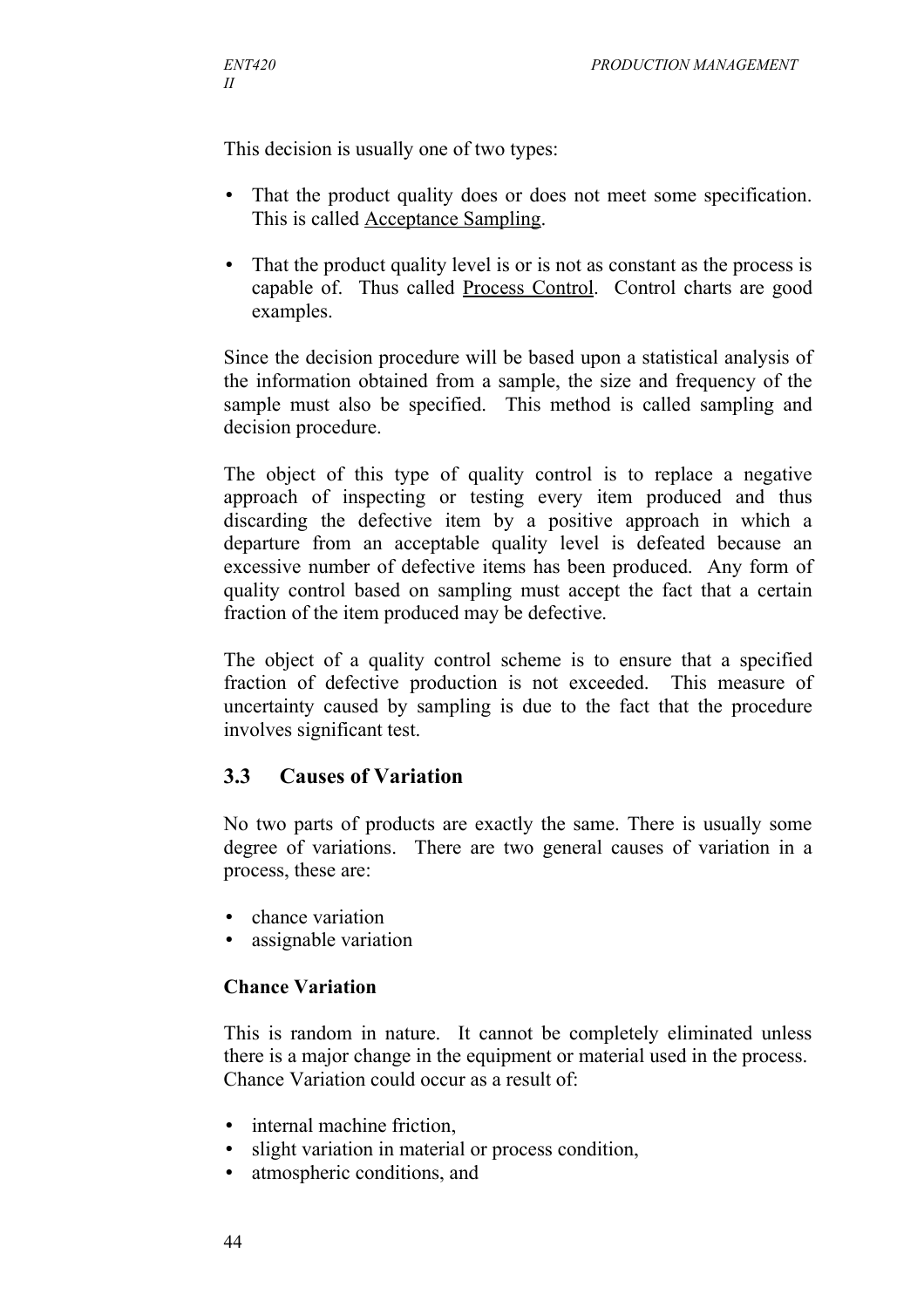• vibration transmitted to machine from an external source, for instance a passing forklift.

## **Assignable Variation**

This is not random. It can be eliminated or reduced by identifying the problem and the cause.

Examples of assignable variation are:

- a dull drill may drill too large a hole in a piece of metal
- replacing or restraining an operator
- a roll of steel to be used in the process may not have the correct tensile strength etc

Variations are to be considered for the following reasons:

- it will change the shape, dispersion and central tendency of the distribution of the product characteristics being measured.
- assignable variation is usually correctable, whereas chance variation usually cannot be corrected or stabilized economically

# **3.4 Acceptance Sampling**

The basic situation is that a sample is taken from a batch of material (incoming) by using a statistical sampling plan, in this case a sample of units randomly selected from a lot *N units* (the population). This is referred to as acceptance sampling. The number of defects in the sample is determined by inspection. This number is compared with a predetermined called the critical number or the acceptance number designated as *C*.

If the number of defects in the sample of size, *r*, is less than or equal to *C*, the lot is accepted, otherwise, the lot is rejected. This means that acceptance sampling is a decision-making process. The decision is either to accept or to reject, while the situation is either the product is good or bad.

Where a lot contains more defects than it should, but it is accepted, the risk taken is called Consumer's Risk. In like manner, if the lost is within the agreed-upon limits but is rejected during the sample inspection; the risk borne is called the Producer's Risk.

An Operating Characteristic Curve (OC) is used to evaluate a sampling plan and to determine whether it is fair to both the producer and the consumer.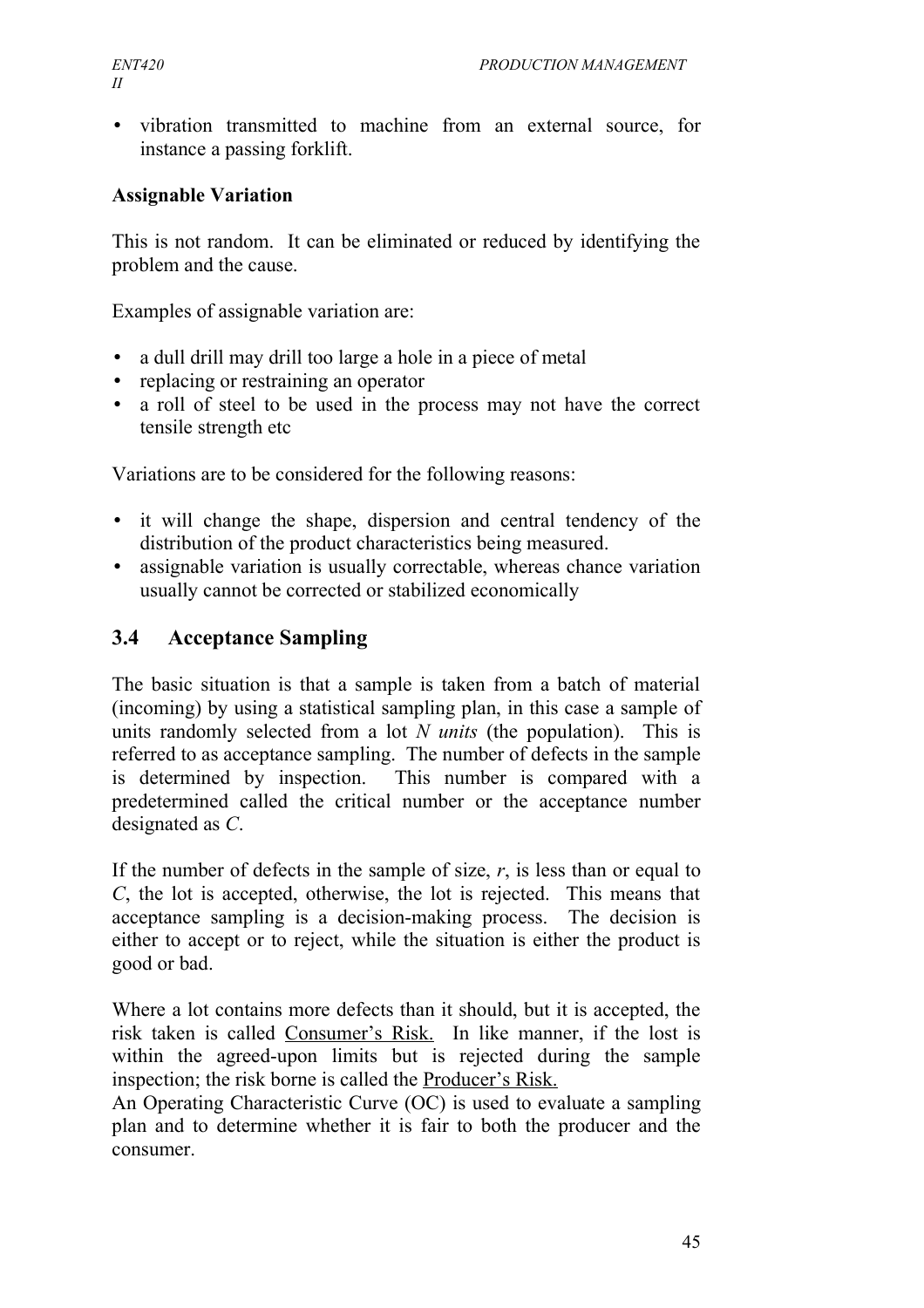

The sampling decision is obtained by detailing an Acceptable Quality Level (AQL) and the risk  $\alpha$  of the quality being rejected together with the Rejection Quality Level (RQL) and the risk  $\alpha$  of the quality been acceptable.

Similarly, as shown in Figure II, the probability (pr) of acceptance is 1 and the decision procedure is

$$
\theta > \theta_0 = 1
$$
 Accept, while  

$$
\theta < \theta_0 = 0
$$
 Reject

#### **SELF ASSESSMENT EXERCISE**

Explain the following:

- (1) Manufacturers' risk
- (2) Customers' risk

## **4.0 CONCLUSION**

Quality control refers to any activities that are directly or indirectly concerned with the maintenance of product quality level, such as:

- manufacturing method
- improvement by inspection method

# **5.0 SUMMARY**

The prime object of a quality control scheme is to ensure that a specified fraction of defective is not exceeded. The measure of uncertainty caused by sampling is due to the fact that the decision procedure involves significant test.

Causes of variation are: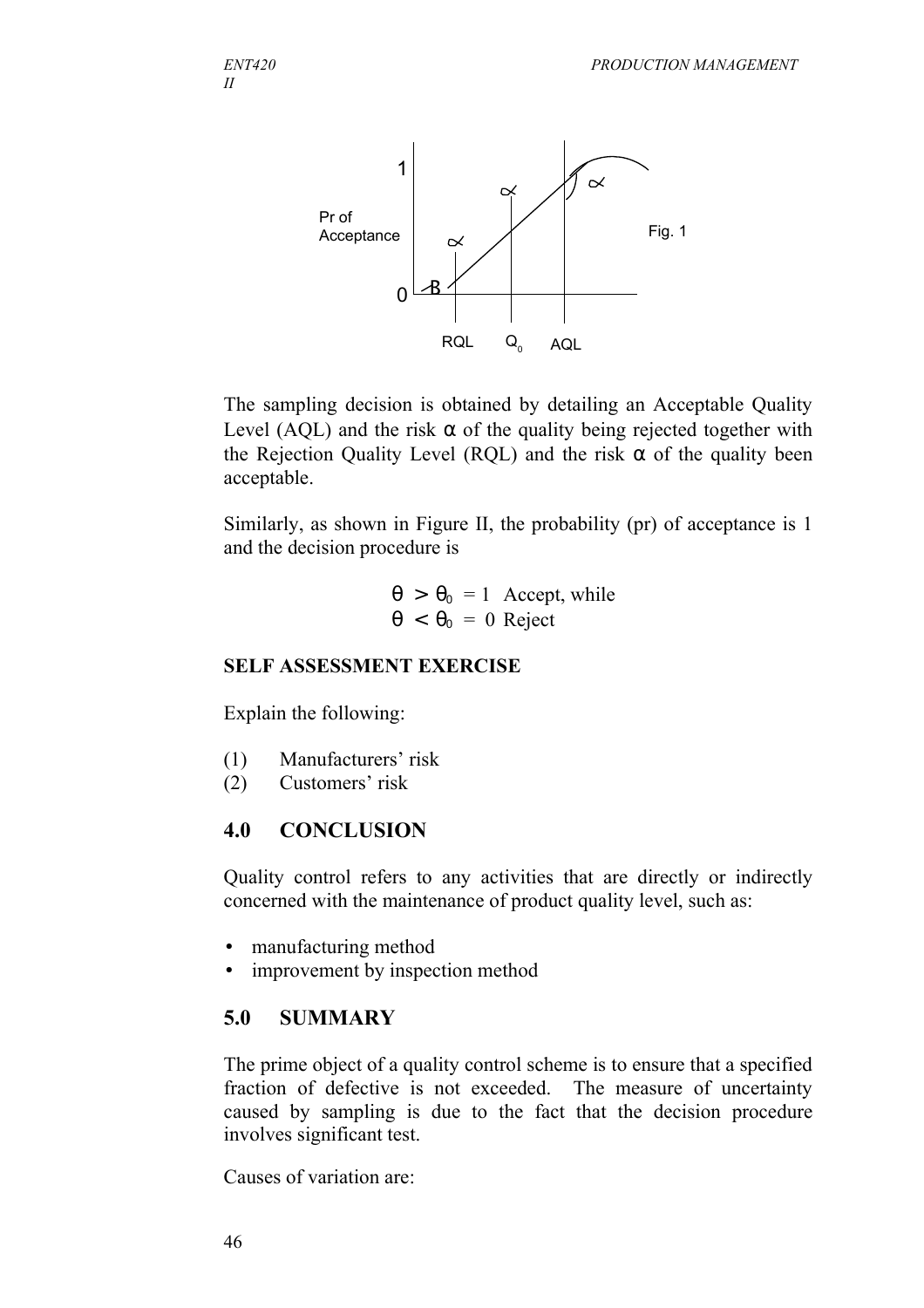- (a) chance Variation.
- (b) assignable Variation.

#### **ANSWER TO SELF ASSESSMENT EXERCISE**

#### **1. Manufacturer's Risks**

If  $P_1$  is the proportion of defective products in the batch, the Pr of acceptance must be at least  $(1 - \alpha)$ , that is the risk of rejection is at most

#### **2. Customer's Risks**

If  $P_2$  is the proportion of defective products in the batch, then the Pr of acceptance must be at most  $\beta$  that is Pr of rejection is at least (1 - β).

N.B:  $P_1$  N<  $P_2$ . Otherwise the situation is not feasible. Thus, Pr of accepting the batch is:

For (a) Manufacturer  $\sum_{r=0}^{C} \frac{(nP_1)}{r!} e^{-(nP_1)\geq 1-\alpha}$ For (b) Customer  $\sum_{r=1}^{C} \frac{(nP_2)^2}{r!} e^{-(nP_2) < \beta}$ 

## **6.0 TUTOR-MARKED ASSIGNMENT**

What is acceptance sampling?

# **7.0 REFERENCES/FURTHER READING**

- Mason, Robert D.; Lind, Douglas A. and Williams G. Marshal (1999). *Statistical Techniques in Business and Economics.* Boston: Irwin McGraw-Hill Inc.
- Duncan, A.J. (1965). *Quality Control and Industrial Statistics.* Boston: Irwin McGraw Hill Inc.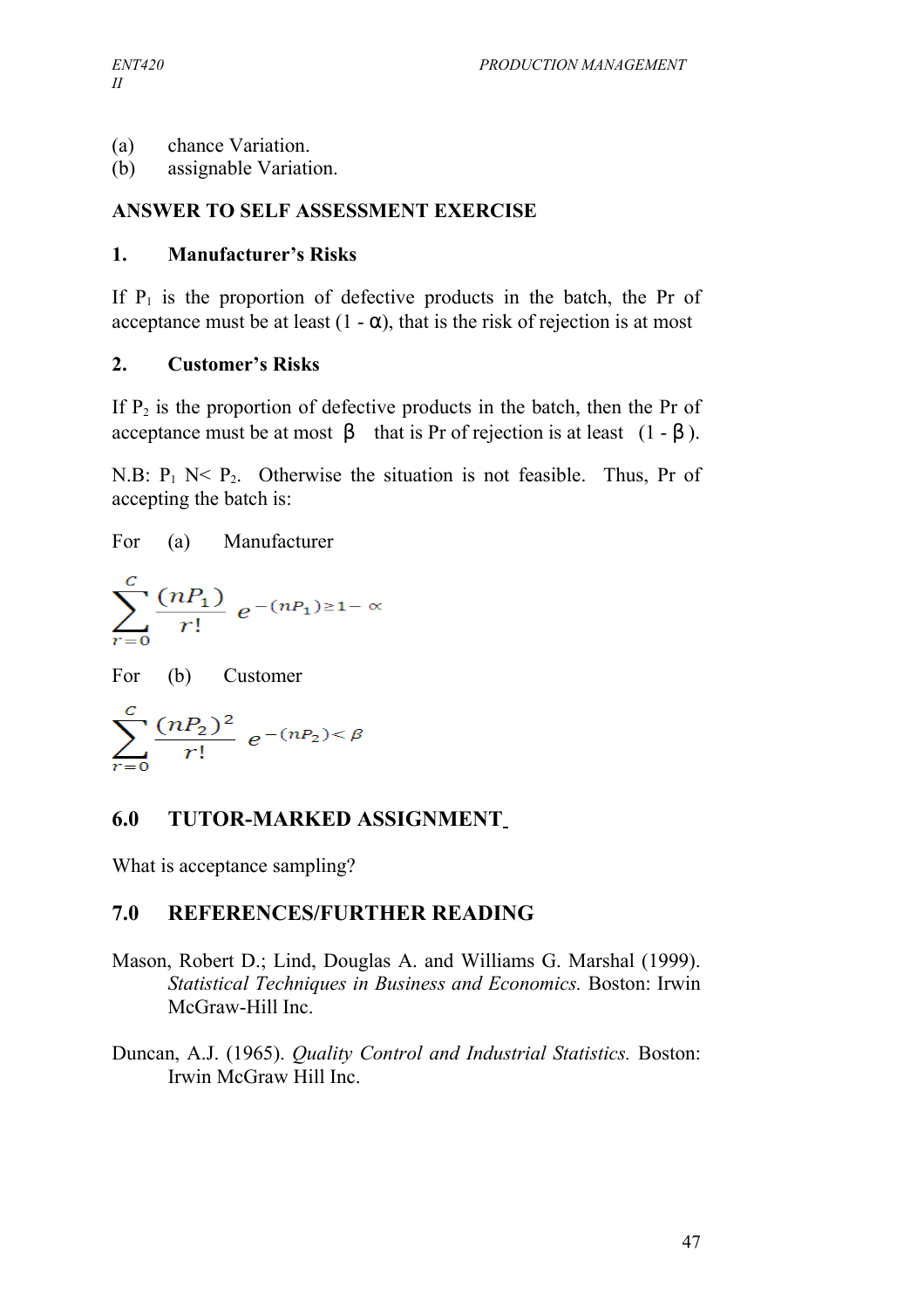## **UNIT 8 ACTIVITY SAMPLING AND CONTROL CHARTS**

#### **CONTENTS**

- 1.0 Introduction
- 2.0 Objectives
- 3.0 Main Content
	- 3.1 Purpose and Types of Qualify Control Charts
	- 3.3 Diagnostic Charts
	- 3.3 Activity Sampling
- 4.0 Conclusion
- 5.0 Summary
- 6.0 Tutor-Marked Assignment
- 7.0 References/Further Reading

#### **1.0 INTRODUCTION**

In this unit, we shall answer activity sampling and control charts vis-avis the type, construct and interpretation.

#### **2.0 OBJECTIVES**

At the end of this unit, you should be able to:

- state the purpose and types of control charts
- explain the concept of activity sampling
- construct and interpret diagnostic charts.

## **3.0 MAIN CONTENT**

#### **3.1 Purpose and Types of Quality Control Charts**

Control charts are used to identify when assignable causes of variation or changes have entered the process. It can be compared to the scoreboard of a football game. Fans, coaches and players can look at the scoreboard to know which team is winning and the playtime remaining. In like manner, workers, group leaders, quality control engineers, production supervisors and management use it to identify whether the production of the part or service is "in control" or "out of control". If the production is out of control, the chart will not fix the situation but rather the person responsible will take necessary action to return production to "in control"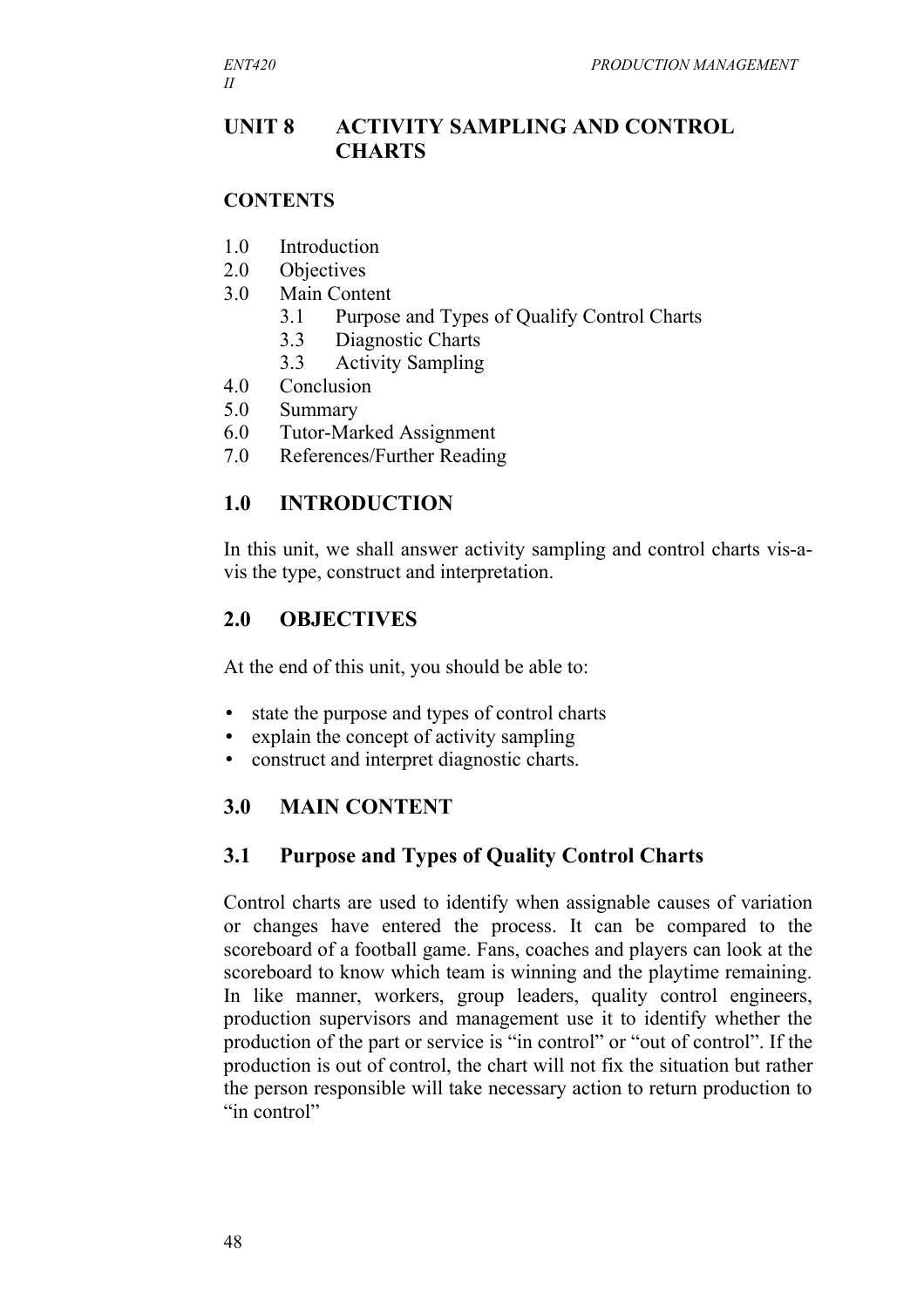There are two types of control charts:

**a. Variable Control Charts:** Portrays measurement such as the time, it takes an operator to respond to our "out of control" signal in the production line. It requires the interval or the ratio scale of measurement using the central limit thereon, control charts for variables can be developed and the following relationships established:

(i) Grand Mean =  $(\overline{X})$ 

 $=$   $\sum$  of the mean of the subgroup  $\overline{\text{Number of sample mean}}$  is

$$
\overline{X} = \frac{\sum \overline{X}}{K}
$$

(ii) Standard Error of the mean  $(s\overline{x})$ 

|       |     | $\sqrt{n}$ |                                   |
|-------|-----|------------|-----------------------------------|
| Where | Χ   | $=$        | <b>Grand Mean</b>                 |
|       | S X |            | Standard Error of the sample Mean |
|       |     |            | Sample Mean                       |
|       |     |            | Number of sample Mean             |

With these relationships, limits can be set up around the sample mean to show how much variation can be expected for a given sample size. The expected limits are called the UPPER CONTROL LIMIT (UCL) and the LOWER CONTROL LIMIT (LCL). So that control limit for the mean is given as

UCL = 
$$
\overline{X}
$$
 + 3<sup>s</sup>/<sub>n</sub>  
LCL =  $\overline{X}$  - 3<sup>s</sup>/<sub>n</sub>

Since it can be shown that

$$
3\frac{s}{\sqrt{n}} = A2\overline{R}
$$

Then, UCL =  $\overline{X}$  + A2 $\overline{R}$ LCL =  $\overline{X}$  - A<sub>2</sub> $\overline{R}$ 

Where  $A_2$  is a constant used in computing the upper and lower control limits<del>.</del>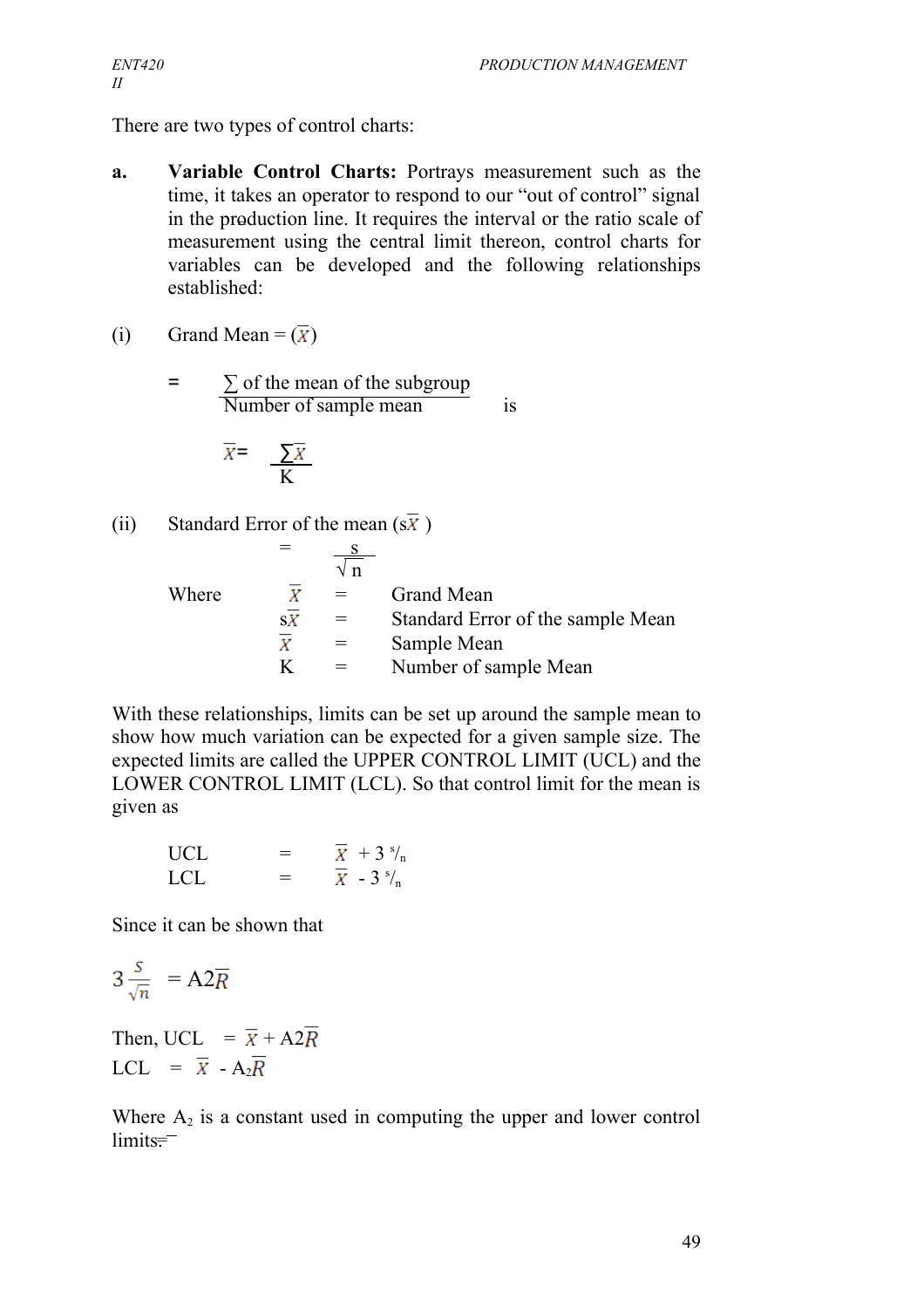$R =$  Average range or mean of the ranges of the sample

 $x =$ The mean of the sample Mean

**b. Attribute Control Chart:** This classifies a product or service as either acceptable or unacceptable. It is based on the nominal scale of measurement.

#### **3.2 Range Chart**

This shows the variation in the sample ranges. If the points representing the ranges fall between the upper and the lower limits, then the operation is in control and 99.7% of the sample will fall within the limits. Otherwise, the assignable cause affected the operation and adjustment to the process is required. For small samples, the lower limit is often zero.

Thus, a control chart for ranges is given as

 $UCL = D_4R$ 

LCL =  $D_3R$ 

Where D4 and D4 can be obtained from a table of control charts.

#### **3.3 Diagnostic Charts**

These are techniques used to investigate quality problems. The common ones are:

- Pareto Charts
- Fishbone Diagram.

#### **a. Pareto Charts or Analysis**

This is a technique for tallying the number and type of defects that happen within a product or service. It was named after Vilfredo Pareto, who noted that most of the "activity" in a process is caused by relatively few of the "factors". This concept is often referred to as the 80-20 rule, that is 80% of activity is caused by 20% of the factors.

According to him, by concentrating on 20% of the factors, managers can attack 80% of the problem. To develop a Pareto Chart, first tally the type of defects, and then rank the defects in terms of frequency of occurrence from the largest to the smallest.

Thereafter, produce a vertical bar chart, with the height of the bars corresponding to the frequency of each defect.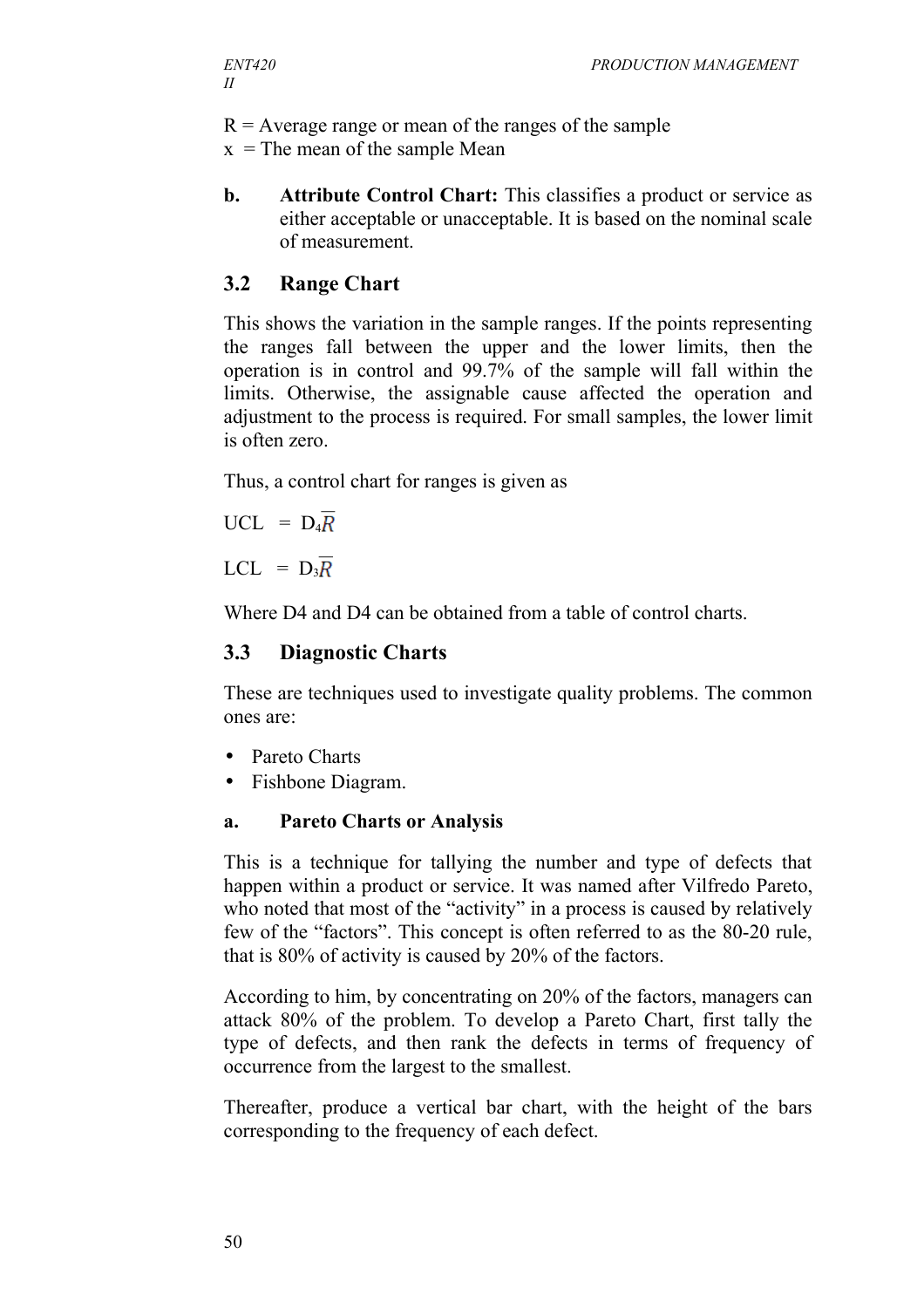#### **b. Fishbone Diagram**

The fishbone diagram is a cause and effect diagram. It is so called because of the need to emphasise the relationship between an effect and a set of possible causes that produce the particular effect. It helps to organise ideas and to identify relationship, it also helps to determine the factors that re the process. The effect, usually a particular problem or a goal is shown on the right hand side of the diagram, whilst the causes are listed on the left-hand side of the diagram. The usual approach is to consider four problem areas: material, equipment, method and personnel. The problems or the effect is the head of the fish.



**Fig II** *– Fishbone Diagram*

## **3.4 Activity Sampling**

A technique in which a number of successive observations is made over a period of time of one or a group of machines, processes or workers.

Each observation records what is happening at that instant and the percentage of observation recorded for a particularly activity or delay in a measure of the percentage of time during which that activity or delay occurs.

Activity sampling can be determined using:

#### **(a) Relative Error Formula**

$$
N = \frac{4P (100 - P)}{L^2}
$$

#### **(b) Absolute Error Formula**

$$
SP = 196 \frac{\sqrt{P(1-P)}}{N}
$$

Or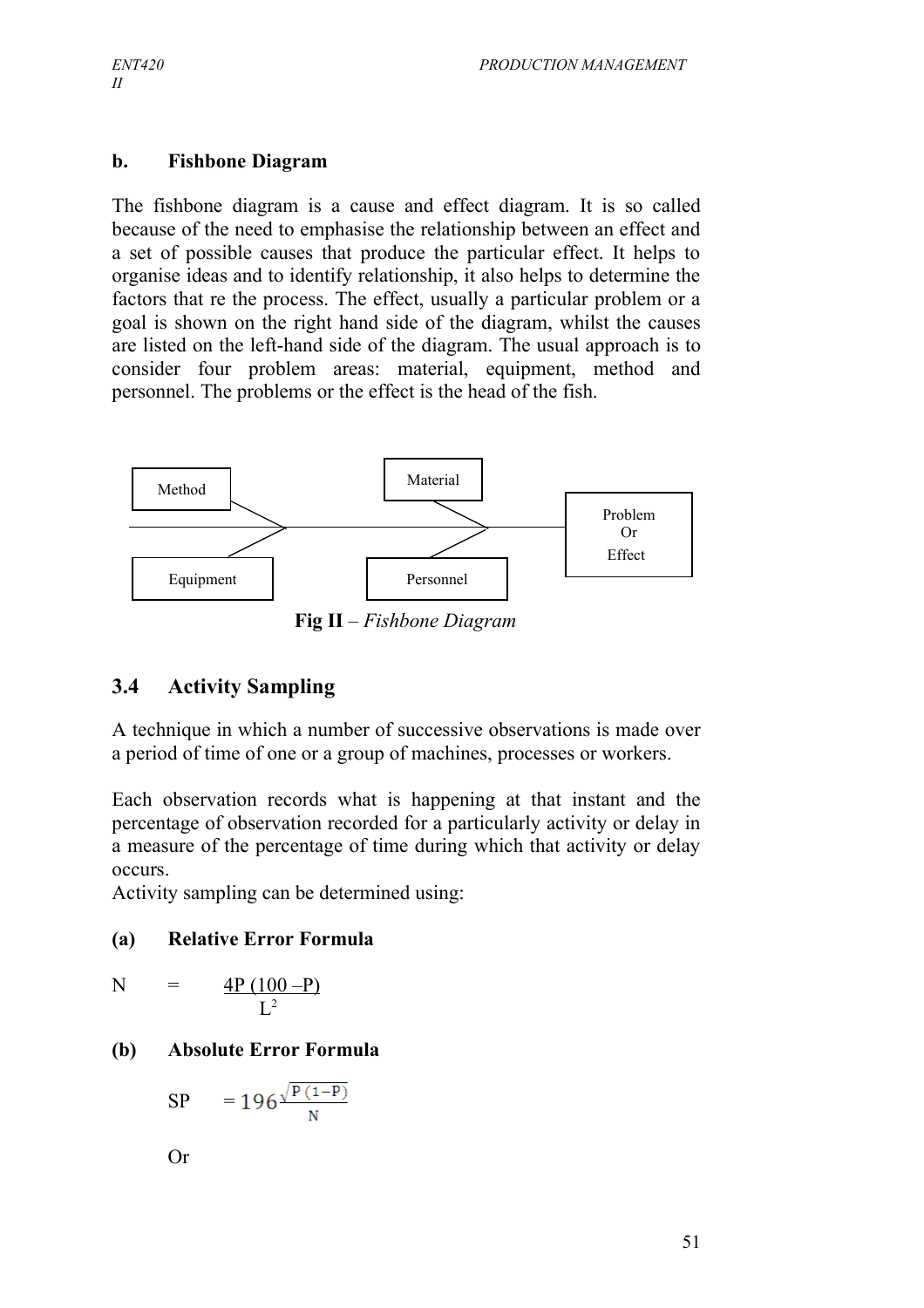*II*

*ENT420 PRODUCTION MANAGEMENT*

$$
SP = 2 \frac{\sqrt{P(1-P)}}{N}
$$

| Where SP | $=$ | Standard Error of a percentage activity or delay |
|----------|-----|--------------------------------------------------|
|          | $=$ | Desired Accuracy expressed as a decimal          |
| p        | $=$ | % occurrence of activity being measured          |
|          |     | Obtained by a preliminary study                  |
| N        | $=$ | Number of random observation (i.e. sample size). |
|          |     |                                                  |

#### **SELF ASSESSMENT EXERCISE**

What are control charts? Give examples.

## **4.0 CONCLUSION**

Having gone through this topic, you are now able to construct and interpret control charts and discuss activity sampling

## **5.0 SUMMARY**

Control charts can be classified into Variable Control Charts and Attribute Control Charts. Other charts are Fishbone Diagram and Pareto Charts which are commonly called diagnostic charts.

A production activity may be "in control" or "out of control". A control chart assists management to identify when the situation is in control or out of control so that necessary action can be taken.

## **ANSWER TO SELF ASSESSMENT EXERCISE**

Control charts are used to identify when assignable causes of variation or changes that have entered the process. Management uses it to identify when the production of a part or service is "in control" so that necessary actions can be taken.

## **6.0 TUTOR-MARKED ASSIGNMENT**

Describe the differences between an Attribute Control Chart and a Variable Control Chart.

# **7.0 REFERENCES/FURTHER READING**

- Mason Robert D.; Lind, Douglas A. and Marshal, William G. (1999). *Statistical Techniques in Business and Economics*. Boston: Irwin McGraw-Hill Inc.
- Duncan, A.J. (1965). *Quality Control and Industrial Statistics*. Boston: Irwin McGraw-Hill Inc.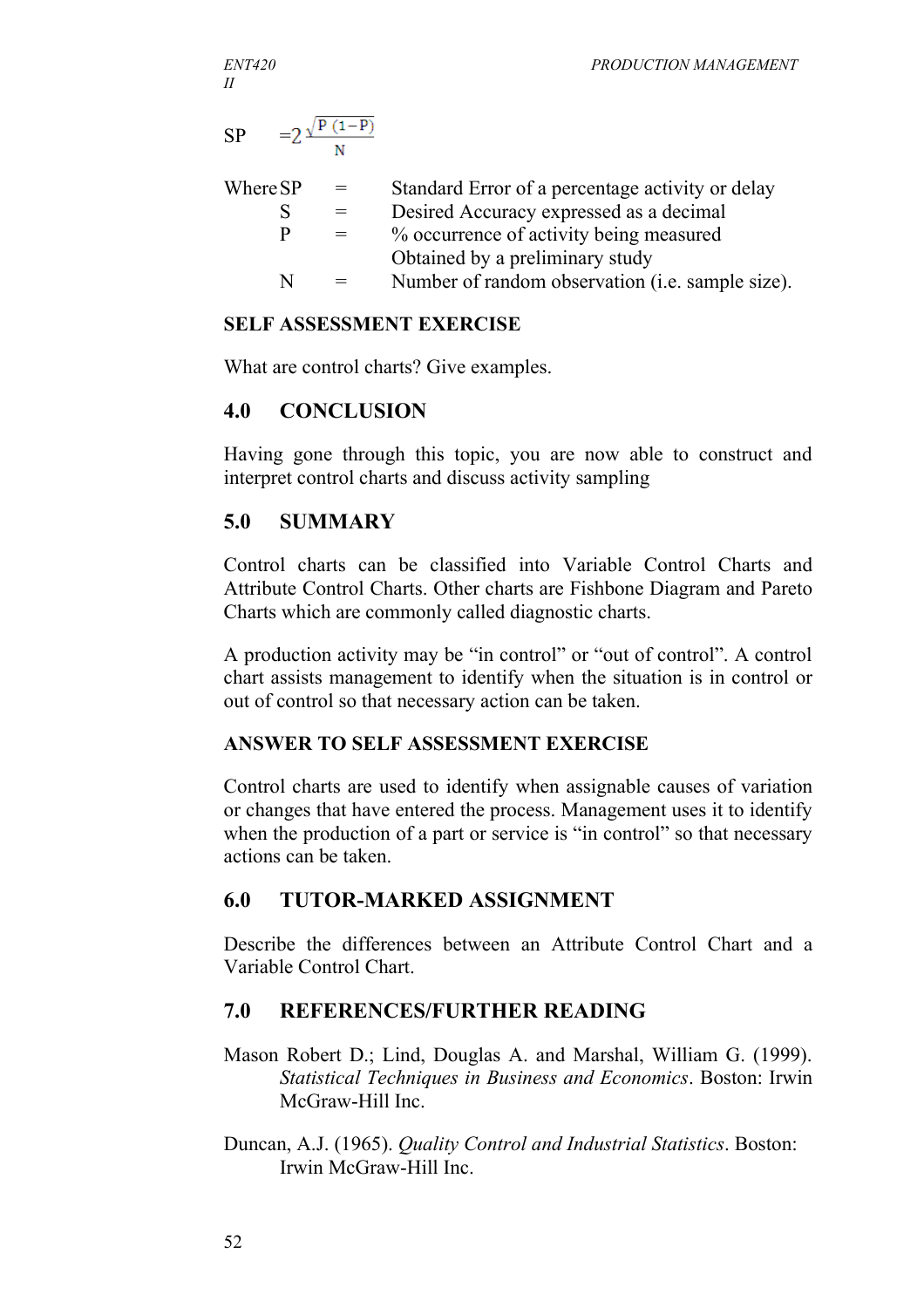Pitfield, R. Ronald (1984). *Business Organisation*. London: M&E Handbooks.

# **MODULE 3 STATISTICAL QUALITY CONTROL (ASSURANCE)**

- Unit 1 Facility Production Layout
- Unit 2 Technical Report Writing
- Unit 3 Costing
- Unit 4 Network Analysis

# **UNIT 1 FACILITY PRODUCTION LAYOUT**

# **CONTENTS**

- 1.0 Introduction
- 2.0 Objectives
- 3.0 Main Content
	- 3.1 Principles of Production Facility Layout
	- 3.2 Types of Facility Layout
	- 3.3 Comparative Economic Justification of Layouts
- 4.0 Conclusion
- 5.0 Summary
- 6.0 Tutor-Marked Assignment
- 7.0 References/Further Reading

# **1.0 INTRODUCTION**

This unit will take a cursory look at facility layout with specific reference to the principles, types of facility layout and economic justification for each layout.

## **2.0 OBJECTIVES**

At the end of this unit, you should be able to:

- state the principles of production facility layout
- state the different types of layout
- state the economic justification of layouts over each other.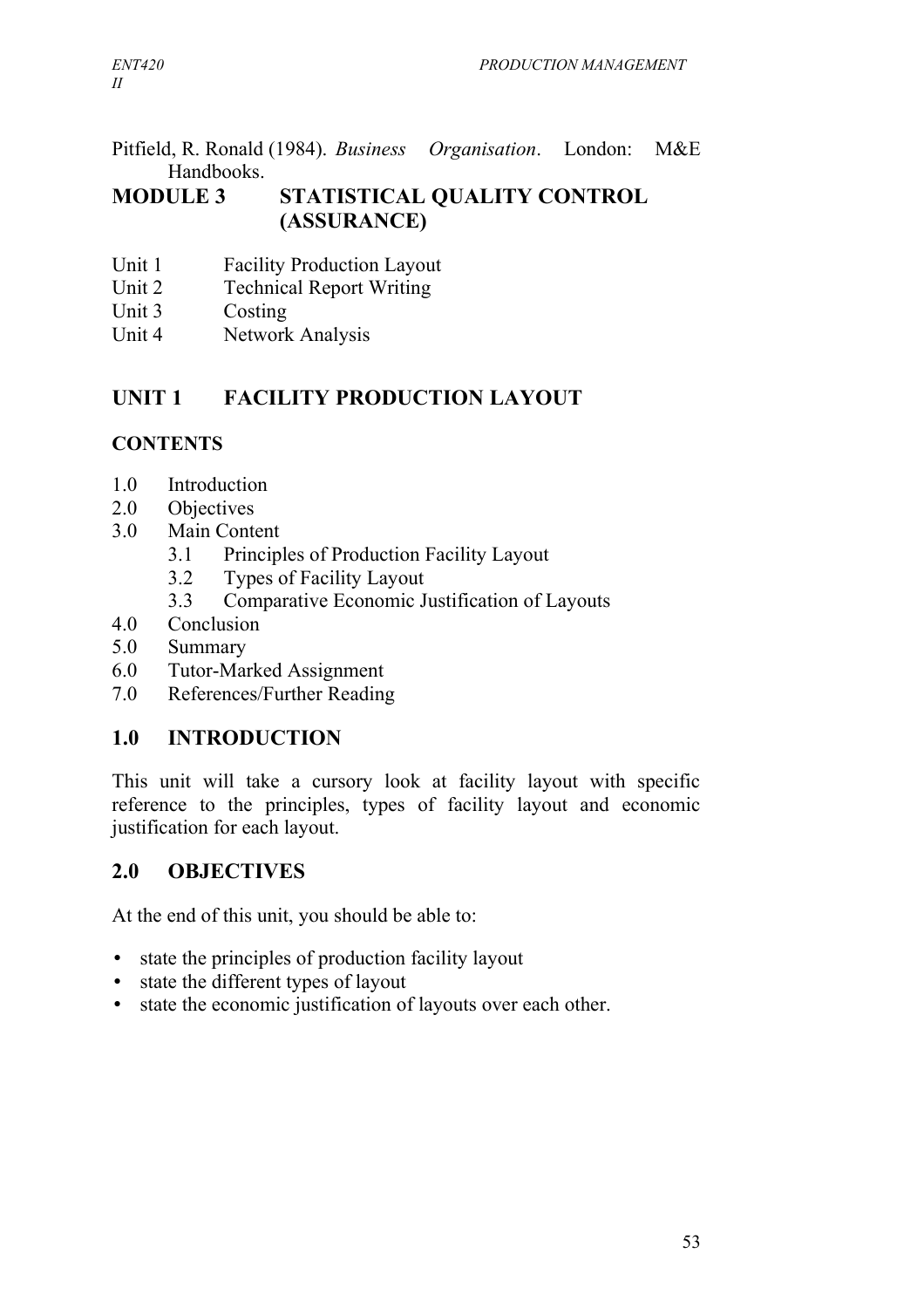## **3.0 MAIN CONTENT**

#### **3.1 Principles of Production Facility Layout**

The principles of facility layout are:

#### **1. General Integration**

This entails the integration of various machines, materials and nonmaterial resource and other support services under to create a conducive production environment.

#### **2. Minimisation of Distance of Movement**

This takes account of the volume of work to be done. The facility is arranged in such a way that materials moves minimum distance between operations.

#### **3. Flow Principle**

This involves progress movement of materials from one operation or process toward completion. It can be in straight line, zigzag or circular.

#### **4. Full Space Utilisation**

Economy is achieved by full space utilisation both horizontally and vertically. The height, width and length are also considered.

#### **5. Satisfaction and Safety**

A good layout should provide job satisfaction and safety.

#### **6. Flexibility**

Layout should be flexible and adaptive to change.

#### **3.2 Types of Facility Layout**

Facility layout can be categorised into:

- (a) service facility layout and
- (b) manufacturing facility layout

#### **a. Service Facility Layout**

These can be categorised into: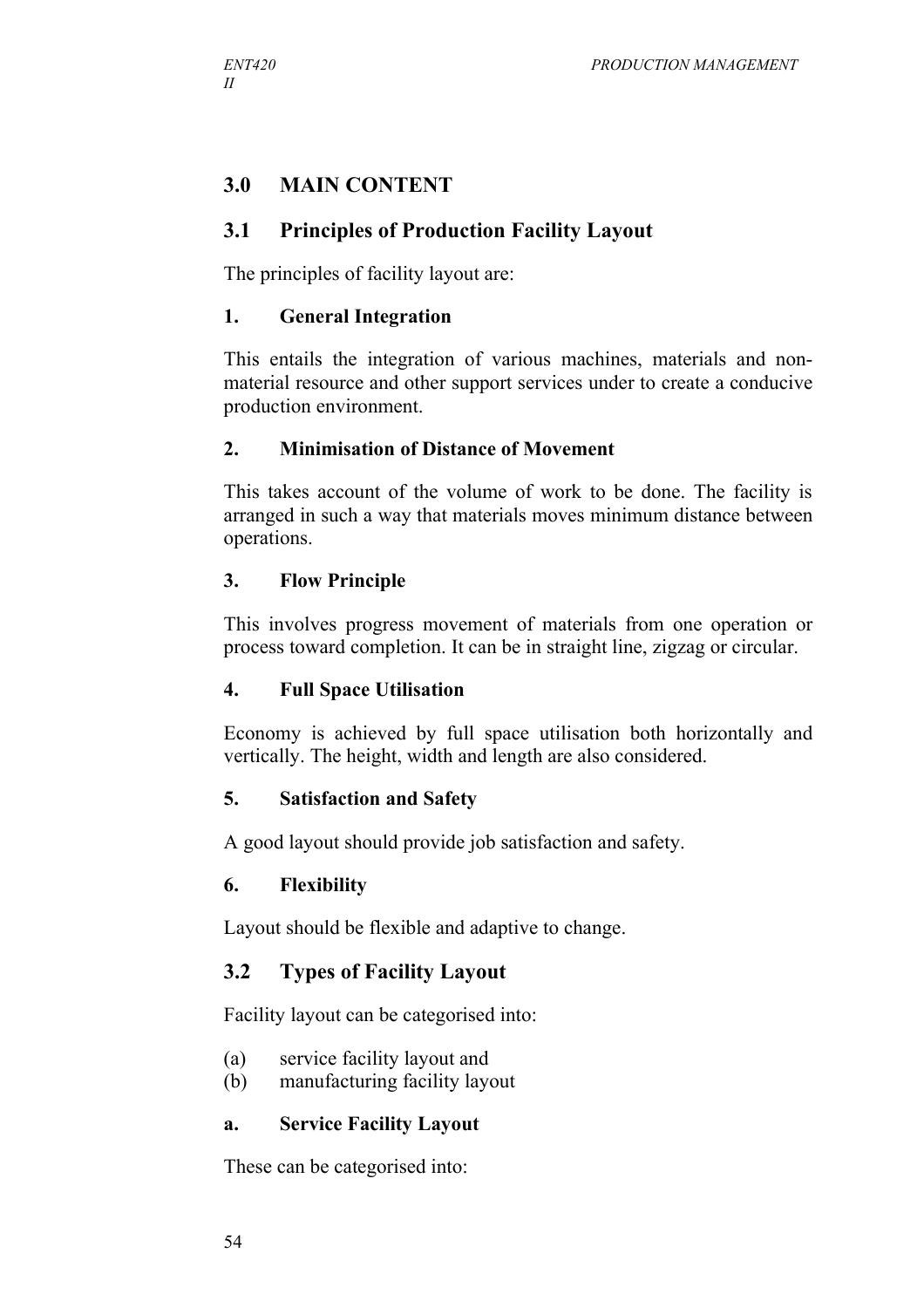- those that are designed around the customer recurring services
- those that are designed around the technological process of physical, material and operating efficiency.
- those involved in manufacturing and warehousing where technology is applied in inventing arrangement.

#### **b. Manufacturing Facilities Layout**

These are:

- fine or flow or continuous process
- batch or intermittent production
- jobbing or unit production
- cellular manufacturing or group technology

#### **Line Production**

This is also referred to as product of series of machines or manual operation to carry out series of activities or operations. It is usually designed for a single product or a batch of product of car assembly.

#### **Batch Production System**

This is also referred to as process or functional layout. It consists of the same kind of machines grouped together. The sequences of process are most time, not the same and may require new set-up before processing.

#### **Jobbing Unit Production**

Here, facilities are more available when needed. It is not a permanent arrangement.

#### **Group Technology**

This is a production technique whereby families of components are manufactured in machine groups. It classifies individual components into families based on similarities such as form, size, material and degree of precision.

The main benefits of Group Technology are:

- reduction in set-up time and cost
- reduction of work in progress
- reduction of through-put time
- reduction in handling
- more job satisfaction
- less scrap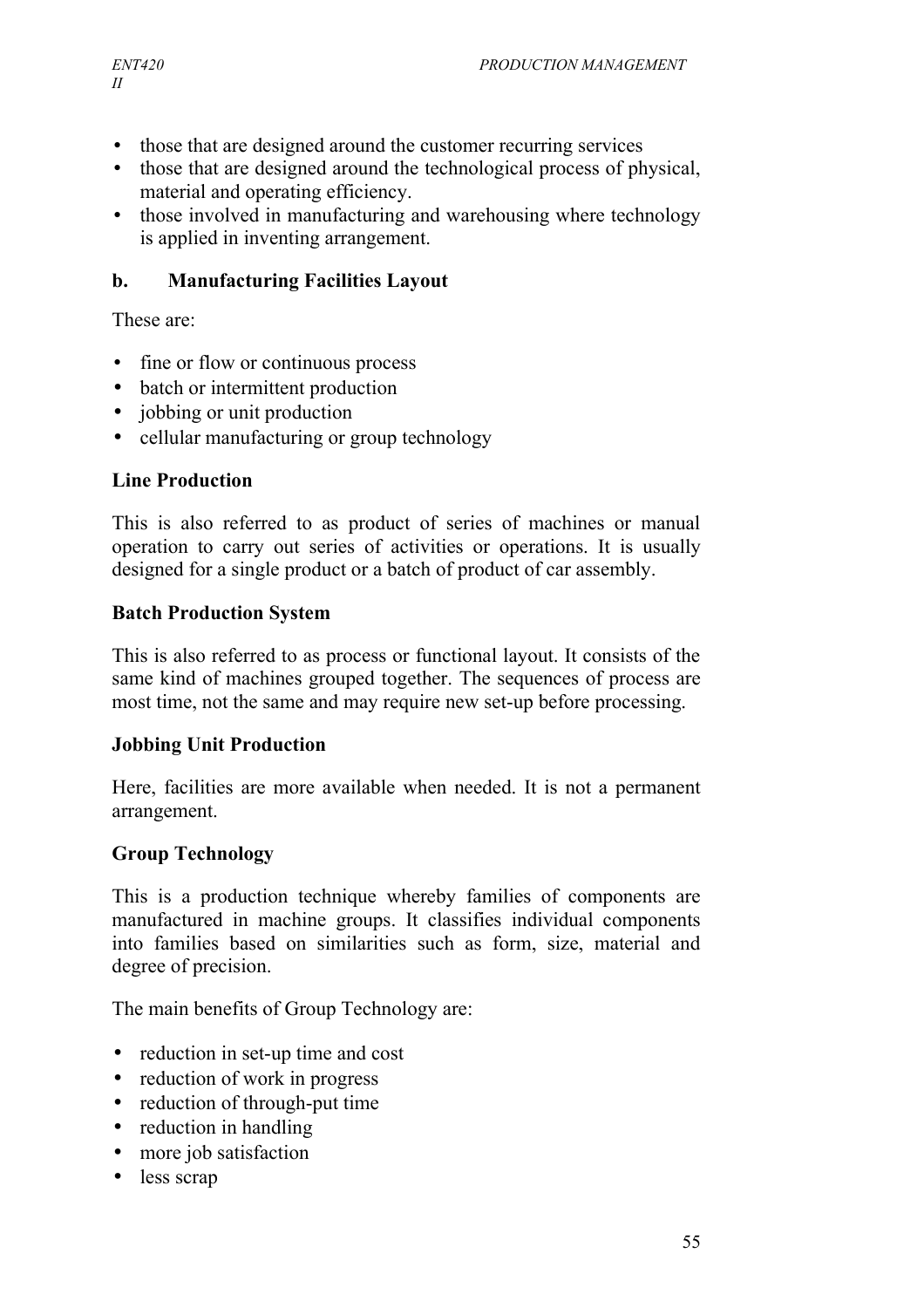- material standardisation
- improved production methods
- flexibility of the system to accept more components.

#### **3.3 Comparative Economic Justification of Layouts over Each Other**

#### **a. Set-Up Time**

- i. The total set-up time for flow of production is low. Machine/tools are only charged when they are worn out.
- ii. The set-up time for batch system is high. Batch system is ideal for multi-product firm.

#### **b. Routing**

i. In a flow system, products move sequentially from one operation to another while in batch system, routing card are required.

#### **c. Production Specification**

In a flow system, many of the operations are remembered by heart this reducing the production time, whilst in the batch system, the operator may have to refer to the drawing and other specifications, leading to increased processing time.

#### **d. Work-In-Progress**

In a batch system, the components arrive at random whereas in a flow system arrival is assured provided the previous machine is kept running and passing the job at regular rates.

#### **e. Continuity of Flow**

The flow system comes to a stand still when there is a break down whilst the batch system simply switch to another machine on the group.

#### **f. Through-Put Time**

Through-put time is shorter in flow production then batch production system.

#### **SELF ASSESSMENT EXERCISE**

State the criteria for the economic justification of facilities component.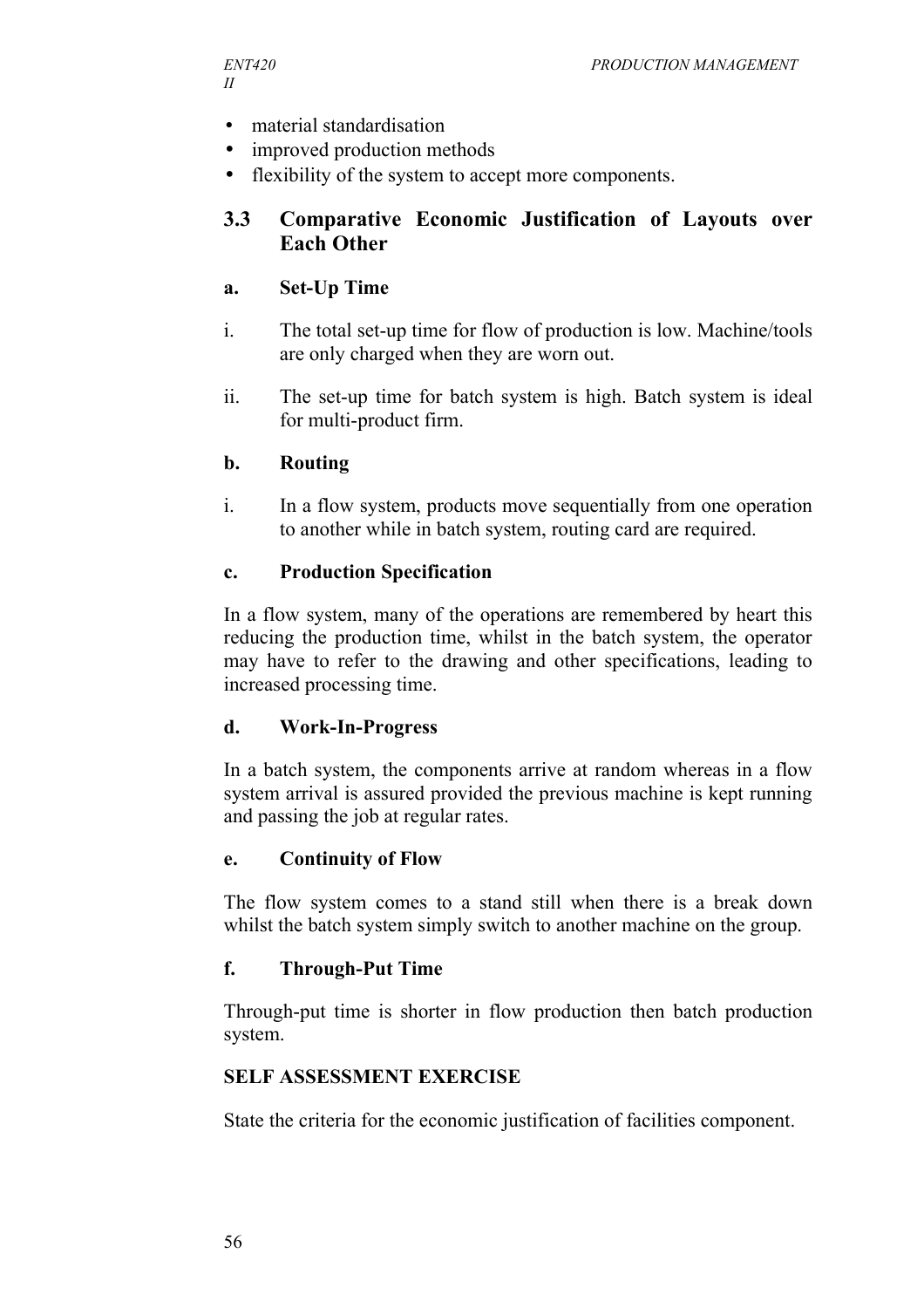# **4.0 CONCLUSION**

A production system may be more economical in one environment than another. It is therefore important some criteria be used in determining which system to be adopted.

## **5.0 SUMMARY**

The choice of a facility layout is determined by certain criteria and principles, the criteria are:

- set-up time
- routing
- production specification
- work in progress
- continuity of flow and
- through put time,

While the principles are:

- general integration
- minimisation of distance of movement
- flow principle
- full space utilisation
- satisfaction and safety, and
- flexibility.

## **ANSWER TO SELF ASSESSMENT EXERCISE**

- Set-up time
- Routing
- Production Specification
- Work-In-Progress
- Continuity of flow
- Through-put time

# **6.0 TUTOR-MARKED ASSIGNMENT**

State and explain the principles of production facilities layout.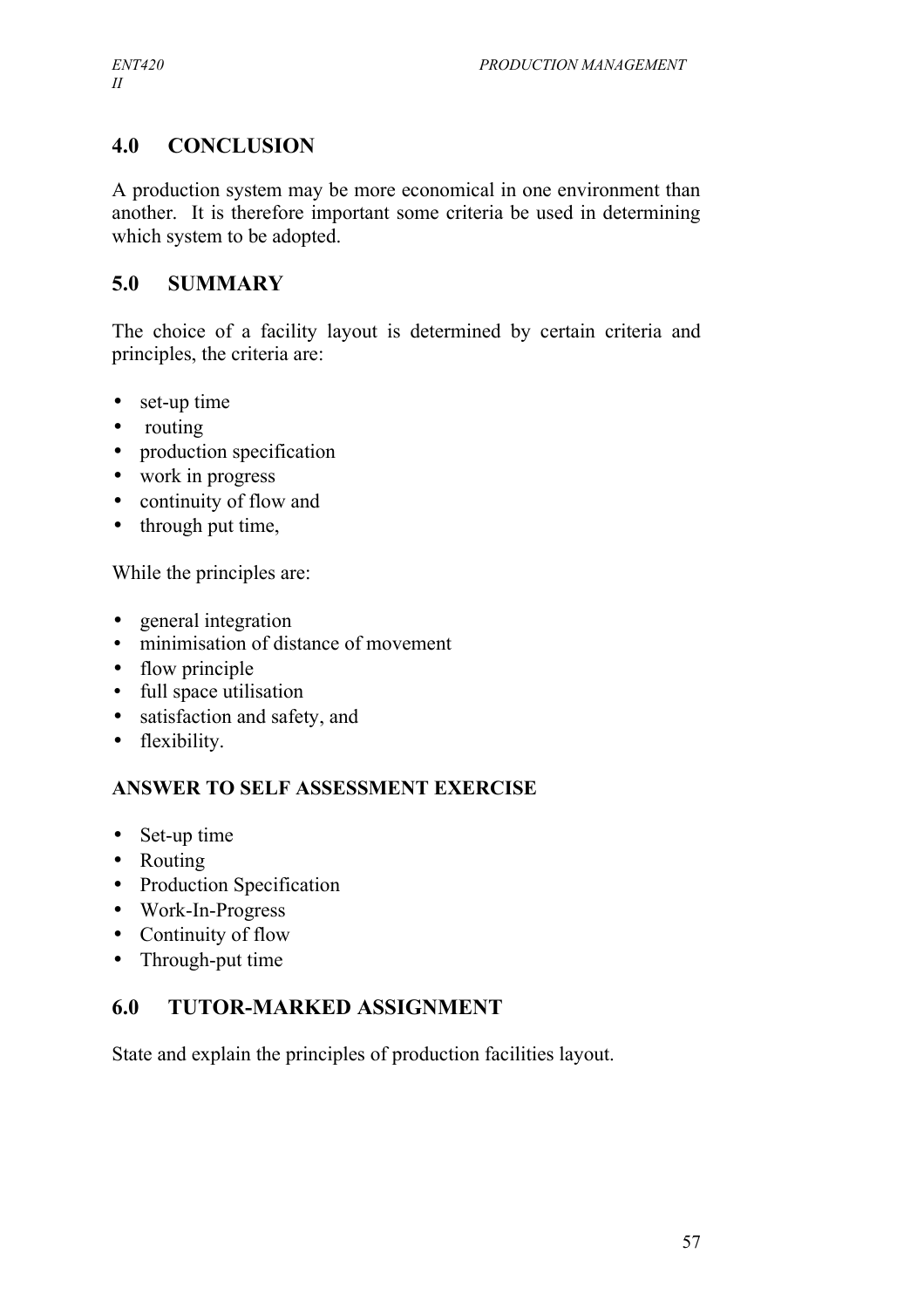# **7.0 REFERENCES/FURTHER READING**

- Pitfield, R. Ronald (1984). *Business Organisation.* London: M&E Handbooks Ltd.
- Asiegbu, B.C. (1998). *Operation Management.* (Unpublished Course Material)
- Needle, David (1994). *Business in Context.* (Irwin).Thomson Business Press.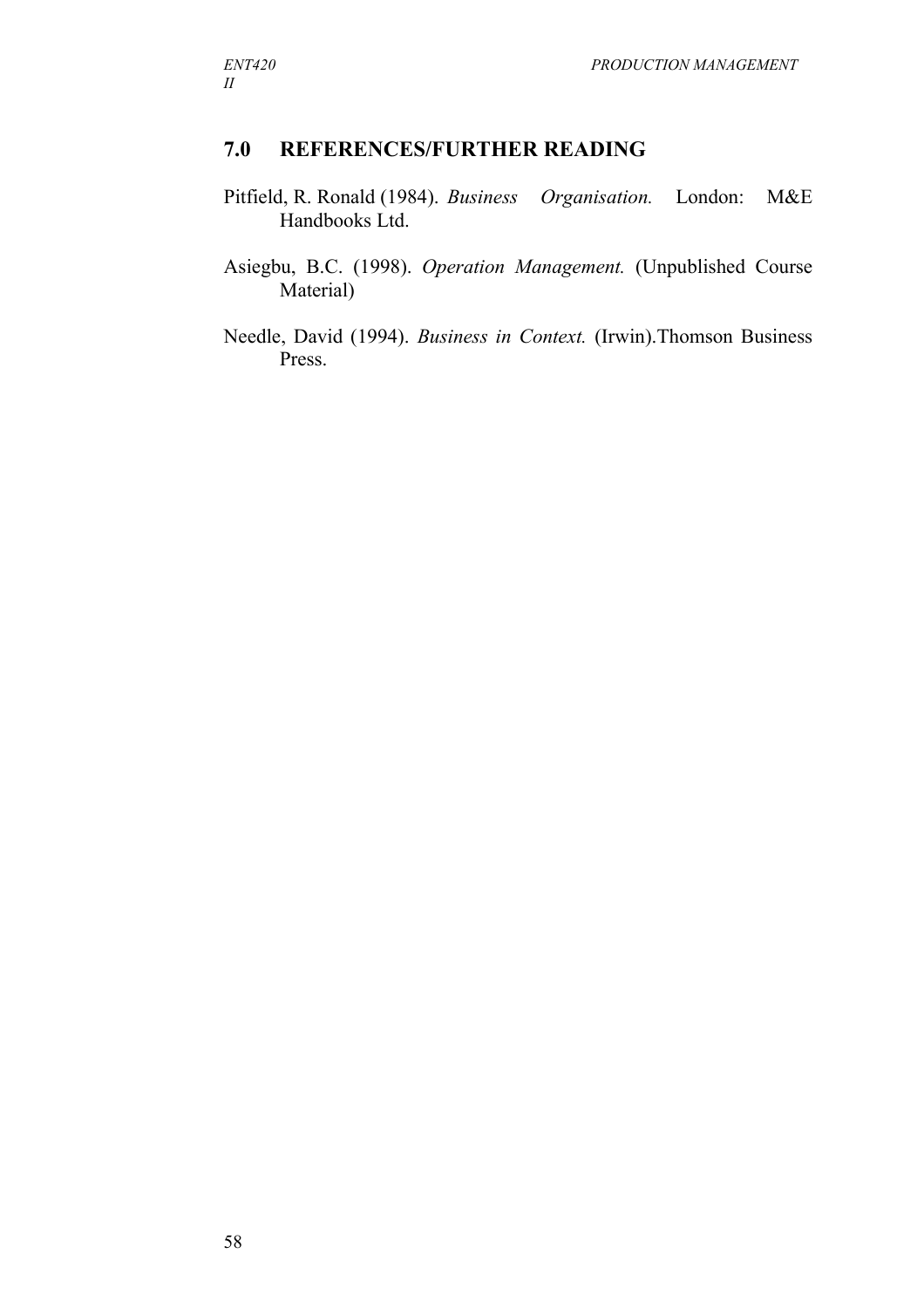# **UNIT 2 TECHNICAL REPORT WRITING**

# **CONTENTS**

- 1.0 Introduction
- 2.0 Objectives
- 3.0 Main Content
	- 3.1 Nature and Elements of a Technical Report
	- 3.2 The Effective Report
	- 3.3 Forms of Report
- 4.0 Conclusion
- 5.0 Summary
- 6.0 Tutor-Marked Assignment
- 7.0 References/Further Reading

# **1.0 INTRODUCTION**

This unit will take a look at the nature and elements of a technical report, the layout and the features of a good report.

# **2.0 OBJECTIVES**

At the end of this unit, you should be able to:

- state the elements of a technical report
- enumerate the features of a good report
- write a good technical report.

# **3.0 MAIN CONTENT**

# **3.1 Nature and Elements of a Technical Report**

Reports are faithful account of some activity in which the writer participated. It is meant for a specific audience, either those who took part in the activity or another person or body (Akere, 1990).

Gholden (1964) defined report as an oral or written presentation that communicates information to a specific reader in a completely unbiased manner and in the form most usable by the reader for the purpose of solving a specific problem.

A report could be formal or informal. Our concern here is the formal report which is widely used by government agencies, managements and administrative personnel in industries as well as in various branches of science. Some basic questions that readily come to mind are: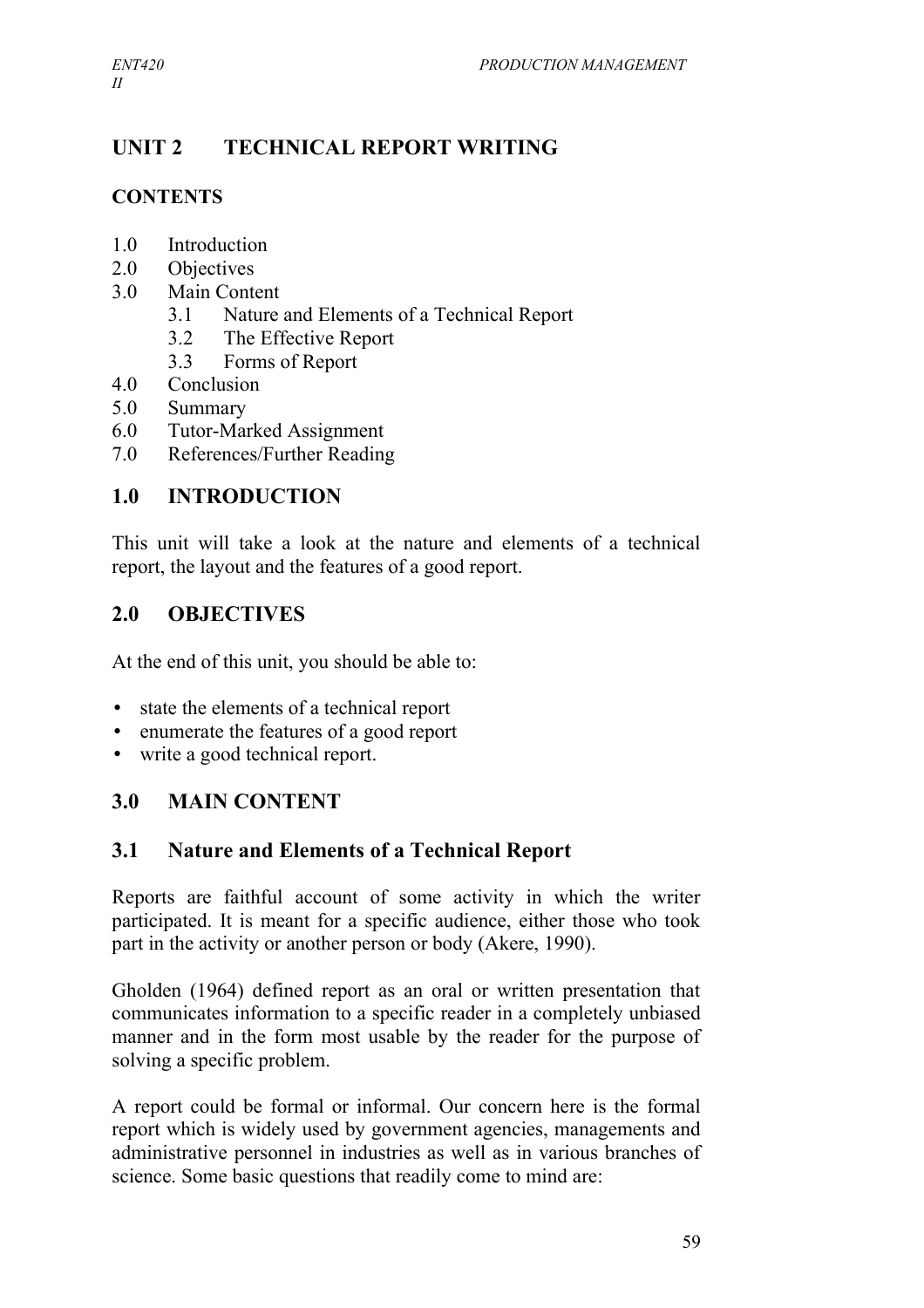- where are reports used?
- when are reports used?
- why do we need reports?
- how do we deliver reports?

The answer to the first question has already been provided. The "when" can be monthly, periodic, annual etc.

The "why" spells out the primary functions of report which are:

- to present the solution to a problem,
- to provide a basis of action for contingencies
- to disseminate new and useful information

The "how" "on the other hand refers to the mode of presentation or delivery of report which will be suitable to the reader.

A report is broadly divided into parts:

- the materials
- the organisation
- the expression

Reports consist of physical homogenous parts which are commonly referred to as the elements. The elements are used in formal and large report but industrial reports which are shorter have only the following as mandatory elements.

- introduction
- the body
- terminal section

All others are optional.

According to Glidden (1964), elements used in large/formal reports are:

- cover
- frontispiece
- inside title page
- copyright notice
- preface
- acknowledgement
- table of contents
- list of tables and illustrations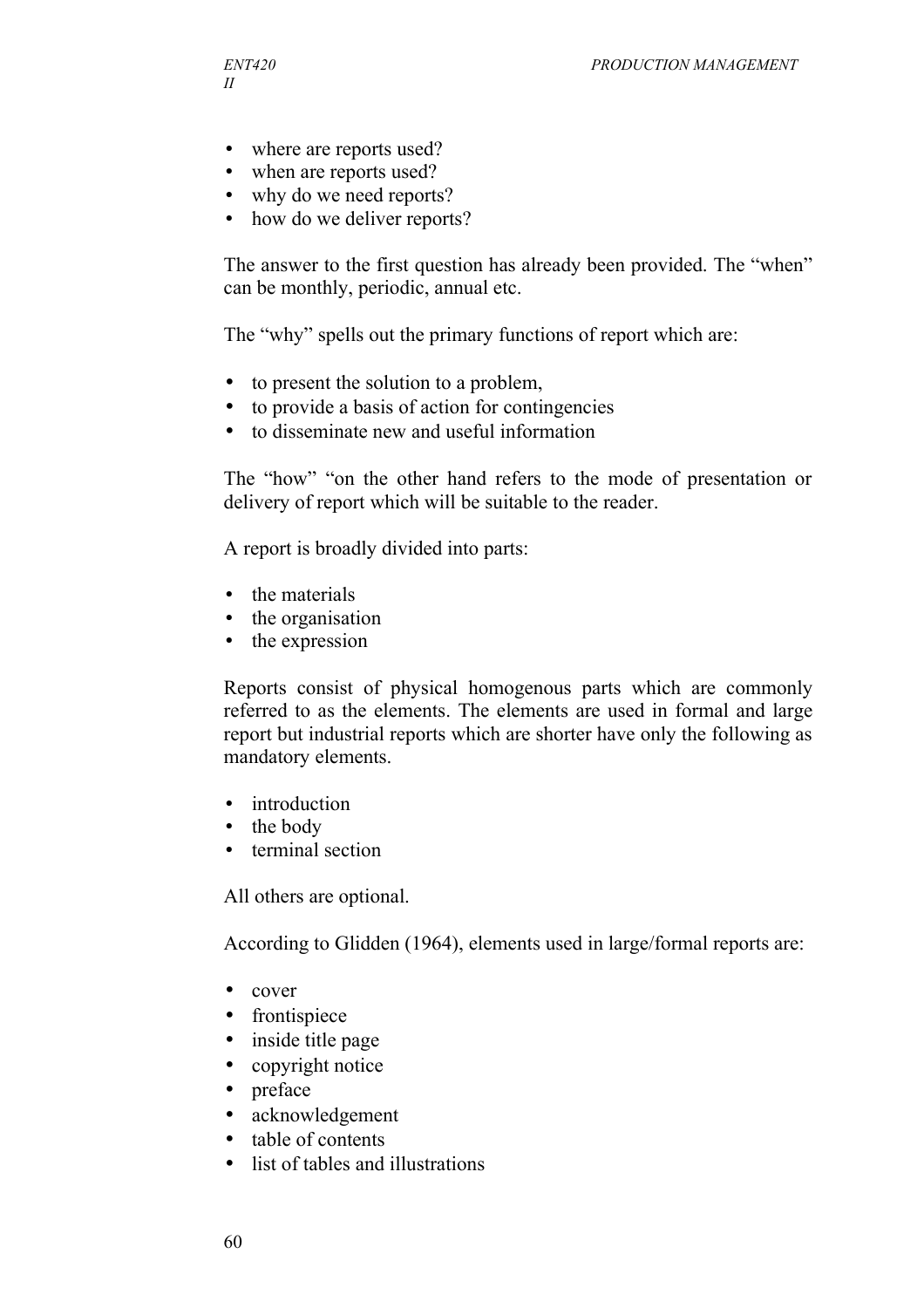*II*

- symbols and notations
- introduction
- body
- terminal section
- appendix
- bibliography
- index

The introduction part will consist of:

- subject
- authorisation
- purpose
- background
- limitation
- sources of information
- brief conclusion
- plan of presentation

The Terminal Section is expected to agree with the Introduction and no new material should be introduced at this point.

#### **3.2 The Effective Report**

Communication is effective if the receiver understands the message sent to ensure that the reader understand the report, the right choice of language must be used. Language for report writing includes:

- **1. Verbal:** Makes use of words and follows the rules of grammar.
- **2. Mathematical:** Figures and symbols are substituted for words; formal logic is used as the basis for precise rule of calculation.
- **3. Chemical:** Use of symbols and figures.
- **4. Graphical:** For instance:
- engineering drawing
- artistic delineation
- photographs
- tables etc.

An effective report is a good report presented or written by a good reporter. The features of a good report are: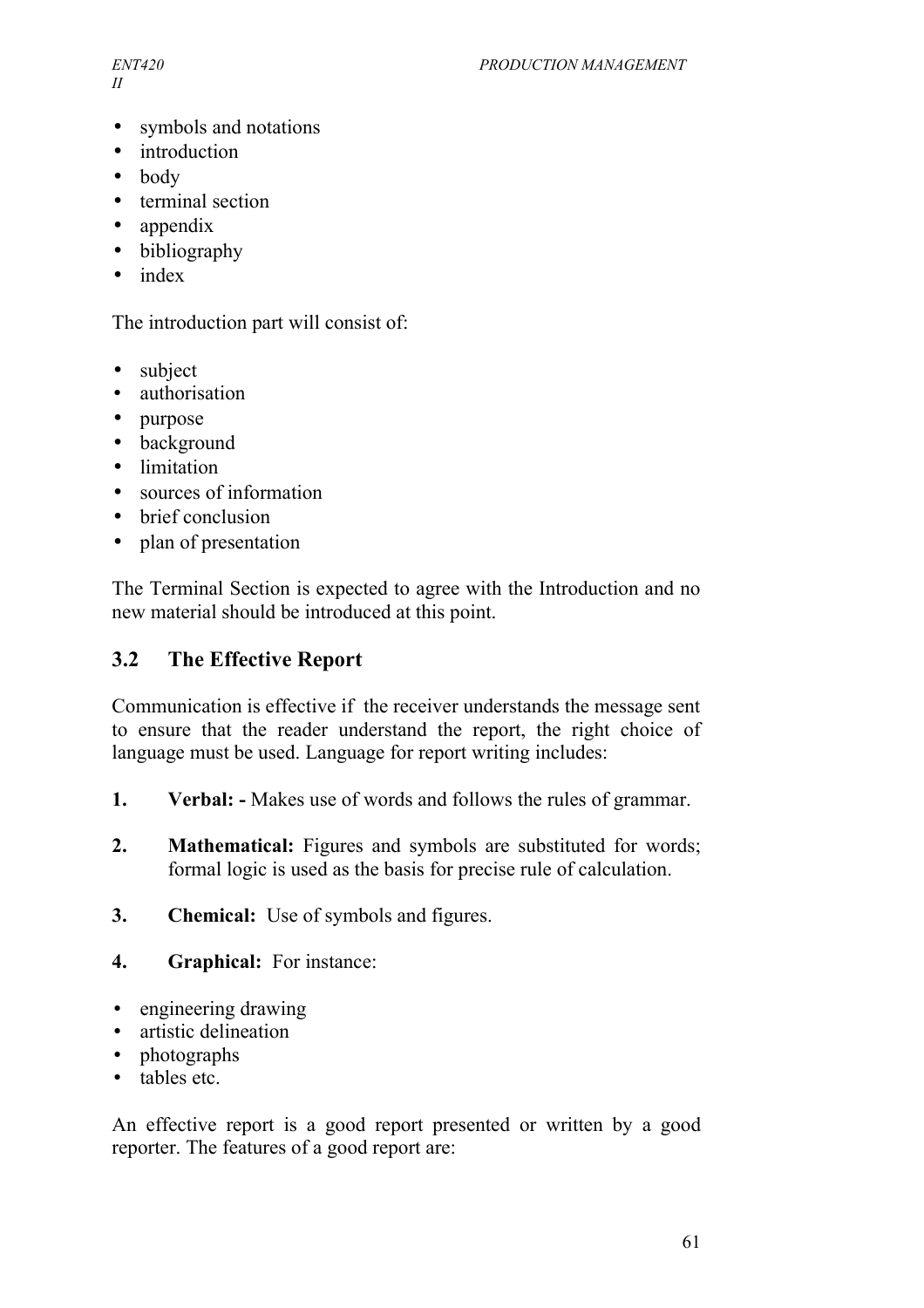- it provides the solution to a specific and limited problem
- it is tailor-made for a specific reader
- it is not a discussion
- it is completely objectives
- it is verifiable
- it shows the reader by the data presented rather than opinionating statement.
- it is written in formal and impressive language
- it uses concrete words
- it follows a prescribed reporting form
- it combines expository, writing with descriptive and narrative
- it contains new and useful information.

#### A good reporter must:

- make sure his facts are complete and verifiable
- question the use and spelling of unfamiliar words
- check up on what he is not sure of
- have a wide knowledge of sources of information
- be objective
- be up-to-date
- ensure that the result solves the problem rather talks about it.
- has a good sense of values to sources of information.
- clearly state conclusion
- understand the problem
- prepare effective outlines for both investigation and order of presentation.

In addition to the above, a good reporter must:

- use scientific methods in solving report problems
- understand his or her reader and place him or her in a paramount position.
- have a working knowledge of reporting language

# **3.3 Forms of Report**

Forms of report are determined by the nature and types of report. Report may be classified as:

- work report
- routine report
- investigation report
- special report
- police report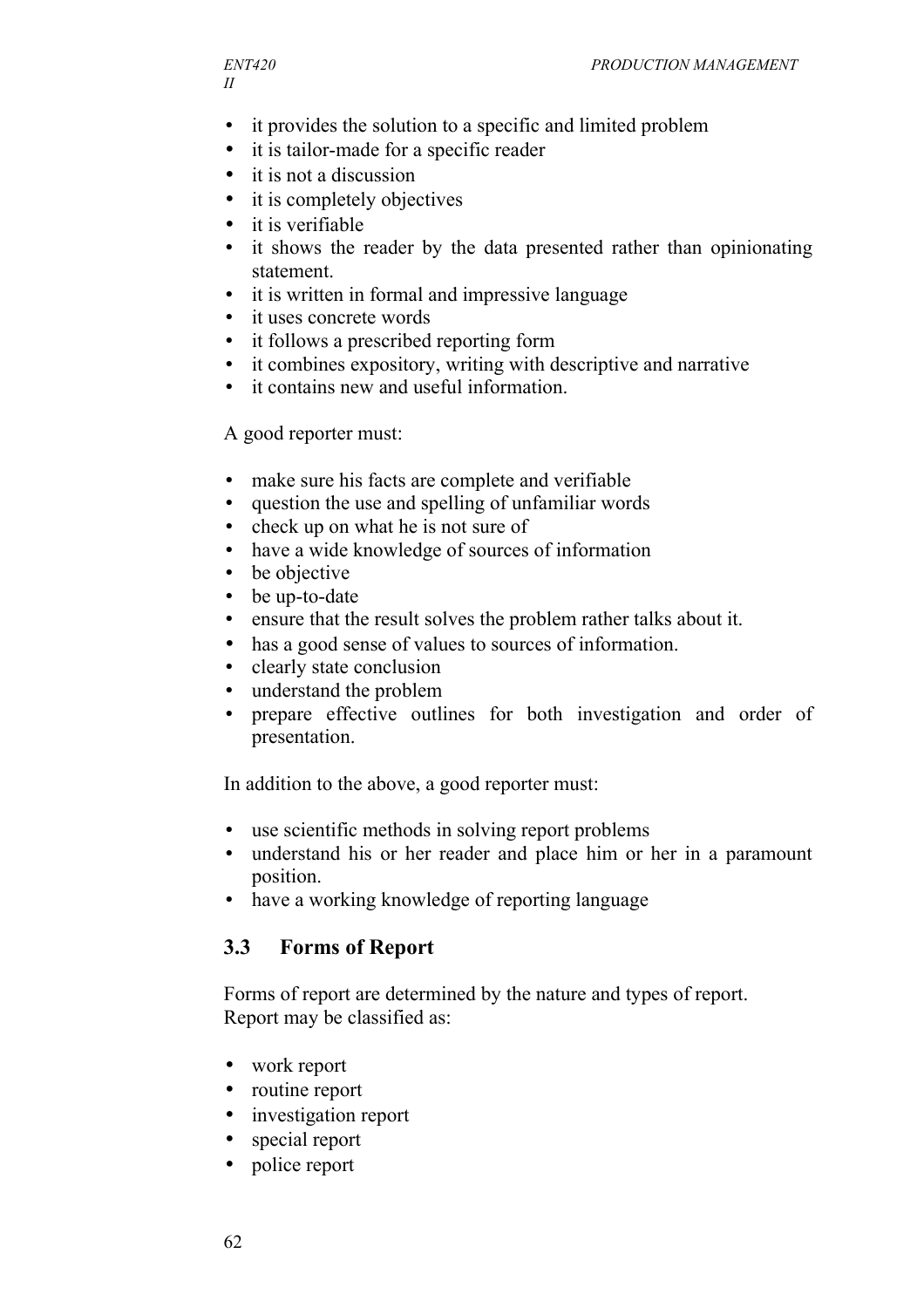- eye witness report
- technical/scientific report

Some of the above reports are presented in pre-determined formats.

Forms or layout of report could assume any of the following formats:

- short forms or letter form
- long or detailed report
- chronological order (i.e. order of occurrence or order of importance).

The production super intended is required to submit a daily or weekly report of work done. This is largely routine and is presented in predetermined format.

### **SELF ASSESSMENT EXERCISE**

What are the features of a good reporter?

### **4.0 CONCLUSION**

Government agencies, management and administrative personnel in industries as well as in branches of science and other areas of human endeavour use reports to identify or solve problems.

## **5.0 SUMMARY**

Reports are used in every facet of human endeavour to identify or solve problems. Report writing requires certain skills and understanding. A good report is produced by a good reporter.

#### **ANSWER TO SELF ASSESSMENT EXERCISE**

- Must have the skeptical attitude of sympathetic doubt
- Has a creative imagination based upon wide experience
- Completely understands the nature and function of a report
- Has developed skill in analyses, classification and definition
- Uses scientific method in solving report problem
- Understands his reader
- Has a working knowledge of reporting language.

## **6.0 TUTOR-MARKED ASSIGNMENT**

What is a report?

## **7.0 REFERENCES/FURTHER READING**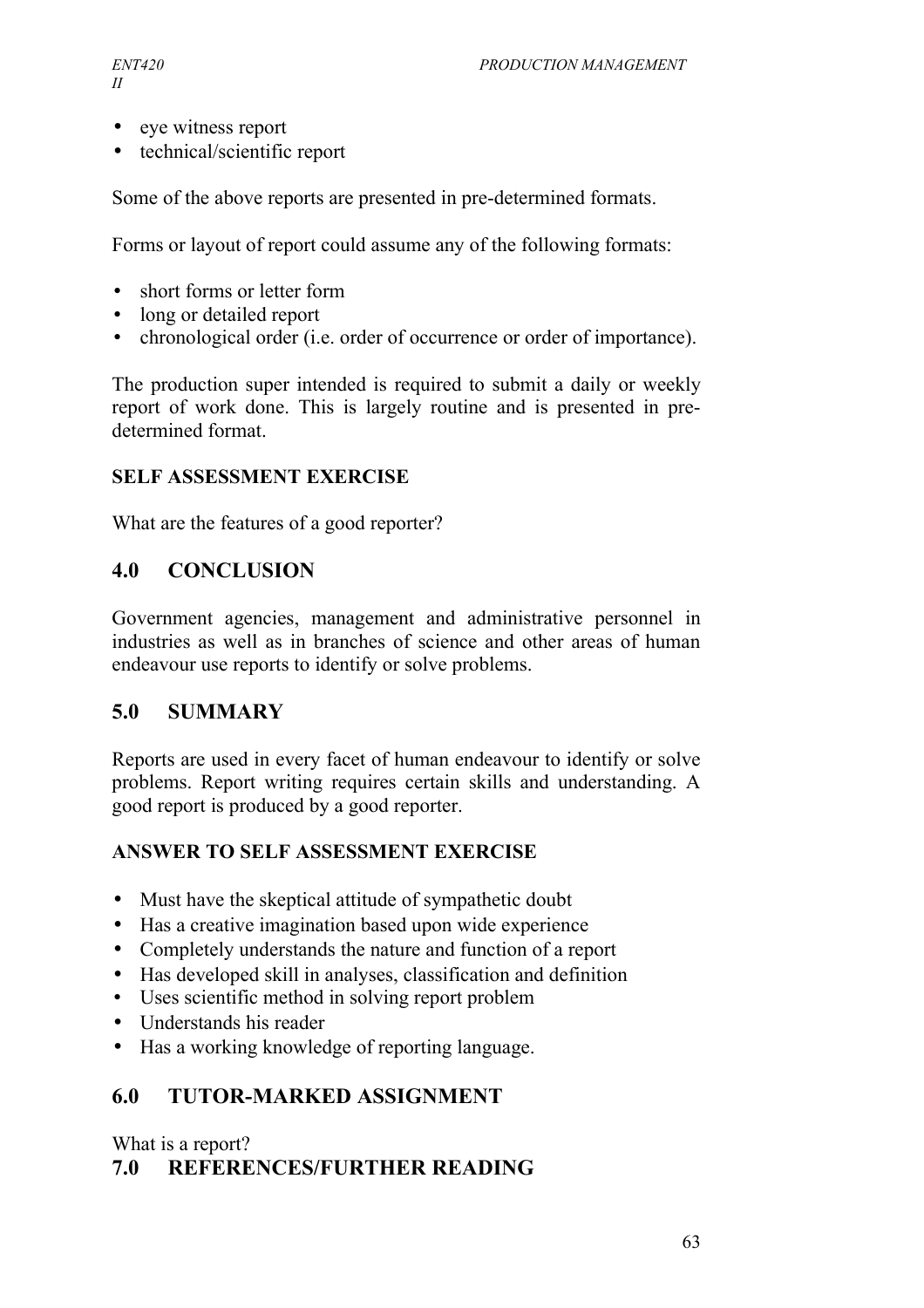- Glidden, A. K. (1964). *Reports, Technical Writings and Specifications.* McGraw-Hill Inc.
- Akere, Funso *et.al* (1990). *English across Discipline.* Lagos: Pumark Nig. Ltd.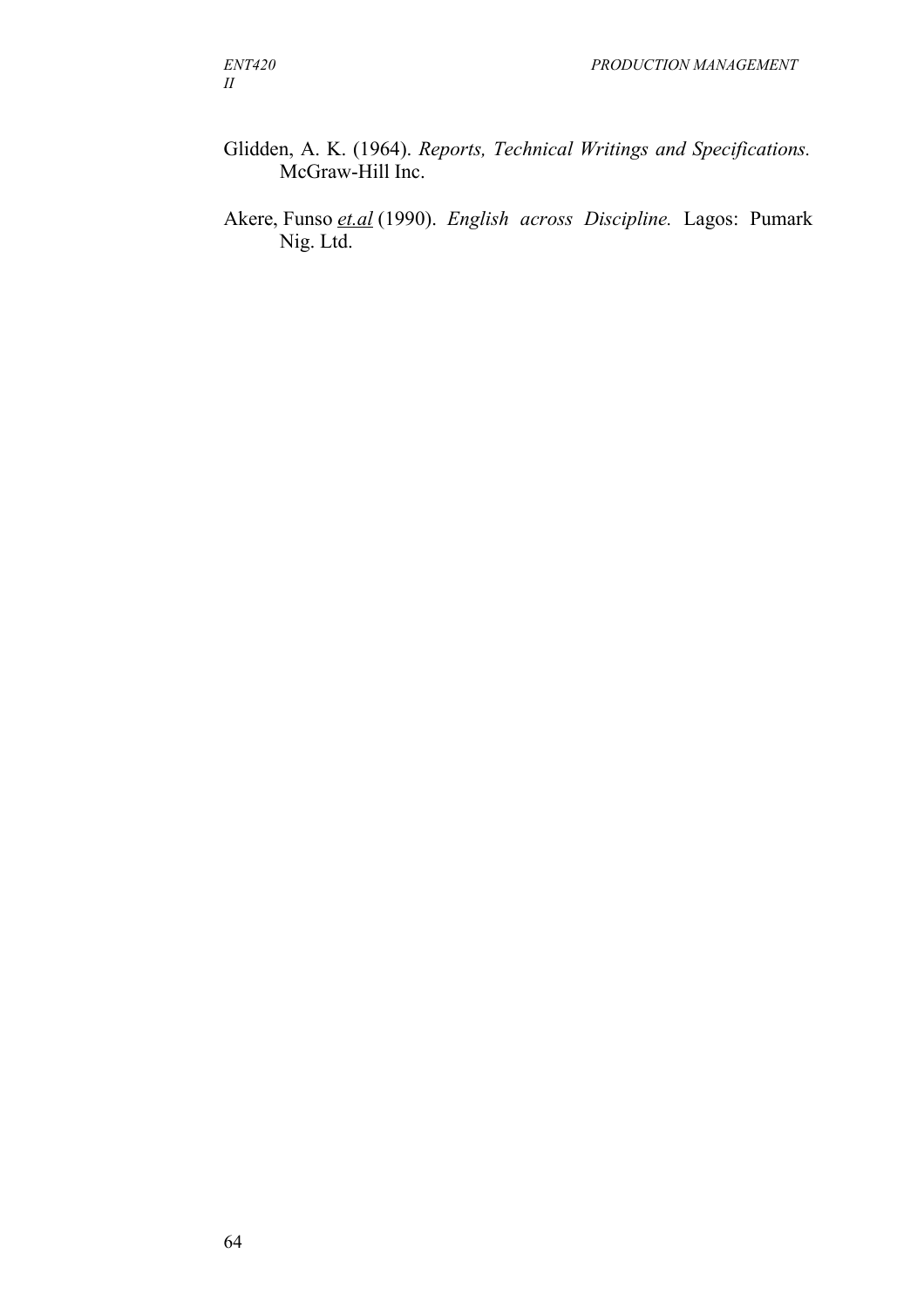# **UNIT 3 COSTING**

### **CONTENTS**

- 1.0 Introduction
- 2.0 Objectives
- 3.0 Main Content
	- 3.1 Cost
		- 3.1.1 Materials
		- 3.1.2 Labour Cost
		- 3.1.3 Service Cost Centres
	- 3.2 Elements of Cost
	- 3.3 Cost Behaviour
- 4.0 Conclusion
- 5.0 Summary
- 6.0 Tutor-Marked Assignment
- 7.0 References/Further Reading

## **1.0 INTRODUCTION**

This unit will introduce us to costing aspect of management accounting. Our primary focus shall be the element of costing, methods of costing and costing behaviour.

## **2.0 OBJECTIVES**

At the end of this unit, you should be able to:

- state the elements of cost
- state the methods of cost
- explain cost behaviour.

## **3.0 MAIN CONTENT**

## **3.1 Costing**

The main elements of cost are materials, labour and services (or overheads).

Cost may be seen as past cost, the cost already incurred or future cost that is yet to be incurred. The elements of cost are categorised according to whether the cost items are incurred directly in relation to the product or in an indirect way.

Direct cost comprises direct materials, direct labour and direct expenses. Direct materials are materials used in the manufacture of the product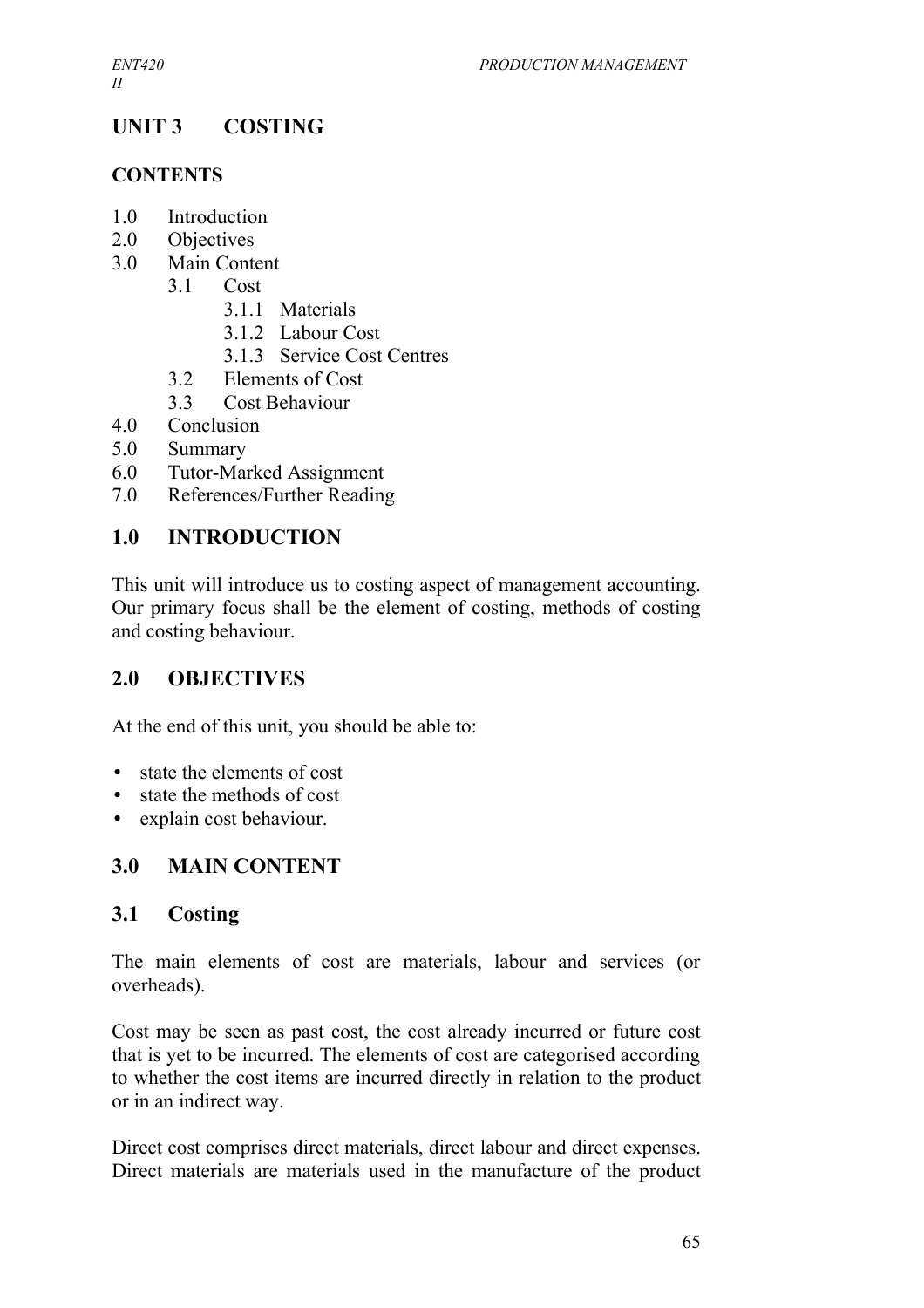while direct labour refers to wages paid to production workers for work directly related to production or salaries directly linked to saleable services. Expenses directly incurred for the production or provision of a service is called direct expenses.

Conversely, indirect materials are not directly related to production of cleaning material. Similarly, indirect labour refers to wages which cannot be directly linked to production while indirect expenses are expenses with general relevance but not directly related to production.

### **3.1.1 Materials**

Organisations' expenditure on materials is a large proportion of total cost. Relevant aspect of material control are purchasing receipt, storage and accounting function.

The Accountants are concerned with the management of the investment in materials and stocks through inventory control procedure and the problems involved in pricing issues of material to production.

The pricing systems are:

- **a. FIFO (First In, First Out)**  Issues are priced at the price of the oldest batch in stock.
- **b. LILO (Last in, Last Out)** Issues are priced at the most recent batch until a new batch is received.
- **c. Average Price** This is a perpetual weighted average system where the issue price is calculated after each receipt taking into accounts both qualities and money value.
- **d. Standard Price** Predetermined price based on consideration of all factors which are expected to affect the price.

#### **3.1.2 Labour Cost**

Payment systems for production workers are essentially of two types.

- Those where straight time rates are paid and wages are not related to production level.
- Those where payment is related directly or indirectly to production levels.

Labour costs have some variable characteristic which are rarely linear.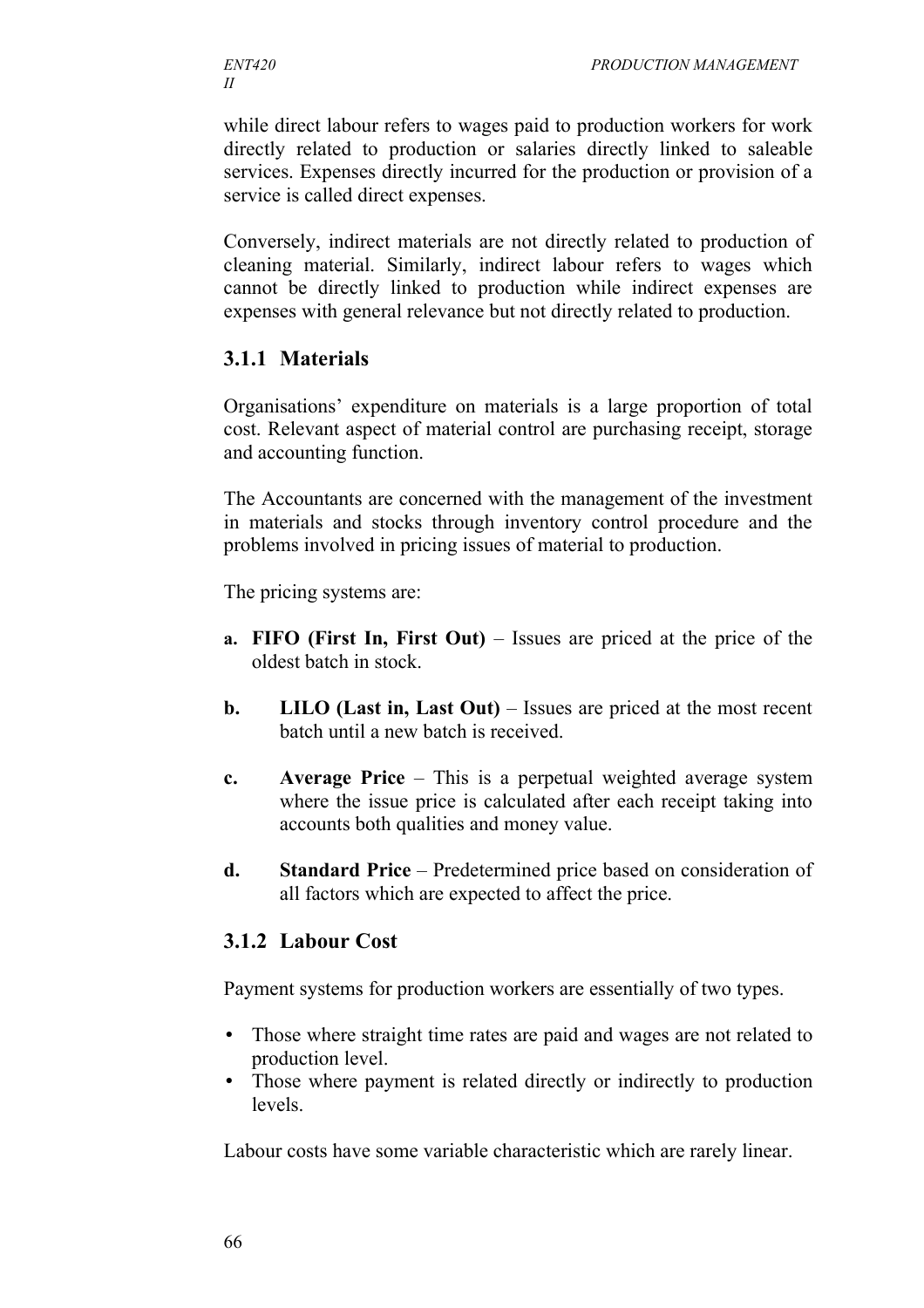## **3.1.3 Service Cost Centres**

This is also referred to as overheads. Overheads are usually aggregated by the processes of classification, allocation and appointment and are then spread over the units produced.

N.B: Direct Material + Direct Labour + Direct Expenses = Prime Cost Prime Cost + Overheads = Total Cost

### **a. Job Costing**

This is aimed at establishing the profit or loss on each completed job and to provide a valuation of uncompleted job.

The job cost card will consist of

- (i) Direct Labour of piece work earning
- (ii) Direct Material Costs of special purchases, bill of material and stores issues.

## **b. Batch Costing**

This is used where a quantity of identical articles are produced together as a batch.

When a batch is completed, the total batch cost would be divided by the number of good articles provided so as to provide the average cost per article.

## **c. Contract Costing**

This is used for works which are site based, of relatively long duration and undertaken to the customers' special requirement.

The main feature of contract is the provision for progress payment based on the activities certificate of work satisfactorily completed. The amount paid in the certified value as a percentage retention which is released when the contract is fully completed.

## **d. Process Costing**

This is used for products which follow a series of sequential frequently automatic process, e.g. food processing.

It entails the averaging of the total costs of each process over the total throughput of that process and charging the cost of output of one process as the raw material input to the next process.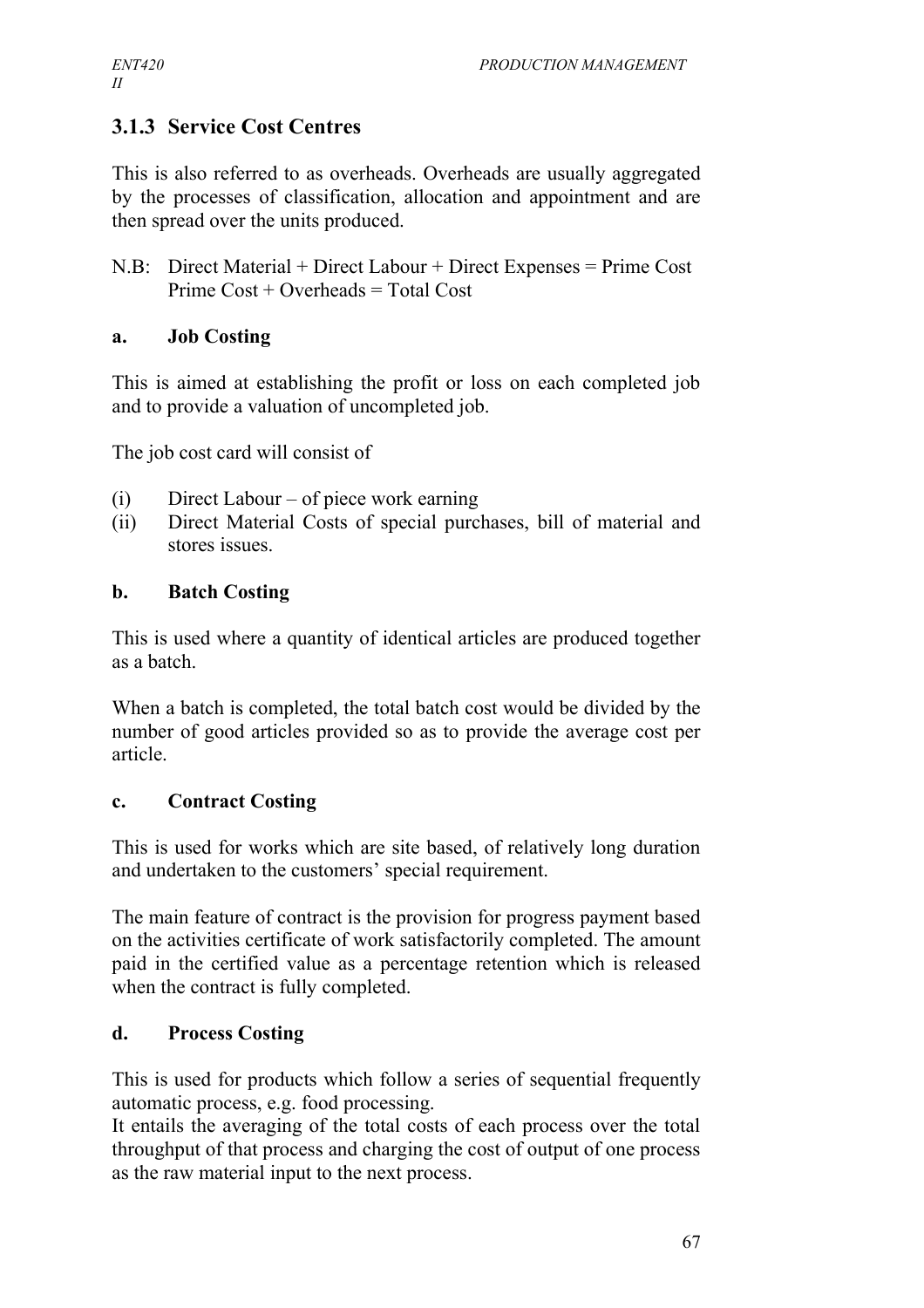## **3.3 Cost Behaviour**

Planning and decision making as cost, sales and other factors. Ability to predict cost and sales is therefore a fundamental aspect of management accounting.

Cost can be classified on fixed and variable.

A fixed cost is the one which within certain output limit tends to be unaffected by variation in the level of activity.

Variable cost is one which tends to vary in direct proportion to variations in the level of activity.

According to Lucey (1983), classifying cost is difficult because variable costs are not always linear and fixed costs do change. This means some costs are semi-fixed or semi-variable.

Cost assumes different patterns. Some are linear, curvi-linear or stepped at different activity range which are likely to be less accurate hence the need for linear approximation of curvi-linear function.

A curvi-linear variable cost, where each extra unit of output causes a less than proportionate increase in cost is called convex function. In this case, we have economy of scale while the concave function is one where diminishing returns operate. That is extra unit of output causes a more than proportionate increase in cost. A curvi-linear function is usually parabola and assumes the form  $f = bx + cx^2 + dx^2 - px^n$ . To forecast future cost, the following approaches are used:

- Extra quotation based on historical data using statistical technique.
- Accounts classification
- Industrial engineering approach

When making cost and revenue forecast, the rate of inflation should be taken into consideration.

#### **SELF ASSESSMENT EXERCISE**

Explain the industrial engineering classifications method of cost forecasting.

## **4.0 CONCLUSION**

Costing is a vital aspect of management accounting. It is key information required for planning and decision making.

#### **5.0 SUMMARY**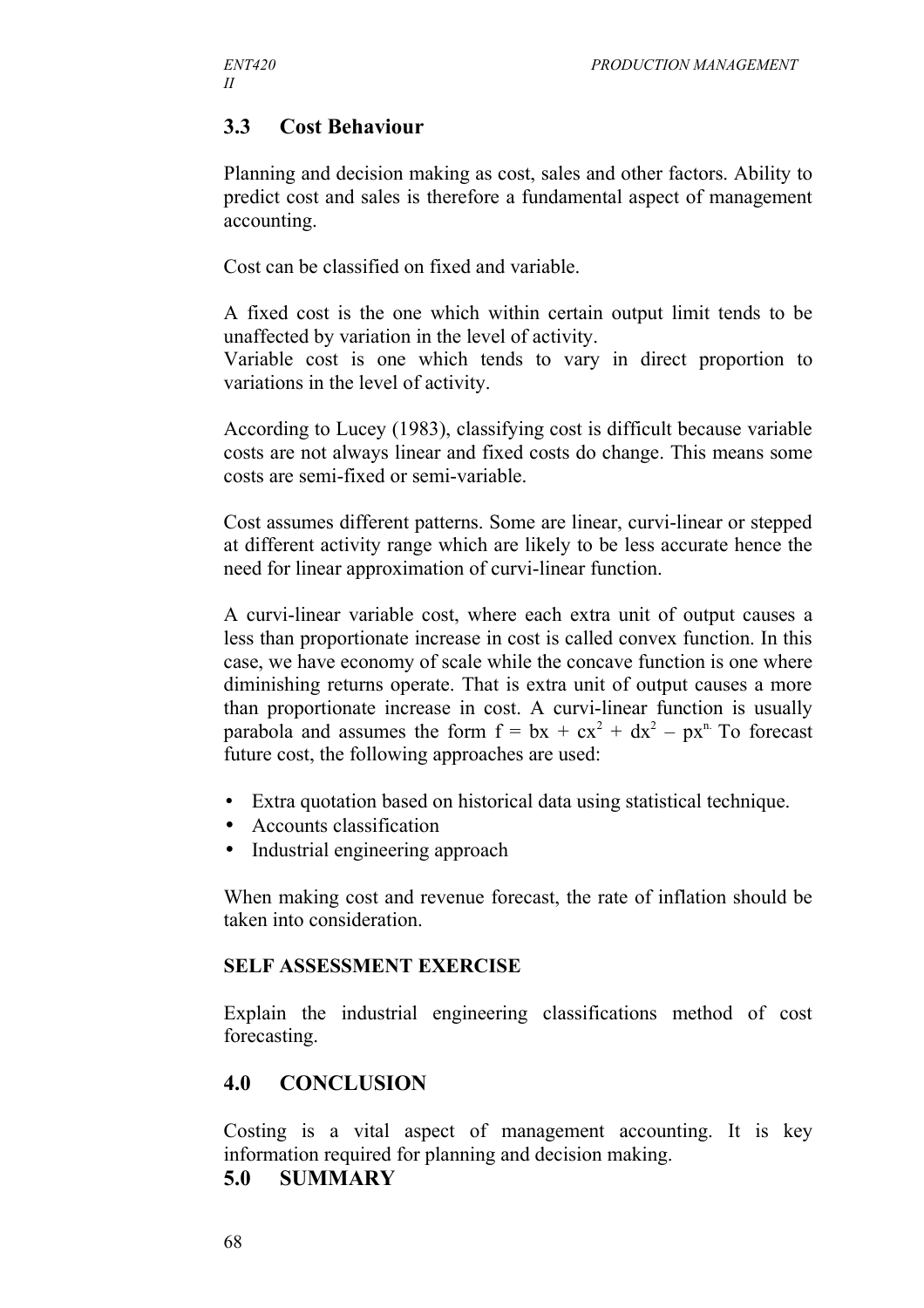The key to providing vital information for planning and decision making in the ability to predict costs, sales and other factor.

Cost is fixed or variable, direct or indirect. The elements of cost are material, labour and overheads.

The most of costing are:

- job costing
- batch costing
- contract costing
- process costing

Cost can be forecast by using:

- the account classification method
- historical data
- industrial engineering approach.

#### **ANSWER TO SELF ASSESSMENT EXERCISE**

This method is used where there are no previous records of the launching of a completely new product or where conditions have changed substantially. It uses a detailed, elemental approach to establish the required level of inputs materials, labour, facilities, capital equipment for a particular level of output.

The input is then converted into money costs. The main features of the engineering approach are:

- $\bullet$  it is lengthy
- it is expensive
- it can be accurate
- it is ideal for estimating production costs where there are clear, physical relationships between input and output
- it uses work study and production engineering techniques to establish what the cost should be.

## **6.0 TUTOR-MARKED ASSIGNMENT**

State and explain the elements of costing?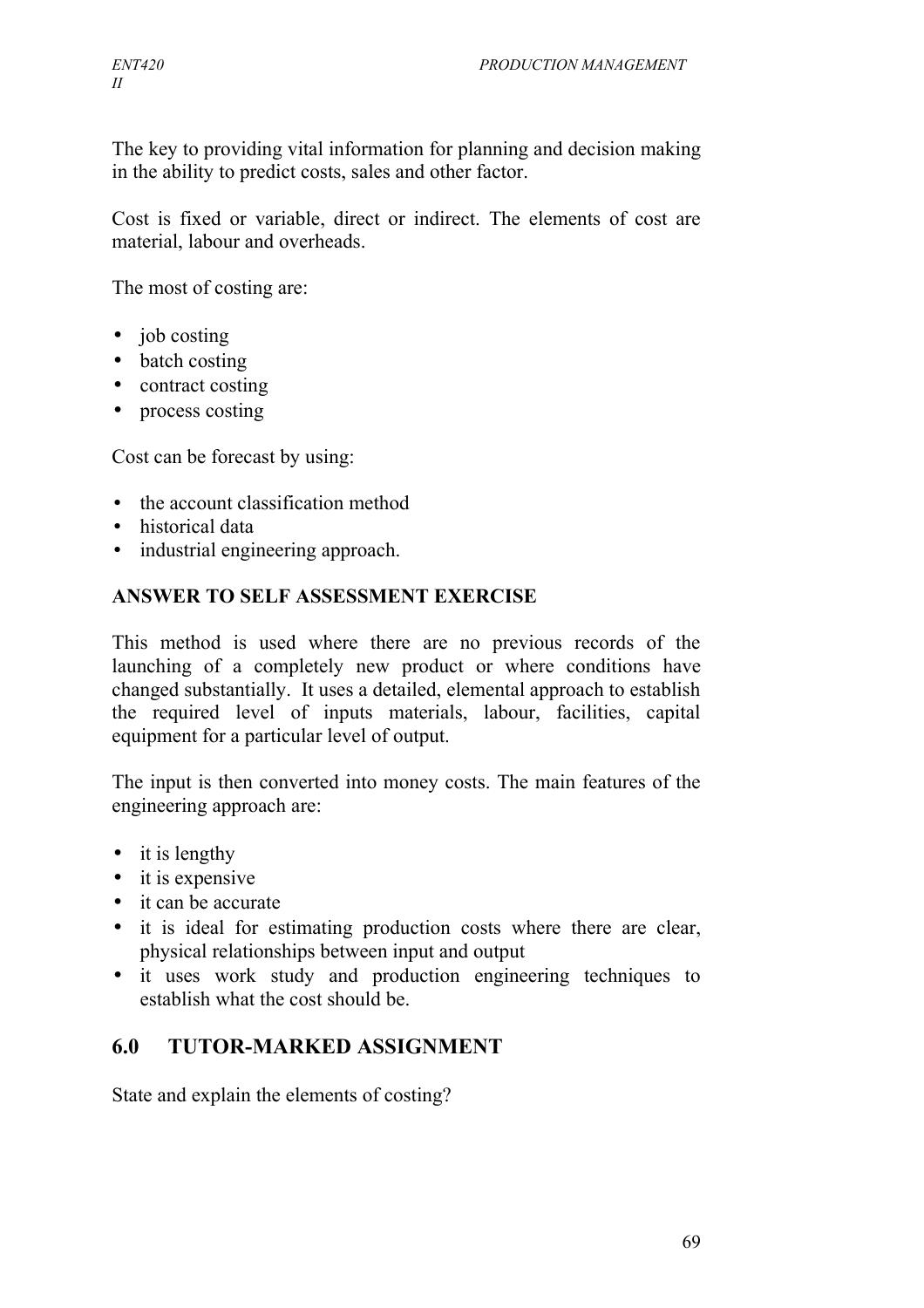## **7.0 REFERENCES/FURTHER READING**

- Lucey, T. (1983). *Management Accounting.* Hampshire: D.P. Publications.
- Pitfield, R. Ronald (1984). *Business Organisation*. London: M& E, Handbooks.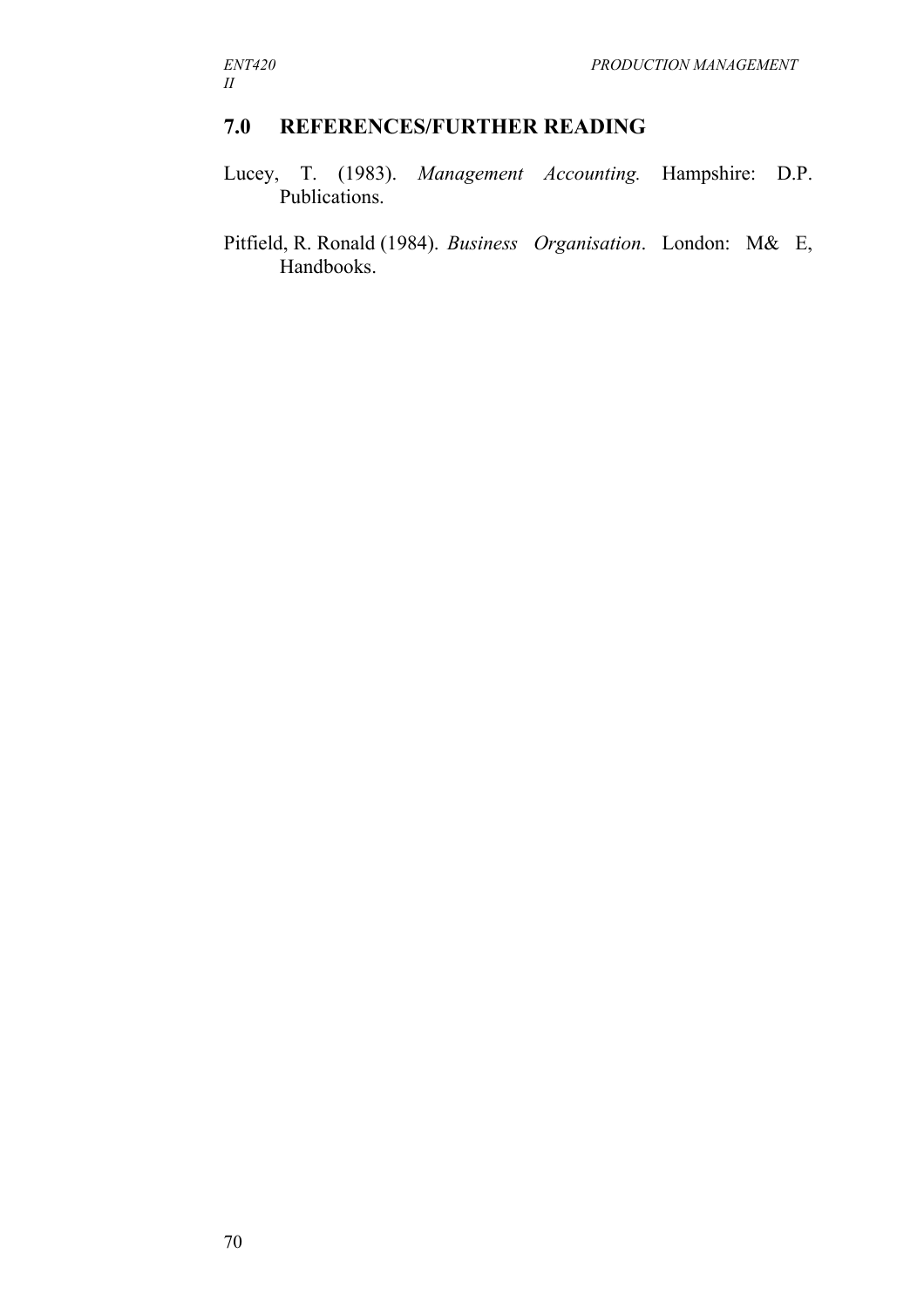# **UNIT 4 NETWORK ANALYSIS**

## **CONTENTS**

- 1.0 Introduction
- 2.0 Objectives
- 3.0 Main Content
	- 3.1 Basic Network Terminology
	- 3.2 Rules for Drawing Networks
	- 3.3 Network Calculations
- 4.0 Conclusion
- 5.0 Summary
- 6.0 Tutor-Marked Assignment
- 7.0 References/Further Reading

## **1.0 INTRODUCTION**

This unit will take a look at network analysis as an important technique in planning and control.

## **2.0 OBJECTIVES**

At the end of this unit, you should be able to:

- state and explain basic network terminology
- state the rules for constituting networks
- solve problem involving network.

## **3.0 MAIN CONTENT**

## **3.1 Basic Network Terminology**

Network Analysis is a term used to identify or refer to techniques which have been developed as an aid to project planning and control.

The techniques show the interrelationship of the various tasks or activities which make up the critical parts of a project. It provides planning and control information on the time, cost and resource aspect of the project.

Examples of such techniques are:

- Critical Path Analysis (CPA)
- Critical Path Scheduling (CPS)
- Programme Evaluation and Review Techniques (PERT)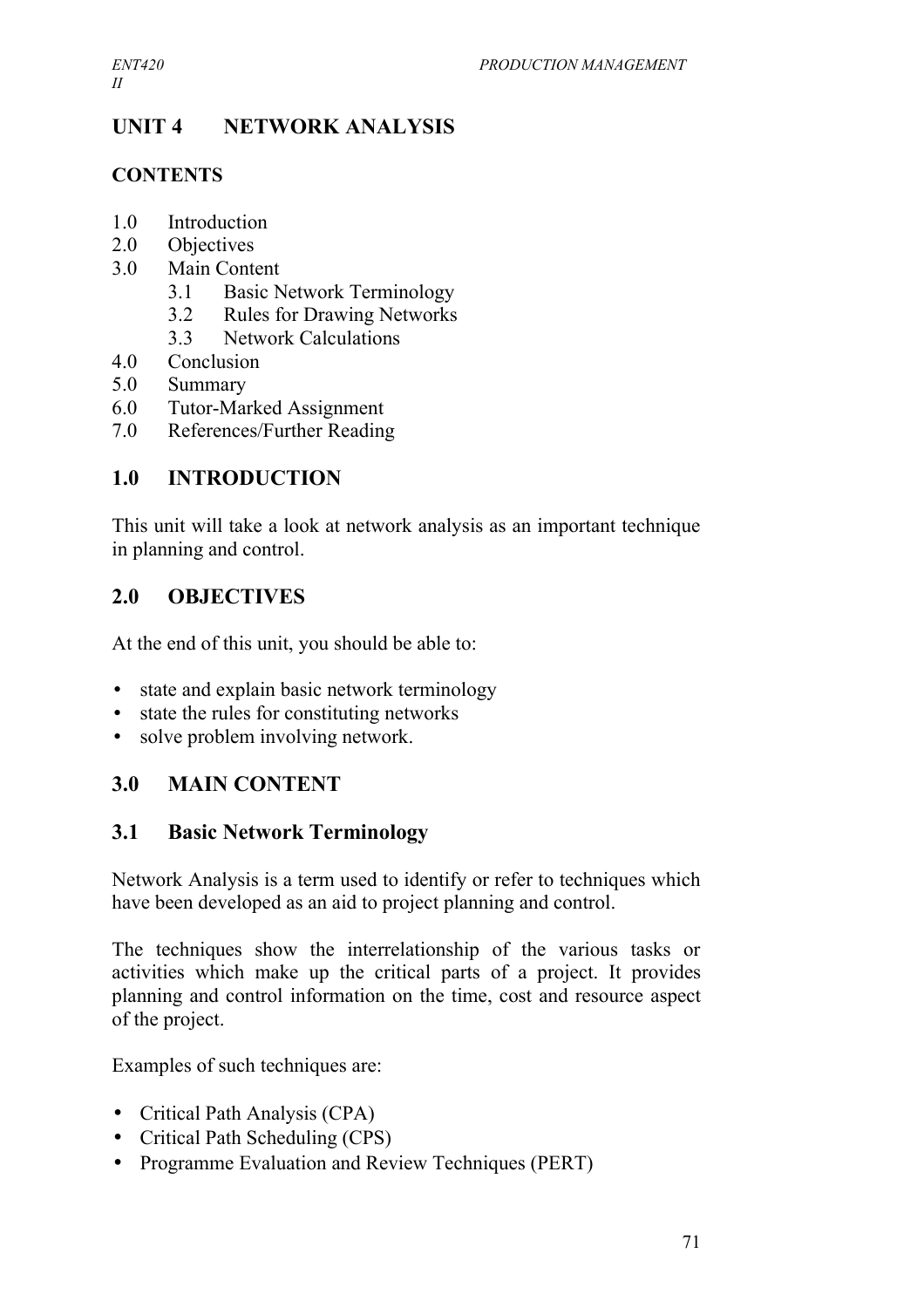Common terms used in network analysis are:

**a. Activity:** The tack or job which takes time and resources. It is represented by a solid arrow

The head of the arrow indicates where the job ends and the tail where it begins. It points from left to right.

- **b. Event:** A point in time and it indicates the start and the finish of an activity or group of activities. It is represented by a  $\Omega$ cle or node.
- **c. Dummy Activity:** An activity which does not consume time or resources. It shows the dependence between activities so as to fulfill the procedures specified on the project. They are represented by a dotted arrow.  $\bullet \bullet \bullet$
- **d. Network:** A combination of activities, dummy activities and events on the sequence determined by the procedures given on the activity sequence.



## **3.2 Rules for Drawing Networks**

The rules for constructing networks are:

- a complete network should have only one point of entry  $-a$  START event  $-$  and only one exit – FINISH event
- every activity must have one preceding or Tail Event and one succeeding or Head Event.
- no activity can start until its Tail Event is reached.
- an event is not complete until all activities leading to it are complete.
- loops or series of activities which lead back to the same event are not allowed.
- all activities must be tied to the network.
- danglers are not to be used.

The conventions to be observed when constructing networks are: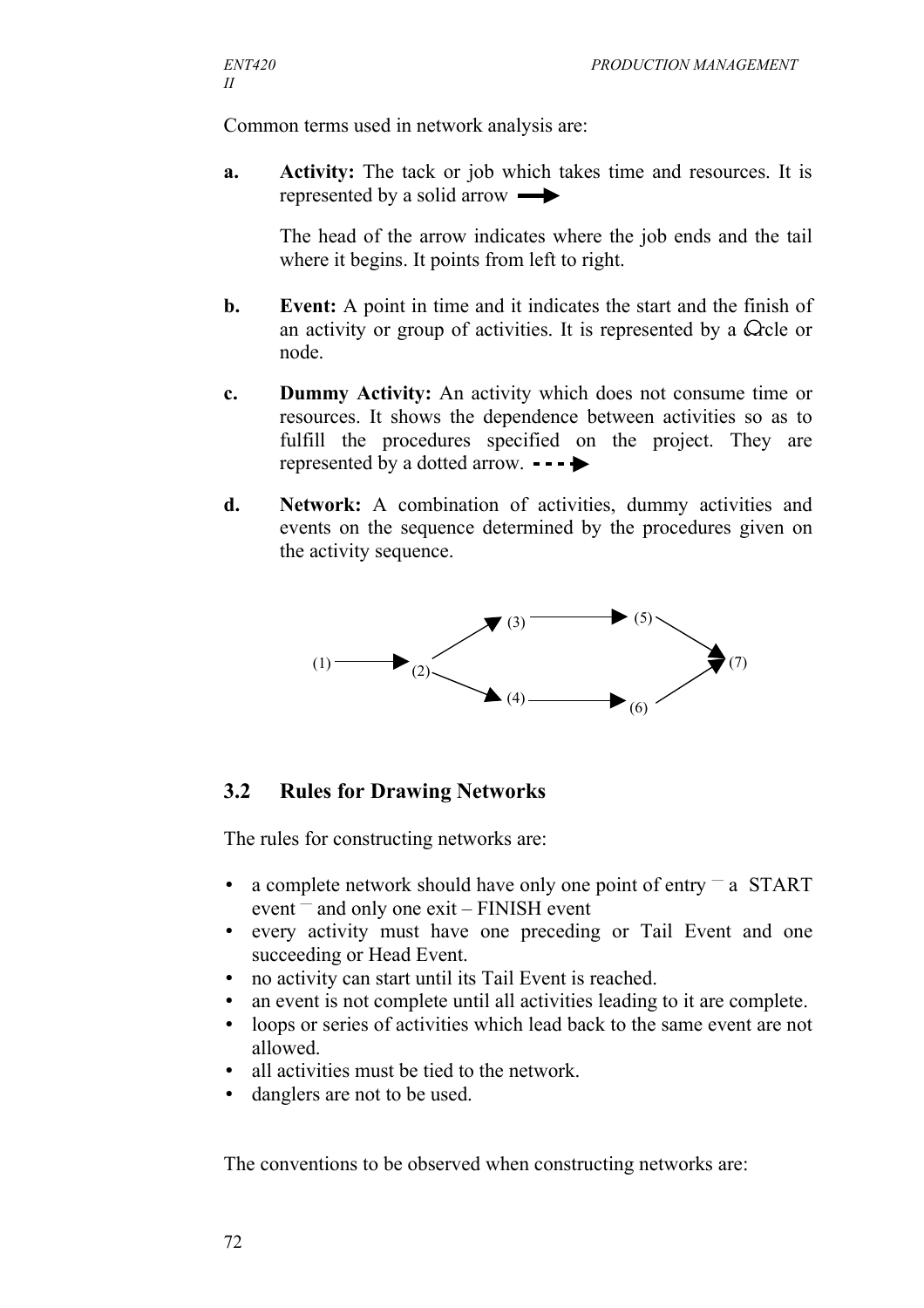- networks proceed from left to right
- networks are not drawn to scale
- arrows need not be drawn in the horizontal plane unless it cannot be indicated by an arrow.
- events or nodes should be progressively numbered from left to right.

## **3.3 Network Calculation**

Once a network is drawn, it is necessary to insert the activity duration time. The time estimate can be:

- **1. Single Estimates: -** For each activity based in judgment, technical calculation or on records of similar, completed activities.
- **2. Multiple Estimates: -** For each activity. These are:
- Optimistic (O)
- Most Likely (ML)
- Pessimistic (P).

A combination of the estimate gives the Expected Time.

Expected Time =  $0 +4ML + P$ 6

When carrying out basic time analysis, it is first necessary to calculate the project duration which the Critical Path.

The Critical Path (CP) of a project is the chain of activities with the longest total time. It is the shortest time in which the project as a whole can be completed. An activity on the Critical Path is said to be critical and must not be delayed, otherwise the task will be completed in their estimated time.

The Critical Path can be determined by using two sets of calculation, viz:

- forward pass
- backward pass

The Forward Pass Calculates the Earliest Start Time (EST) for each activity and this determines the duration of the project. It is earliest time at which a succeeding activity can start.

EST of head event obtained by adding onto the EST of the tail event the linking activity starting from Event O, Time O.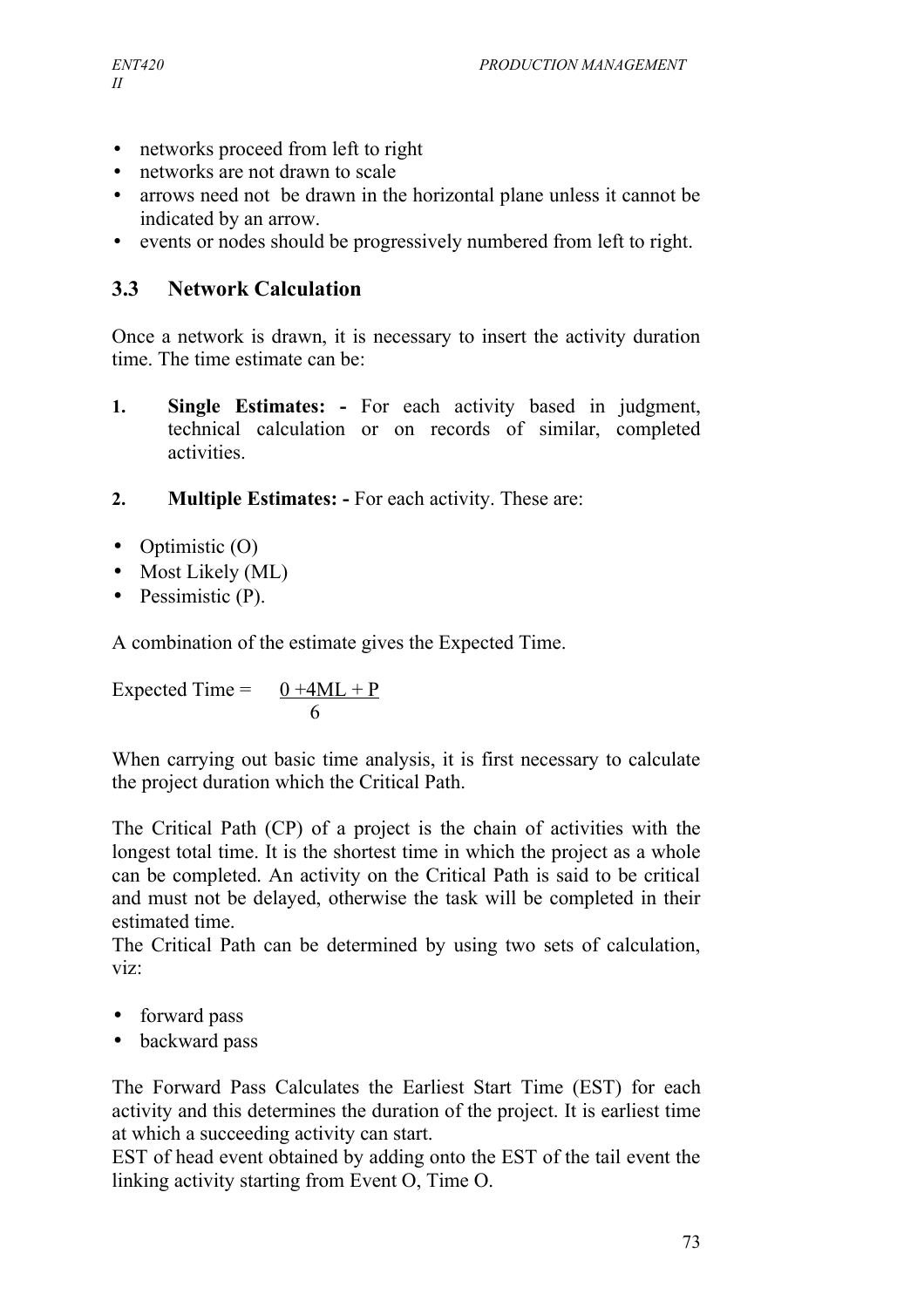Where two routes arrive at an event, the LONGEST route time is taken. *Consider the network below:*



| From the figure above, |     | $EST = A + C$    |
|------------------------|-----|------------------|
|                        | $=$ | $3 + 5 = 8$      |
| Project duration       | $=$ | $A + C + F$      |
|                        | $=$ | $3 + 5 + 7 = 15$ |

The Backward Pass calculates the latest time at which a preceding activity can finish without increasing the project duration. Where there are two or more routes back to an event, the longer route is taken.

Event 2 can be reached through Activity F (7 weeks) or Activities E/G (6 weeks) so that LST =  $15 - 7 = 8$ .

This also represents the Critical Path. The Critical Path is the path or paths through the network where the EST's and LST's are identical.

B, D, E, G are non-Critical activities, that is, they have spare time or float available. There are three types of floats: Free, Independent and Total Float as illustrated in the diagram below (Lucey: 1983).

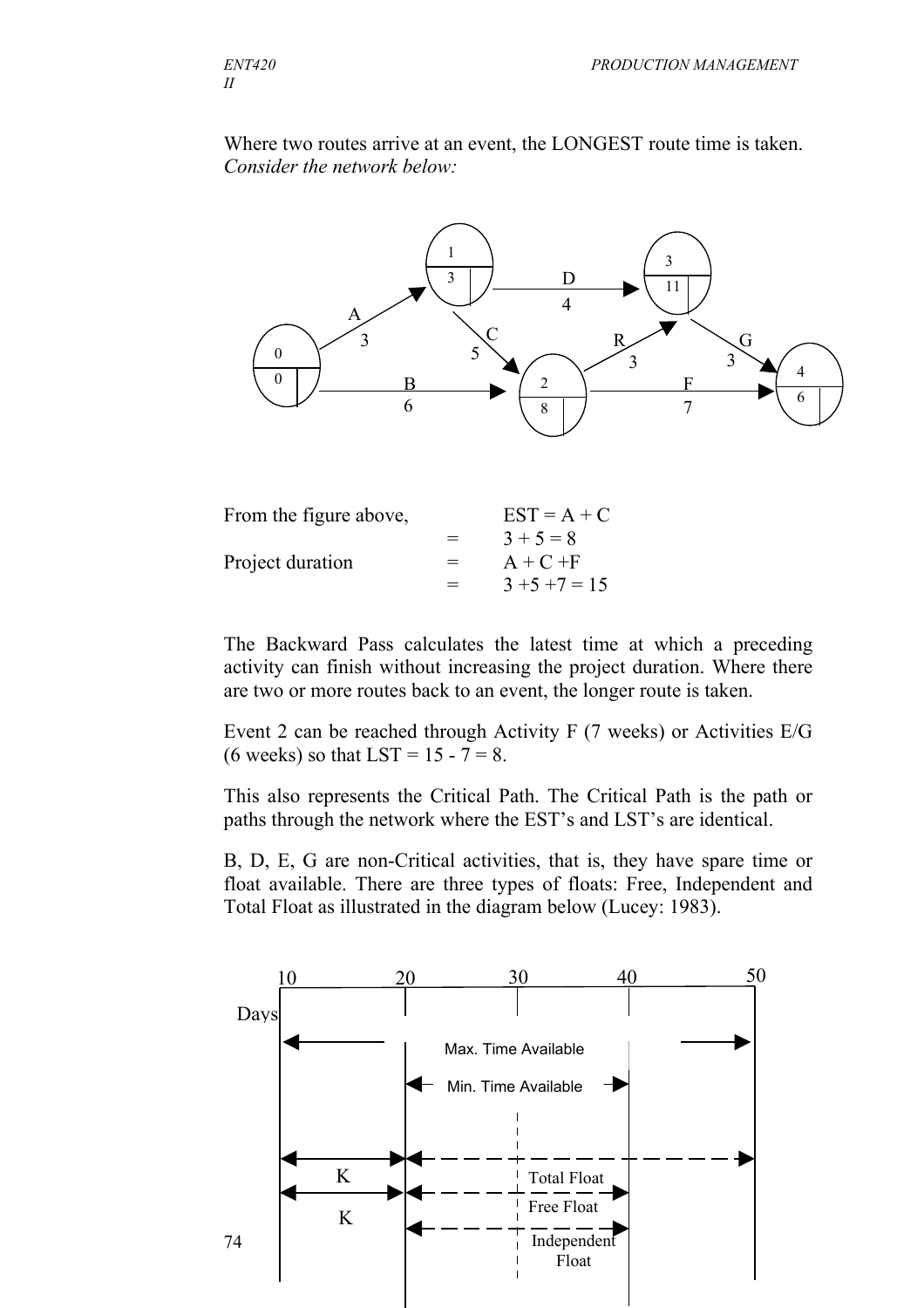**a. Total Float** = Latest Head Time – Earliest Time – Activity Duration

Total Float  $=$   $50-10-10$  $=$  30 days

This represents the amount of time a path of activities could be delayed without affecting the overall project duration.

**b. Free Float: -** is the amount of time an activity can be delayed without affecting the common amount of a subsequent activity at its earliest start time but may affect the float of a previous activity.

Free Float = Earliest Head Time – Earliest Tail Time – Activity Duration Free Float  $= 40 - 10 - 10 = 20$  days

**c. Independent Float: -** The amount of time an activity can be delayed when all preceding activities are completed as late as possible and all succeeding activities completed as early as possible.

Independent Float = Earliest Head Time – Latest Head Time – Activity Duration

Independent Float =  $40 - 20 - 10 = 10$  days.